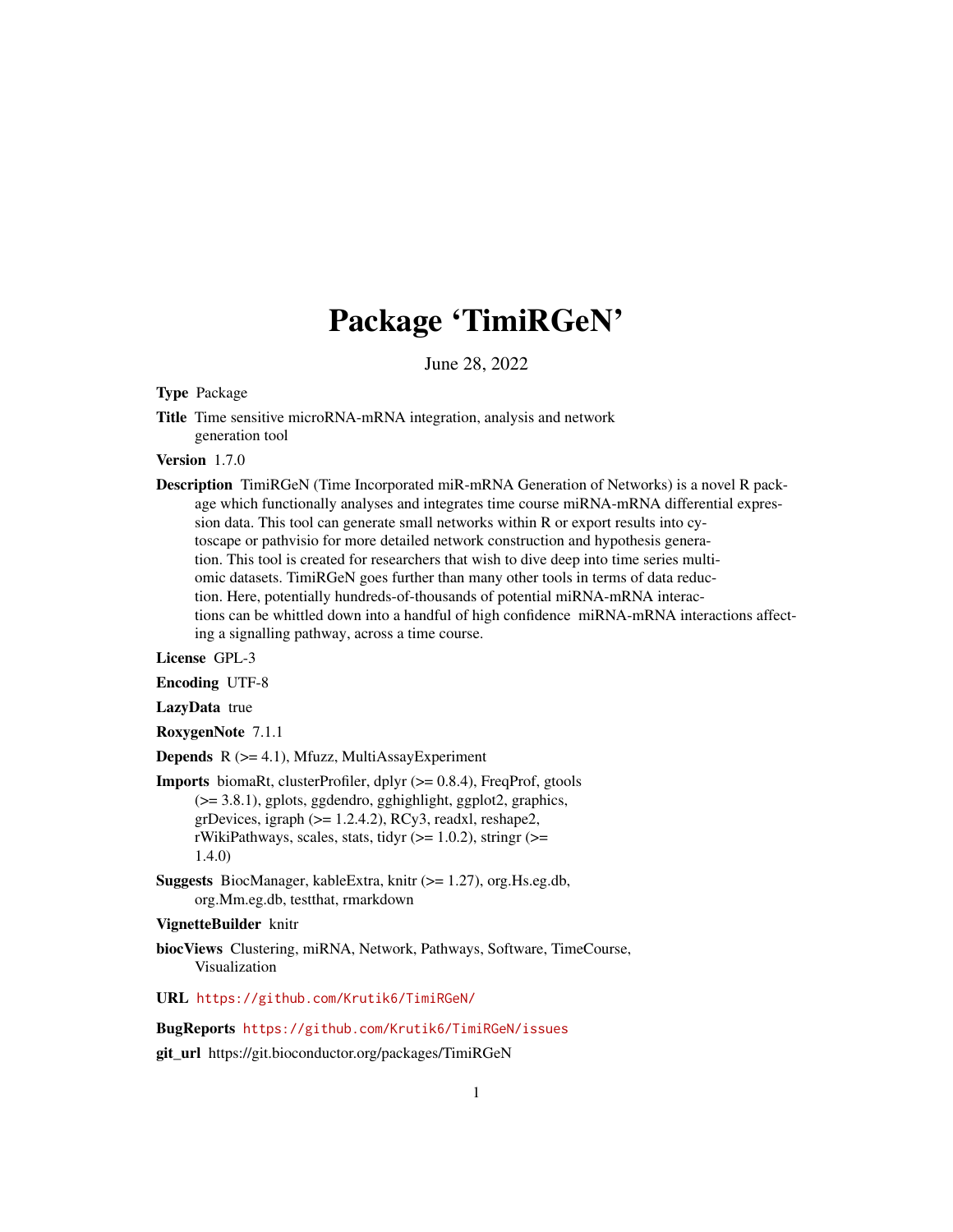git\_branch master git\_last\_commit f5d5c1d git\_last\_commit\_date 2022-04-26 Date/Publication 2022-06-28 Author Krutik Patel [aut, cre] Maintainer Krutik Patel <krutik.patel@newcastle.ac.uk>

## R topics documented:

|              | $\overline{3}$ |
|--------------|----------------|
|              | $\overline{4}$ |
| clusterCheck | 5              |
|              | 6              |
|              | $\overline{7}$ |
|              | 8              |
|              | 9              |
|              | 10             |
|              | 11             |
|              | 12             |
|              | 14             |
|              | 14             |
|              | 15             |
|              | 16             |
|              | 17             |
|              | 18             |
|              | 19             |
|              | 20             |
|              | 21             |
|              | 22.            |
|              | 23             |
|              | 24             |
|              | 25             |
|              | 26             |
|              | 27             |
|              | 28             |
|              | 30             |
|              | 31             |
|              | 32             |
|              | 33             |
|              | 34             |
|              | 36             |
|              | 37             |
|              | 38             |
|              | 39             |
|              | 41             |
|              | 42             |

 $\sqrt{2}$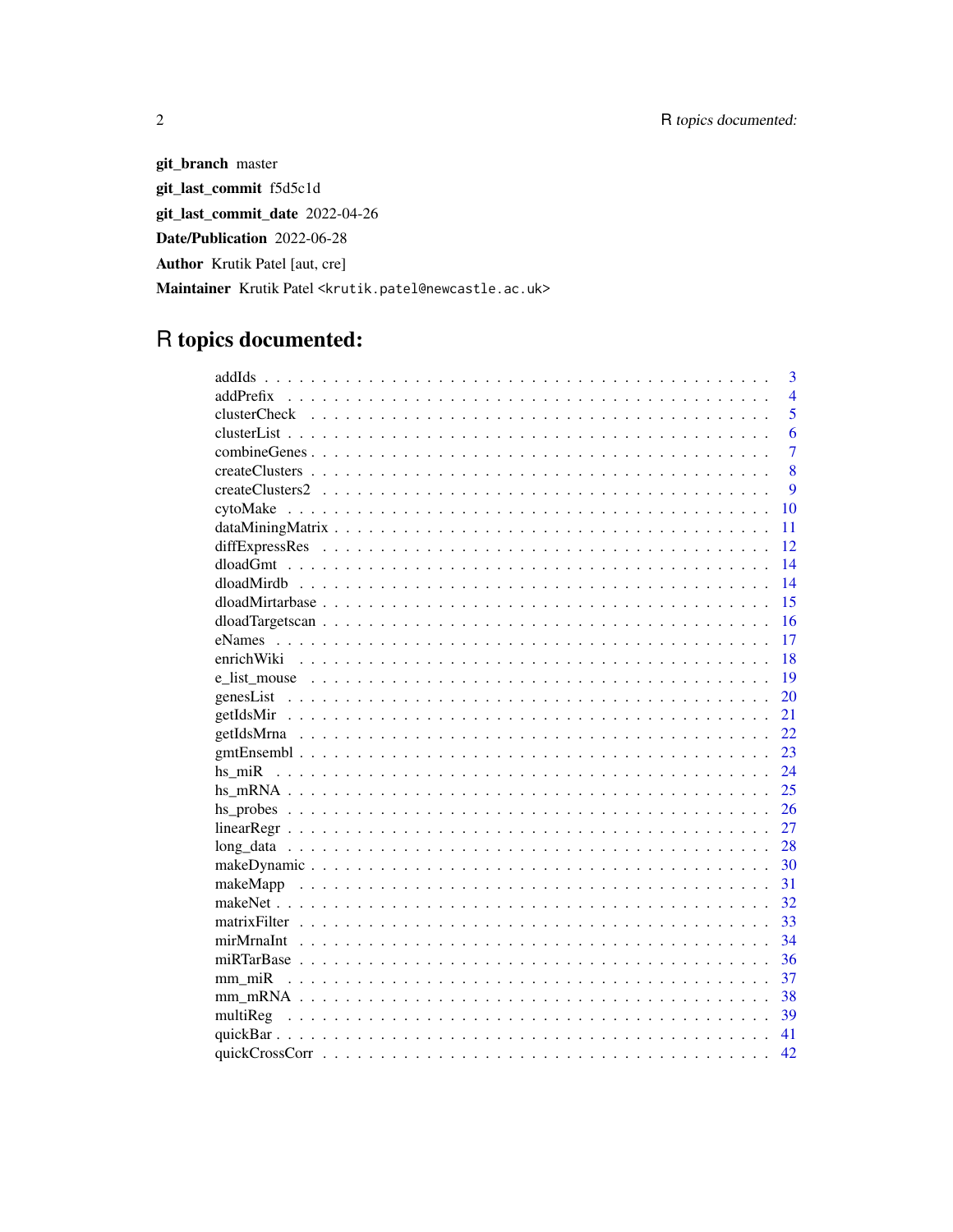#### <span id="page-2-0"></span>addIds 3

|       | savePlots |    |
|-------|-----------|----|
|       |           |    |
|       |           |    |
|       |           |    |
|       |           |    |
|       |           |    |
|       |           |    |
|       |           |    |
|       |           |    |
| Index |           | 67 |
|       |           |    |

addIds *addIds*

### Description

Adds entrez or ensembl IDs to the nested dataframes within a list(c) or list of lists (s). The IDs are created by the getIdsMir and getIdsMrna functions, both are needed for addIds.

#### Usage

```
addIds(MAE, method, filtered_genelist, miR_IDs, mRNA_IDs)
```
#### Arguments

| <b>MAE</b>        | MultiAssayExperiment to store the output of addIds. It is recommended to use<br>the MAE which stores results from significant Vals.                                                    |
|-------------------|----------------------------------------------------------------------------------------------------------------------------------------------------------------------------------------|
| method            | Either "c" or "s", respectively for combined or separated analysis.                                                                                                                    |
| filtered_genelist |                                                                                                                                                                                        |
|                   | A list of nested dataframes if 'c' or a list of lists with nested dataframes if 's'.<br>This will be found as metadata within the MAE object used in the significant Vals<br>function. |
| $miR_{I}$         | miR_ensembl or miR_entrez. Use a getIDsMir function to acquire this. This<br>will be stored as an assay in the MAE used in a getIdsMir function.                                       |
| mRNA_IDs          | mRNA_ensembl or mRNA_entrez. Use a getIDsMrna function to acquire this.<br>This will be stored as an assay in the MAE used in a getIdsMrna function.                                   |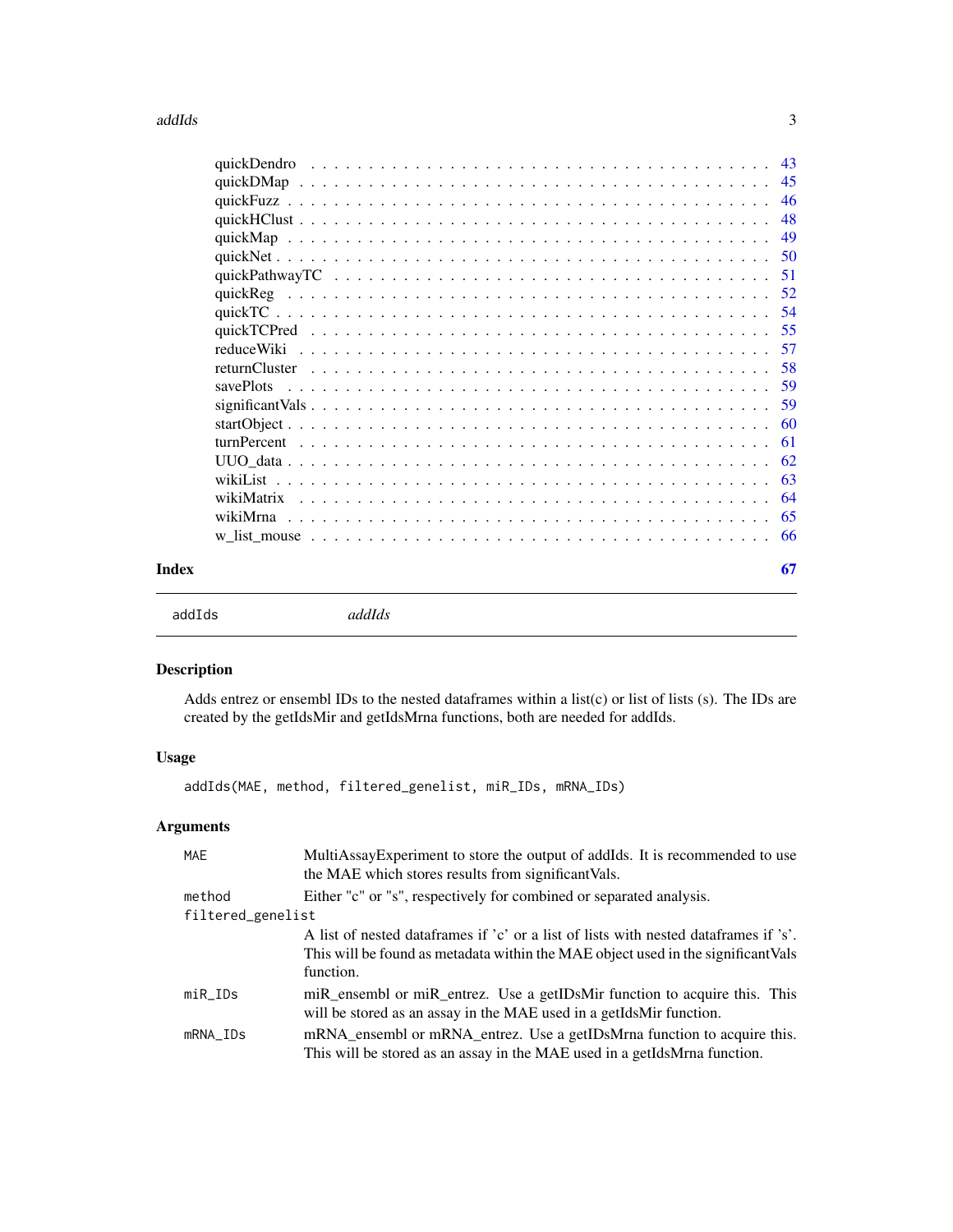#### <span id="page-3-0"></span>Value

List of dataframes with entrezIDs/ ensembl IDs and gene names as columns which will be stored as metadata in the input MAE.

#### Examples

```
library(org.Mm.eg.db)
miR <- mm_miR[1:50,]
mRNA < - mm_{m}RNA[1:100, ]Data <- startObject(miR = mm_miR, mRNA = mm_mRNA)
Data <- getIdsMir(Data, assay(Data, 1), orgDB = org.Mm.eg.db, 'mmu')
Data <- getIdsMrna(Data, assay(Data, 2), mirror = 'useast',
                   species = 'mmusculus', orgDB = org.Mm.eg.db)
Data <- combineGenes(MAE = Data, miR_data = assay(Data, 1),
                     mRNA_data = assay(Data, 2))
Data <- genesList(MAE = Data, method = 'c', genetic_data = assay(Data, 9),
                  timeString = 'D')
Data <- significantVals(MAE = Data, method = 'c',
                        geneList = metadata(Data)[[1]],
                        maxVal = 0.05, stringVal = "adjPVal")
Data \leq addIds(MAE = Data, method = "c",
              filtered_genelist = metadata(Data)[[2]],
              miR_IDs = assay(Data, 3), mRNA_IDs = assay(Data, 7))
```
addPrefix *addPrefix*

#### Description

Adds 'miR\_' or 'mRNA\_' genetypes to colnames of dataframes. Resulting colnames should be in the following naming system: 'genetype\_timepoint.resulttype'. This function is essential for separate analysis of miR-mRNA DE data. If using the combined analysis, there is no need to use addPrefix.

#### Usage

```
addPrefix(MAE, gene_df, prefixString = '')
```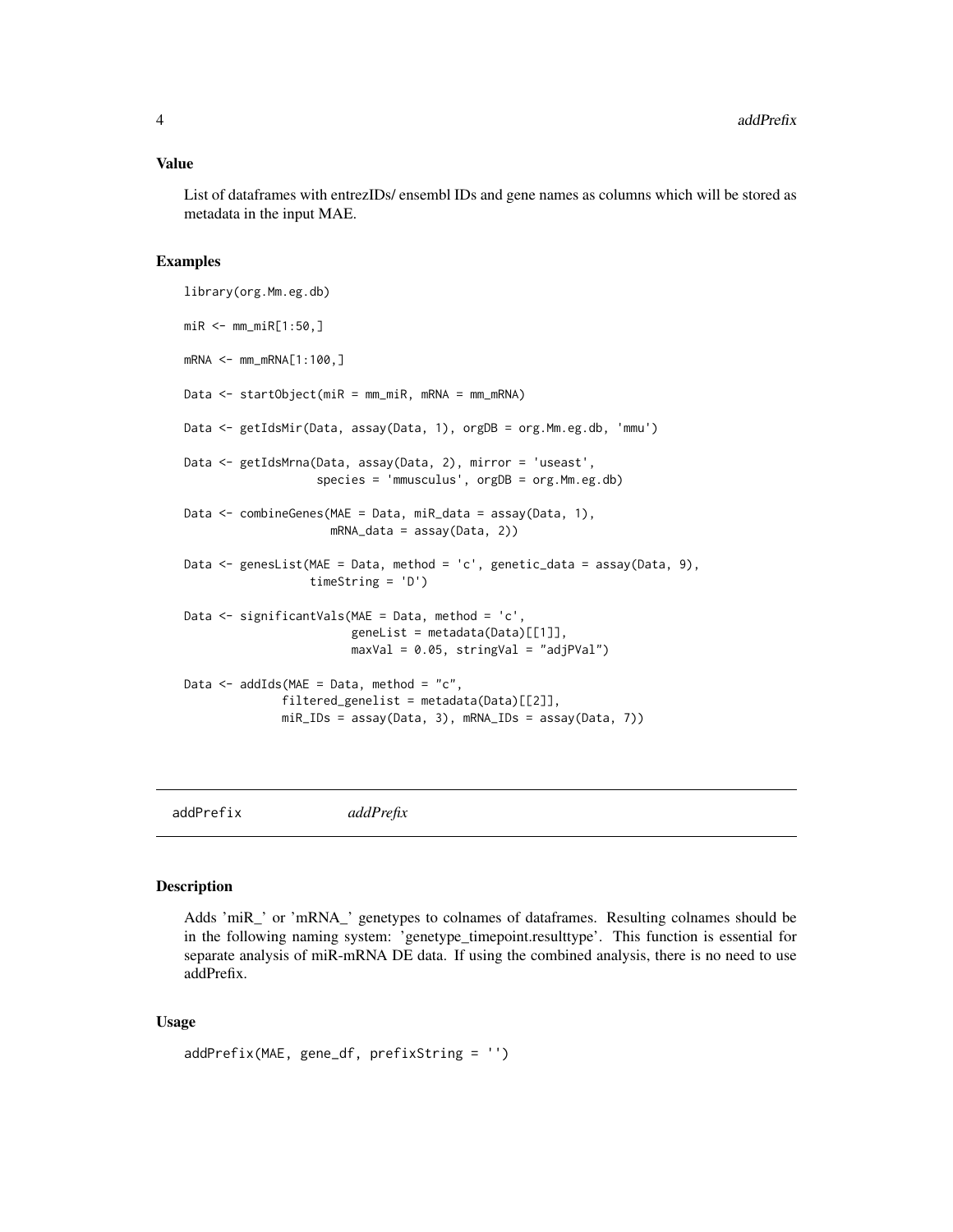#### <span id="page-4-0"></span>clusterCheck 5

#### Arguments

| MAE          | MultiAssayExperiment to store output of addPrefix. It is recommended to use<br>the MAE object which stores output from startObject.                     |
|--------------|---------------------------------------------------------------------------------------------------------------------------------------------------------|
| gene_df      | Dataframe of mRNA or miR results from differential expression analysis. Will<br>be stored as an assay within the MAE used in the start Object function. |
| prefixString | Prefix to be added e.g. "miR" or "mRNA".                                                                                                                |

#### Value

Dataframe which has a specific prefix infront of each column name. Will be stored as an assay in the input MAE.

#### Examples

```
data(mm_miR)
data(mm_mRNA)
MAE <- startObject(miR = mm_miR, mRNA = mm_mRNA)
MAE \leq addPrefix(MAE = MAE, gene_df = assay(MAE, 1),
                 prefixString = "miR")
MAE <- addPrefix(MAE = MAE, gene_df = assay(MAE, 2),
                 prefixString = "mRNA")
```
clusterCheck *clusterCheck*

#### Description

clusterCheck creates a PCA plot using functions from Mfuzz. This will help to indicate if an appropriate number of clusters have been created. The closer the circles are to one another the more likely that they should belong to the same cluster. Read more about Mfuzz here https://bioconductor.org/packages/release/bioc/html.

#### Usage

```
clusterCheck(Clusters, W)
```
#### Arguments

| Clusters | A large list of clusters, statistics and phenodata. This will be stored as metadata<br>within the MAE used in the createClusters function. |
|----------|--------------------------------------------------------------------------------------------------------------------------------------------|
| W        | TRUE or FALSE. Should the plot be shown in a new window? Default is<br>FALSE.                                                              |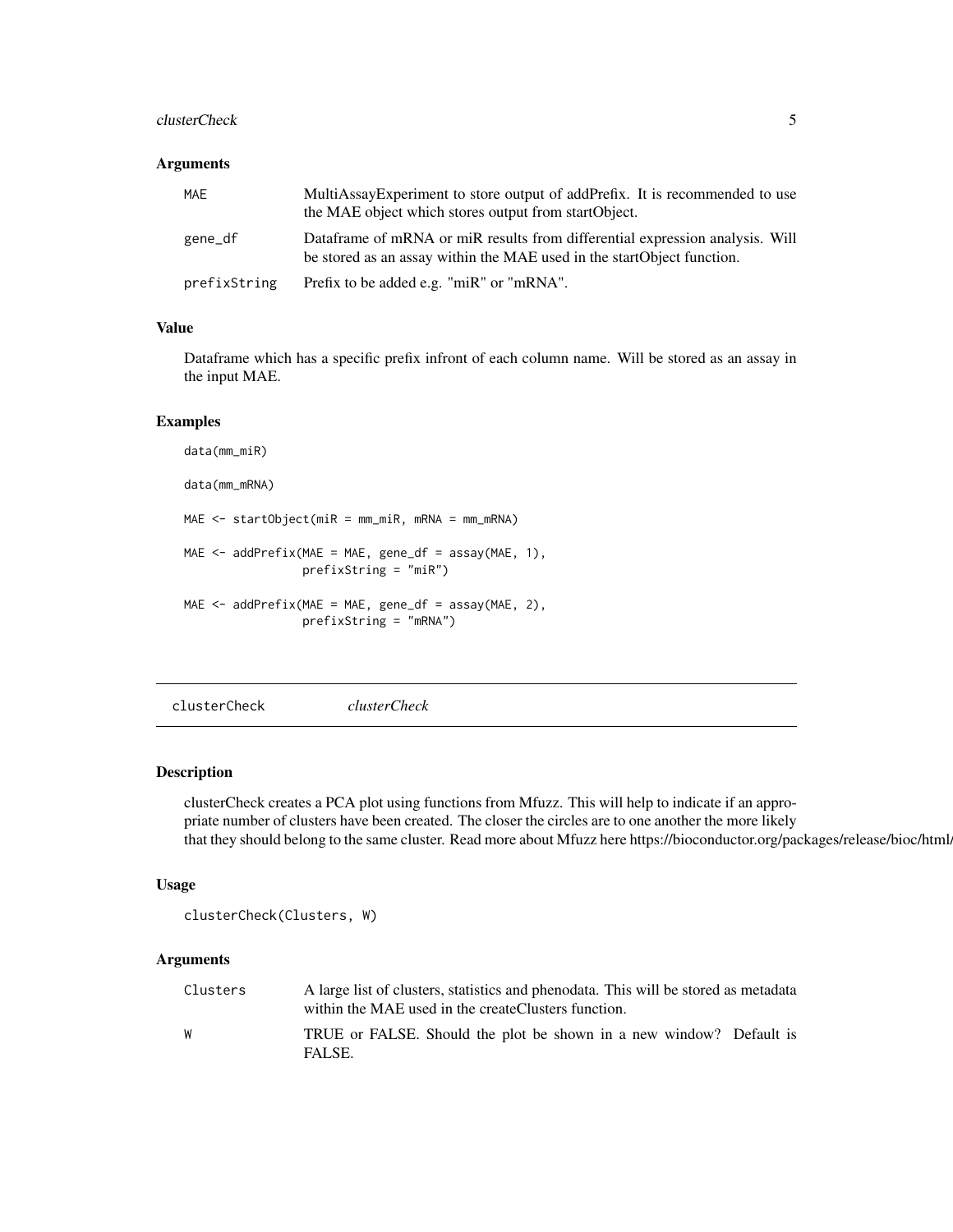#### <span id="page-5-0"></span>Value

A PCAplot showing distance of clusters.

#### Examples

```
MAE <- MultiAssayExperiment()
metadata(MAE)[["e_list"]] <- e_list_mouse
metadata(MAE)[["w_list"]] <- w_list_mouse[1:10]
MAE <- wikiMatrix(MAE, ID_list = metadata(MAE)[[1]],
                  wp_list = metadata(MAE)[[2]])
MAE <- turnPercent(MAE = MAE,
                   wikiMatrix = assay(MAE, 1)MAE <- createClusters(MAE, method = "c",
                    percentMatrix = assay(MAE, 2),
                    n oClusters = 2, variance = 0.99)clusterCheck(Clusters = metadata(MAE)[[3]], W = FALSE)
```
clusterList *clusterList*

#### Description

clusterList will transform clusters created by createClusters2 into lists based on which genes associate most to each cluster. Genes which associate with a cluster are determined by the fitCluster parameter in the function.

#### Usage

```
clusterList(MAE, clusterData, fitCluster, miR_IDs, mRNA_IDs)
```
#### Arguments

| MAE         | MultiAssayExperiment which will store the results from createClusters.                                                                               |
|-------------|------------------------------------------------------------------------------------------------------------------------------------------------------|
| clusterData | A data frame which contains cluster-pathway fit scores and is stored as an assay<br>within the MAE used in the createClusters2 function.             |
| fitCluster  | Integer from 0-1. How well should genes fit into a cluster? Default is 0.5.                                                                          |
| $miR_{I}$   | miR_ensembl or miR_entrez. Use a getIDsMir function to acquire this. This<br>will be stored as an assay in the MAE used in a getIdsMir function.     |
| mRNA IDs    | mRNA_ensembl or mRNA_entrez. Use a getIDsMrna function to acquire this.<br>This will be stored as an assay in the MAE used in a getIdsMrna function. |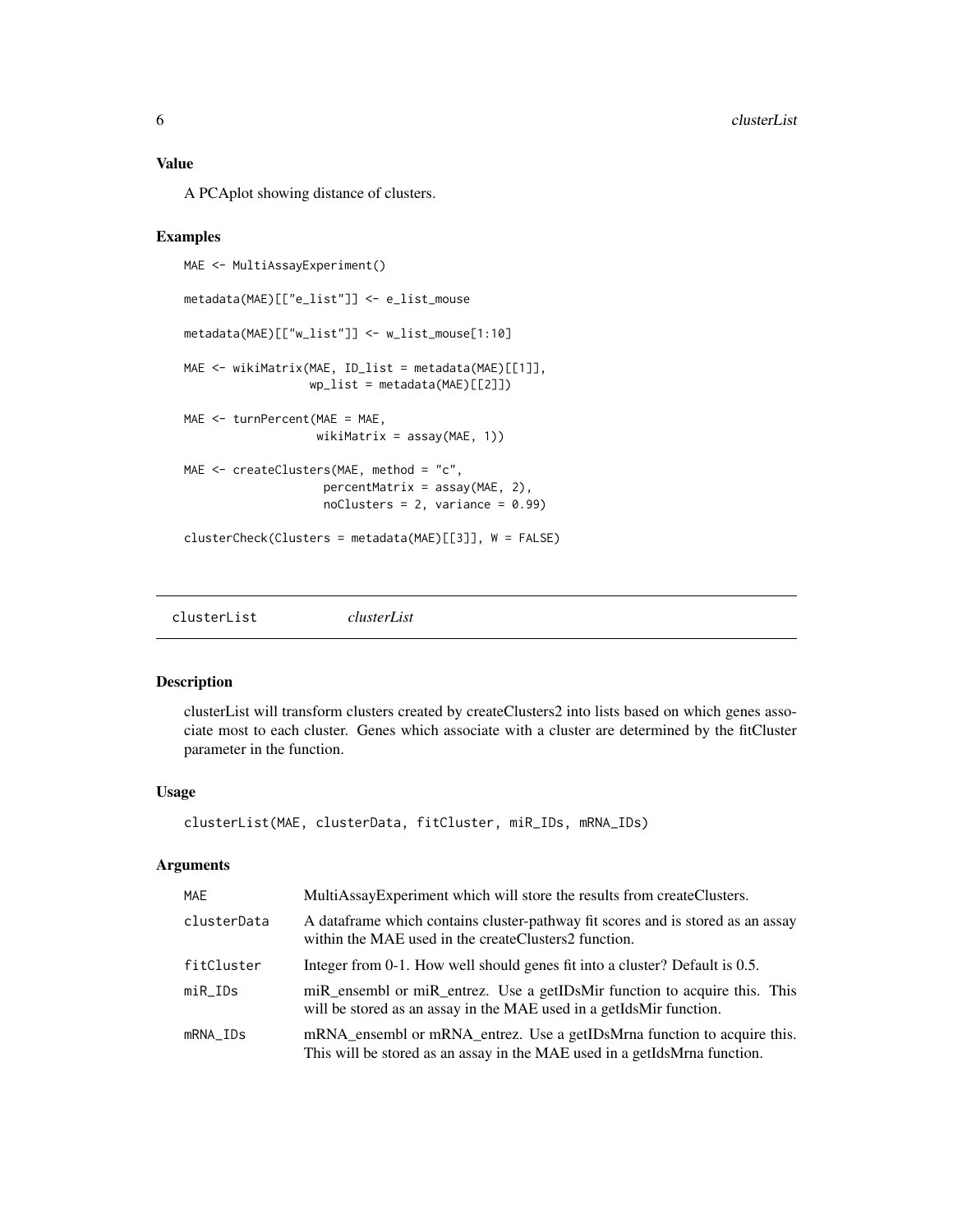#### <span id="page-6-0"></span>combineGenes 7

#### Value

A list containing the genes which fit to each cluster.

#### Examples

```
library(org.Hs.eg.db)
data(long_data)
miRNA <- long_data[c(1:105),]
mRNA <- long_data[-c(1:105),]
MAE <- startObject(miR = miRNA, mRNA = mRNA)
MAE <- getIdsMir(MAE, assay(MAE, 1), orgDB = org.Hs.eg.db, 'hsa')
MAE <- getIdsMrna(MAE, assay(MAE, 2), mirror = 'useast', 'hsapiens',
                  orgDB = org.Hs.eg.db)
MAE <- combineGenes(MAE, miR_data = assay(MAE, 1),
                    mRNA_data = assay(MAE, 2))
MAE <- createClusters2(MAE = MAE, genetic_data = assay(MAE, 9),
                       noClusters =2)
MAE <- clusterList(MAE = MAE, clusterData = assay(MAE, 11), fitCluster = 0.5,
                   miR_IDs = assay(MAE, 3),
                   mRNA_IDs = assay(MAE, 7))
```
combineGenes *combineGenes*

#### Description

Combines miR and mRNA data into one dataframe. Input columns should be written as : timepoint.DifferentialExpressionResultType e.g. D1.log2fc or H6.adjPval. Column names should be the same for miR and mRNA data. If a more detailed explanation of column nomenclature is needed please read the vignette. combineGenes is essential for combined analysis of miR-mRNA data. If using separate analysis, there is no need to use combineGenes.

#### Usage

```
combineGenes(MAE, miR_data, mRNA_data)
```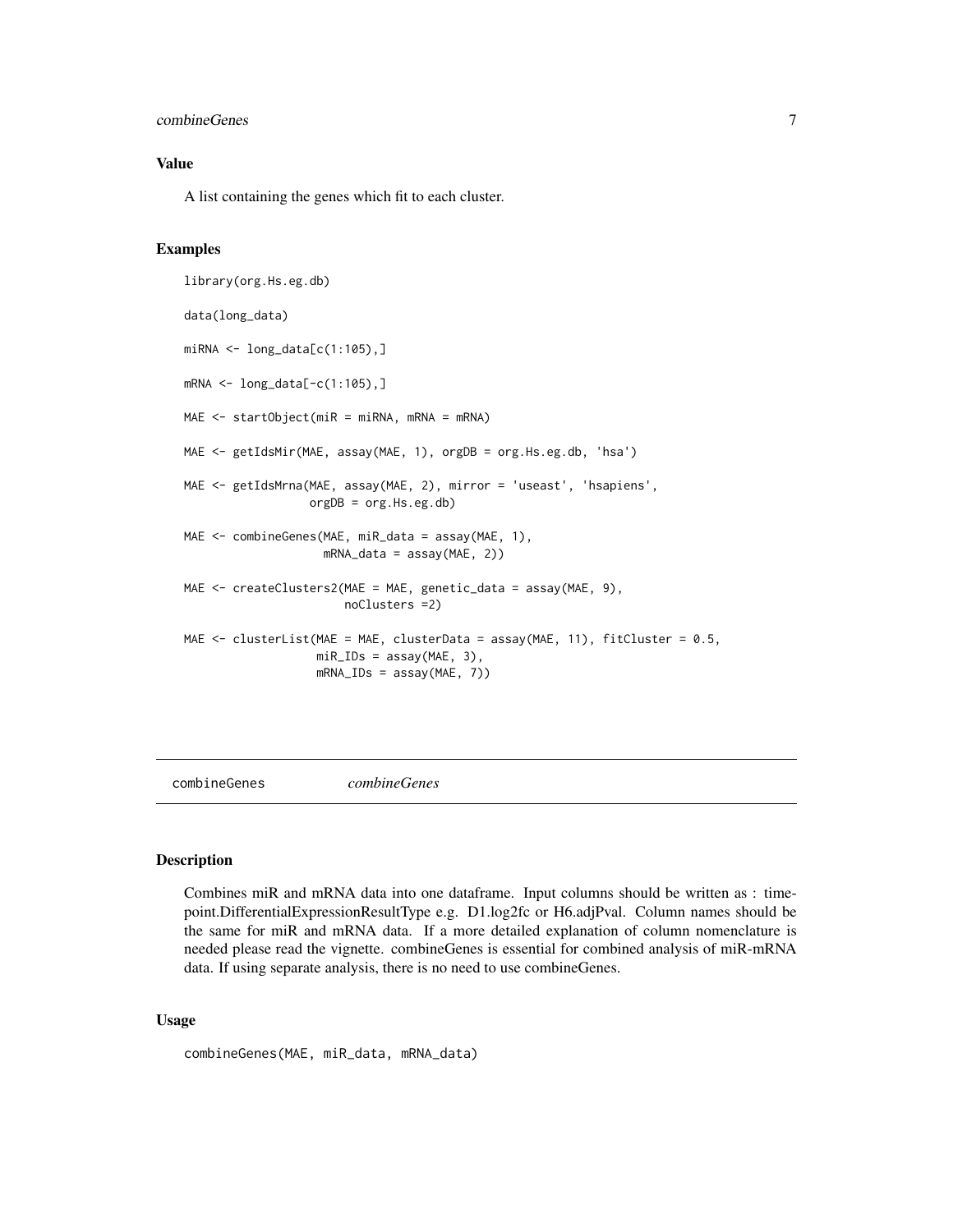#### <span id="page-7-0"></span>Arguments

| <b>MAE</b> | Input MAE which stores results from combine Genes. It is recommended to use<br>the MAE which was used in startObject.                                                            |
|------------|----------------------------------------------------------------------------------------------------------------------------------------------------------------------------------|
| miR_data   | microRNA data frame. Rows should be genes, columns are DE results and time<br>point. This should be the stored as an assay within the MAE used in the startO-<br>bject function. |
| mRNA_data  | mRNA dataframe. Rows should be genes, columns are DE results and time<br>point. This should be the stored as an assay within the MAE used in the startO-<br>bject function.      |

#### Value

A dataframe with combined miR and mRNA data. Will be stored as an assay in the input MAE.

#### Examples

```
library(org.Mm.eg.db)
data(mm_miR)
data(mm_mRNA)
MAE <- startObject(miR = mm_miR, mRNA = mm_mRNA)
MAE <- combineGenes(MAE = MAE, miR_data = assay(MAE, 1),
                    mRNA_data = assay(MAE, 2))
```
createClusters *createClusters*

#### Description

Creates soft clusters to assess changes in gene abundance during the time course in many pathways. createClusters will create 3 data files. 1) Clusters will contain cluster logistics information and will be stored as metadata, 2) MfuzzData will contain fuzzy clustering information and will be stored as an experiment, 3) ClusterData will contain cluster-pathway fit information and will be stored as an assay. This function may take some time as it downloads pathway information.

#### Usage

```
createClusters(MAE, method, percentMatrix, noClusters,
dataString = '', variance)
```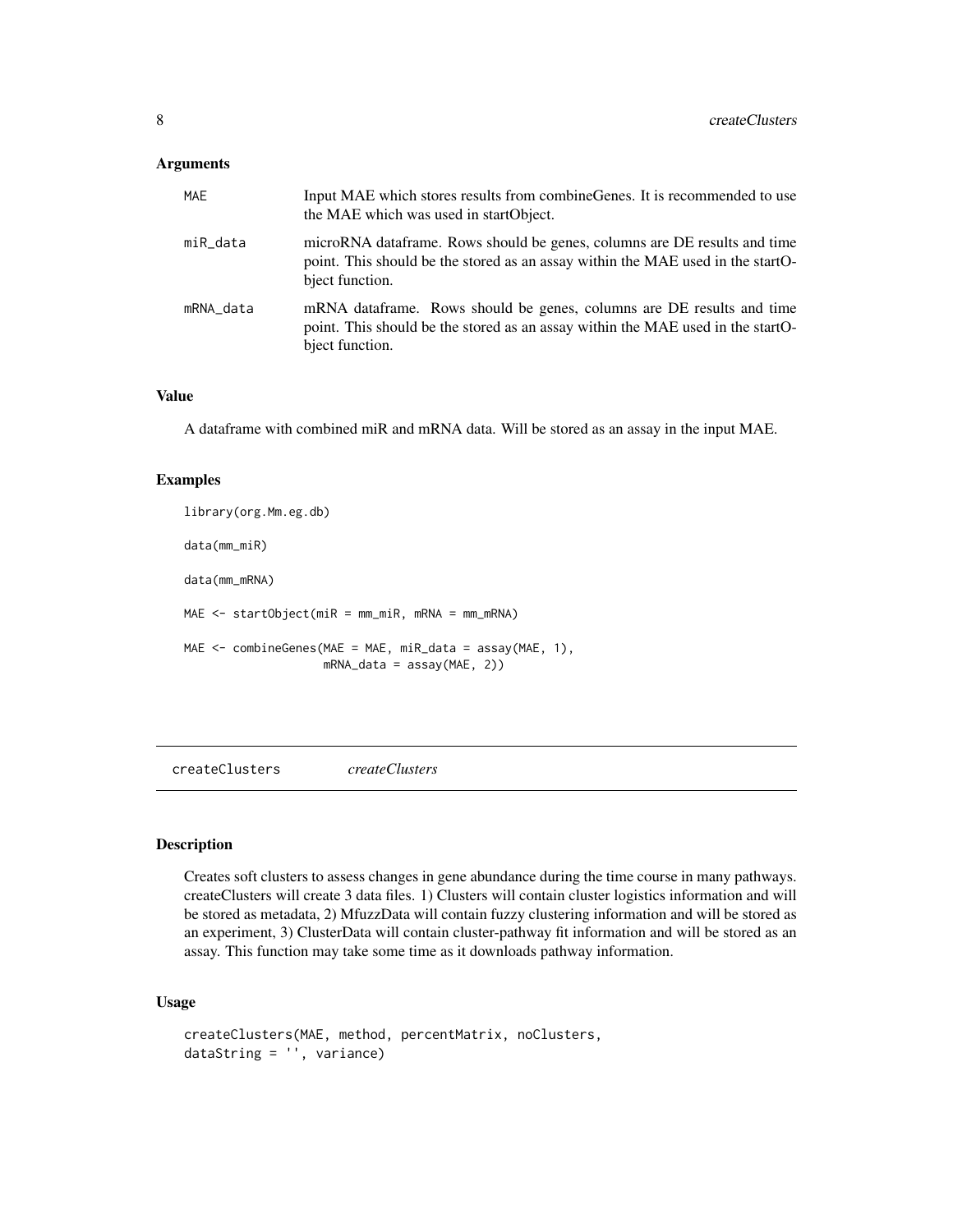#### <span id="page-8-0"></span>createClusters2 9

#### **Arguments**

| MAE           | MultiAssayExperiment which will store the results from createClusters. It is<br>recommended to use the MAE object which stores the output of by turnPercent.                         |
|---------------|--------------------------------------------------------------------------------------------------------------------------------------------------------------------------------------|
| method        | Either "c" or "s", respectively for combined or separated analysis.                                                                                                                  |
| percentMatrix | A matrix containing wikipathway-data information. It is output from the turn-<br>Percent function and will be stored as an assay within the MAE used in the<br>turnPercent function. |
| noClusters    | Number of clusters to create, the default is 5.                                                                                                                                      |
| dataString    | Only for use in "s" analysis. Insert the prefix string e.g. "mRNA" or "miR". The<br>string added should be the same as the prefix String added during the add Prefix<br>function.    |
| variance      | Numeric value from 0-1 to control strictness of filtering. Higher variance means<br>more pathways will be excluded from the analysis.                                                |

#### Value

3 new objects in the input MAE. Clusters(metadata): A list to be used as the input in checkClusters and quickFuzz. MfuzzData(ExperimentList): An ExpressionSet object to be used as input for quickFuzz. ClusterData(assay): An assay to be used as input for returnCluster.

#### Examples

```
MAE <- MultiAssayExperiment()
metadata(MAE)[["e_list"]] <- e_list_mouse
metadata(MAE)[["w_list"]] <- w_list_mouse[1:10]
MAE <- wikiMatrix(MAE, ID_list = metadata(MAE)[[1]],
                  wp\_list = metadata(MAE)[[2]])MAE <- turnPercent(MAE = MAE,
                   wikiMatrix = assay(MAE, 1))
MAE <- createClusters(MAE, method = "c",
                    percentMatrix = assay(MAE, 2),
                    n oClusters = 2, variance = 0.99)
```
createClusters2 *createClusters2*

#### Description

Creates clusters from a dataframe of mRNAs and miRs. This function should primarily be used when analysing data that has not gone through pair-wise DE. This function will create clusters from longitudinal temporal patterns. createClusters2 will create 3 data files. 1) Clusters will contain cluster logistics information and will be stored as metadata, 2) MfuzzData will contain fuzzy clustering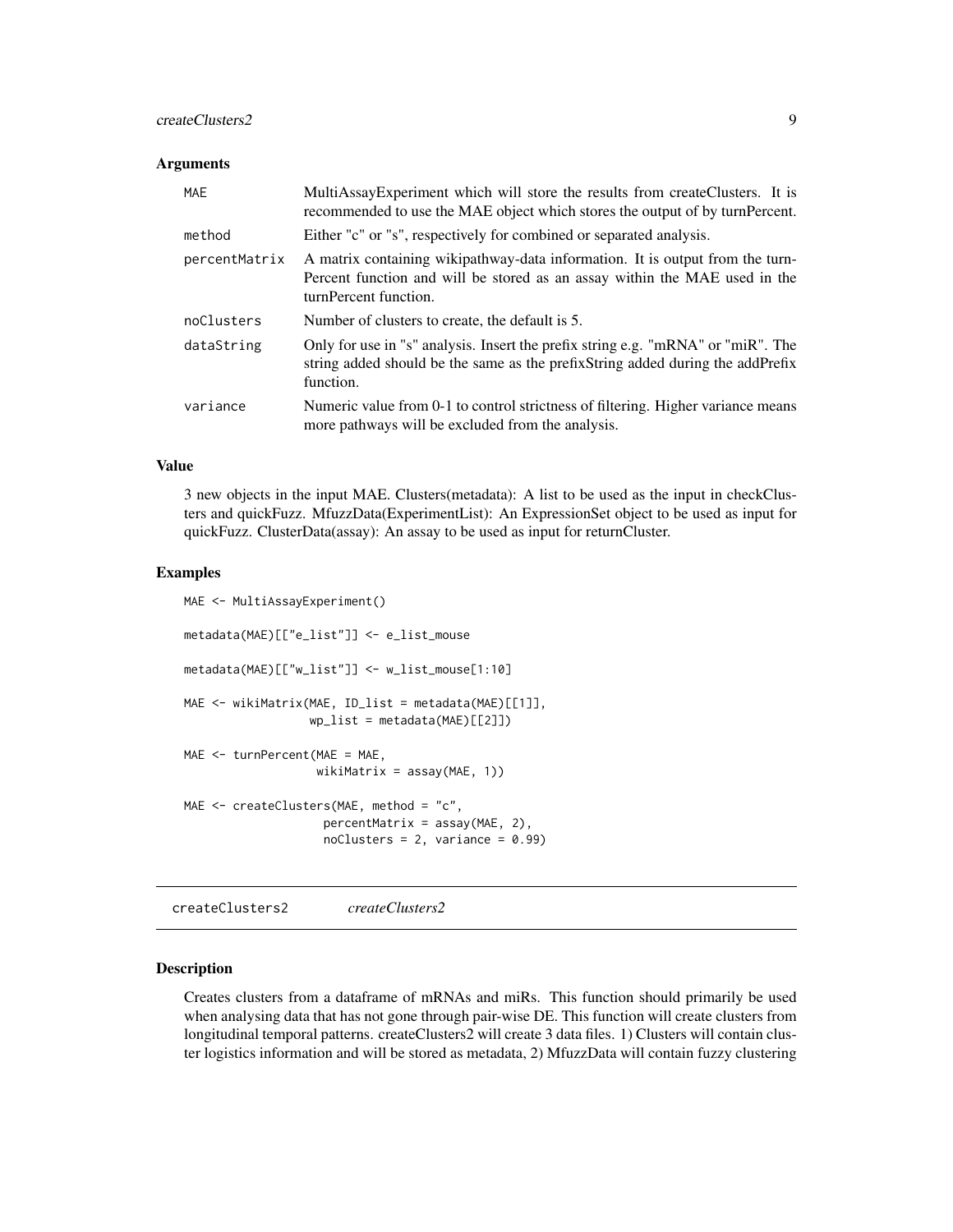<span id="page-9-0"></span>information and will be stored as an experiment, 3) ClusterData will contain cluster-pathway fit information and will be stored as an assay.

#### Usage

```
createClusters2(MAE, genetic_data, noClusters)
```
#### Arguments

| MAE          | MultiAssayExperiment which will store the results from createClusters2.                                                                                                                         |
|--------------|-------------------------------------------------------------------------------------------------------------------------------------------------------------------------------------------------|
| genetic_data | A data frame with miR and mRNA information together. This is the output from<br>the combine Genes function and will be stored as an assay within the MAE used<br>in the combine Genes function. |
| noClusters   | How many clusters should be generated? Default is 5.                                                                                                                                            |

#### Value

3 new objects in the input MAE. Clusters(metadata): A list to be used as the input in checkClusters and quickFuzz. MfuzzData(ExperimentList): An ExpressionSet object to be used as input for quickFuzz. ClusterData(assay): An assay to be used as input for returnCluster.

#### Examples

```
data(long_data)
miRNA <- long_data[c(1:105),]
mRNA <- long_data[-c(1:105),]
MAE <- startObject(miR = miRNA, mRNA = mRNA)
MAE <- combineGenes(MAE, miR_data = assay(MAE, 1),
                    mRNA_data = assay(MAE, 2))
MAE <- createClusters2(MAE = MAE, genetic_data = assay(MAE, 3))
```
cytoMake *cytoMake*

#### Description

Creates a cytoscape network based on the output of matrixFilter. Requires cytoscapePing() to be used. Make sure Cytoscape is open first. Must use Cytoscape version 3.7 or later.

#### Usage

```
cytoMake(interactionData, titleString = '', collectionString = '')
```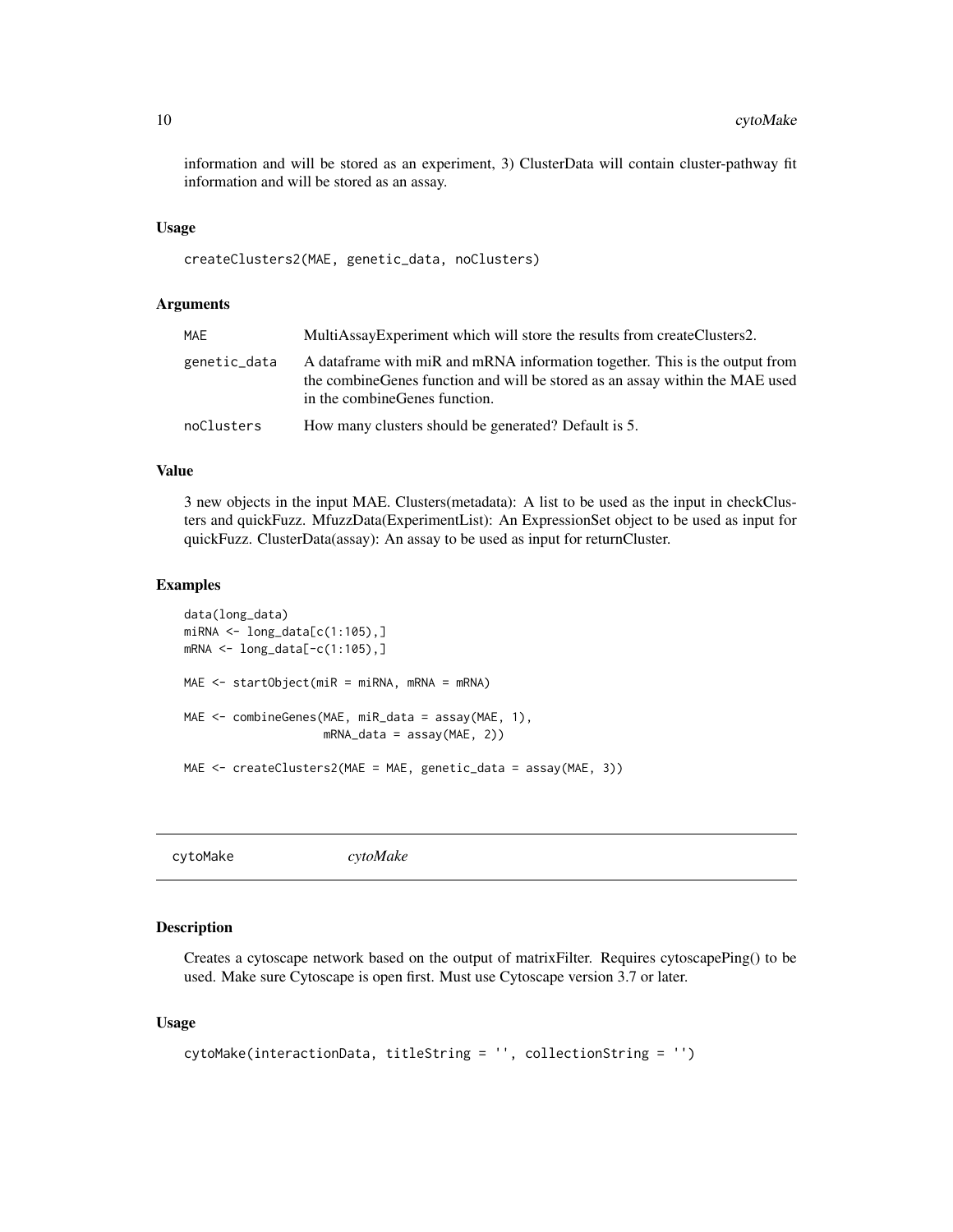#### <span id="page-10-0"></span>**Arguments**

| interactionData  |                                                                                                                                                                                                                  |  |
|------------------|------------------------------------------------------------------------------------------------------------------------------------------------------------------------------------------------------------------|--|
|                  | Dataframe which contains filtered miR-mRNA interactions. This is output from<br>matrix Filter and should be found as an assay within the MAE used in the ma-<br>trix Filter function.                            |  |
| titleString      | Title of the network. Enter a string which cytoscape will see as the graph name.<br>Default is "Network".                                                                                                        |  |
| collectionString |                                                                                                                                                                                                                  |  |
|                  | Title of the collection of networks. Enter string which cytoscape will see as<br>the collection name. Many differently titled graphs can be added to a single<br>collection. Default is "miR-mRNA interactions". |  |

#### Value

A network of filtered miR-mRNA interactions specific for a pathway of interest. It will be visible in cytoscape version 3.7 or later.

#### Examples

```
## Not run:
Filt_df <- data.frame(row.names = c("mmu-miR-320-3p:Acss1",
                                    "mmu-miR-27a-3p:Odc1"),
                      avecor = c(-0.9191653, 0.7826041),miR = c("mmu-miR-320-3p", "mmu-miR-27a-3p"),
                      mRNA = c("Acs1", "Acs1"),miR_Entrez = c(NA, NA),mRNA_Entrez = c(68738, 18263),
                      TargetScan = c(1, 0),
                      miRDB = c(0, 0),
                      Predicted_Interactions = c(1, 0),
                      miRTarBase = c(0, 1),Pred_Fun = c(1, 1))
RCy3::cytoscapePing()
cytoMake(interactionData = Filt_df, titleString = 'test' ,
         collectionString = 'collectiontest')
## End(Not run)
```
dataMiningMatrix *dataMiningMatrix*

#### Description

Mines out predicted/ functional interactions which correspond between miR-mRNA interactions found in Targetscans, miRDB, miRTarBase and the interactions from the miR-mRNA correlation matrix. If a database cannot be downloaded, dataMiningMatrix can be used regardless, but it is recommended to download all three databases.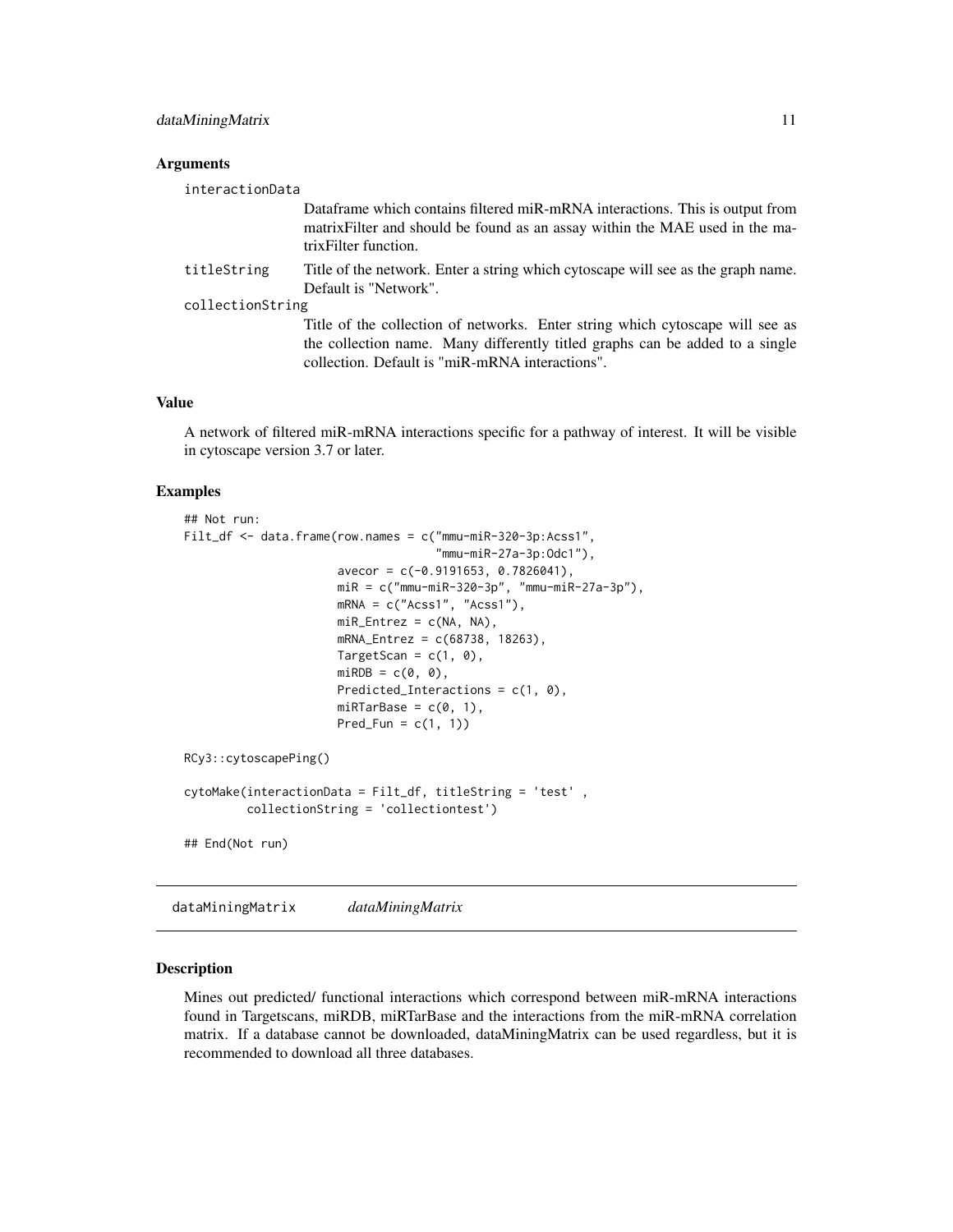#### <span id="page-11-0"></span>Usage

dataMiningMatrix(MAE, corrTable, targetscan , mirdb, mirtarbase)

#### Arguments

| <b>MAE</b> | MultiAssayExperiment which will store the output of dataMiningMatrix. It is<br>recommended to use the MAE object which stores output from the mirMrnaInt<br>function.                                                                                                                                                 |
|------------|-----------------------------------------------------------------------------------------------------------------------------------------------------------------------------------------------------------------------------------------------------------------------------------------------------------------------|
| corrTable  | Correlation matrix of interactions between the mRNAs from a pathway of inter-<br>est and miRNA data. This is created by the mirMrnaInt function and should be<br>stored as an assay within the MAE used in the mirMrnaInt function.                                                                                   |
| targetscan | Species specific miR-mRNA interactions predicted by targets cans. This is the<br>output from the dloadTargetscan function. It should be stored as an assay within<br>the MAE used in the dloadTargetscan function. If this data cannot be down-<br>loaded, dataMiningMatrix can be run without it.                    |
| mirdb      | Species specific miR-mRNA interactions predicted by miRDB. This is the out-<br>put from the dloadMirdb function. It should stored as an assay within the MAE<br>used in the dloadMirdb function. If this data cannot be downloaded, dataMin-<br>ing Matrix can be run without it.                                     |
| mirtarbase | Species specific miR-mRNA interactions which are functionally curated by mir-<br>tarbase. This is the output from the dloadMirtarbase function. It should be stored<br>as an assay within the MAE used in the dloadMirtarbase function. If this data<br>cannot be downloaded, dataMiningMatrix can be run without it. |

#### Value

A matrix which cross references the occurrences of miR-mRNA interactions between databases and the given data. Output will be stored as an assay in the input MAE.

diffExpressRes *diffExpressRes*

#### Description

diffExpressRes will produce a dataframe which contains data for only one result type, along with an ID of choice. It is recommended to use this function on a DE results which represents abundance such as log2fc or average expression, as this data will be averaged and correlated later in the analysis. This is to be used for miR and mRNA data individually.

#### Usage

```
diffExpressRes(MAE, df, dataType = '', genes_ID, idColumn = '',
name = '')
```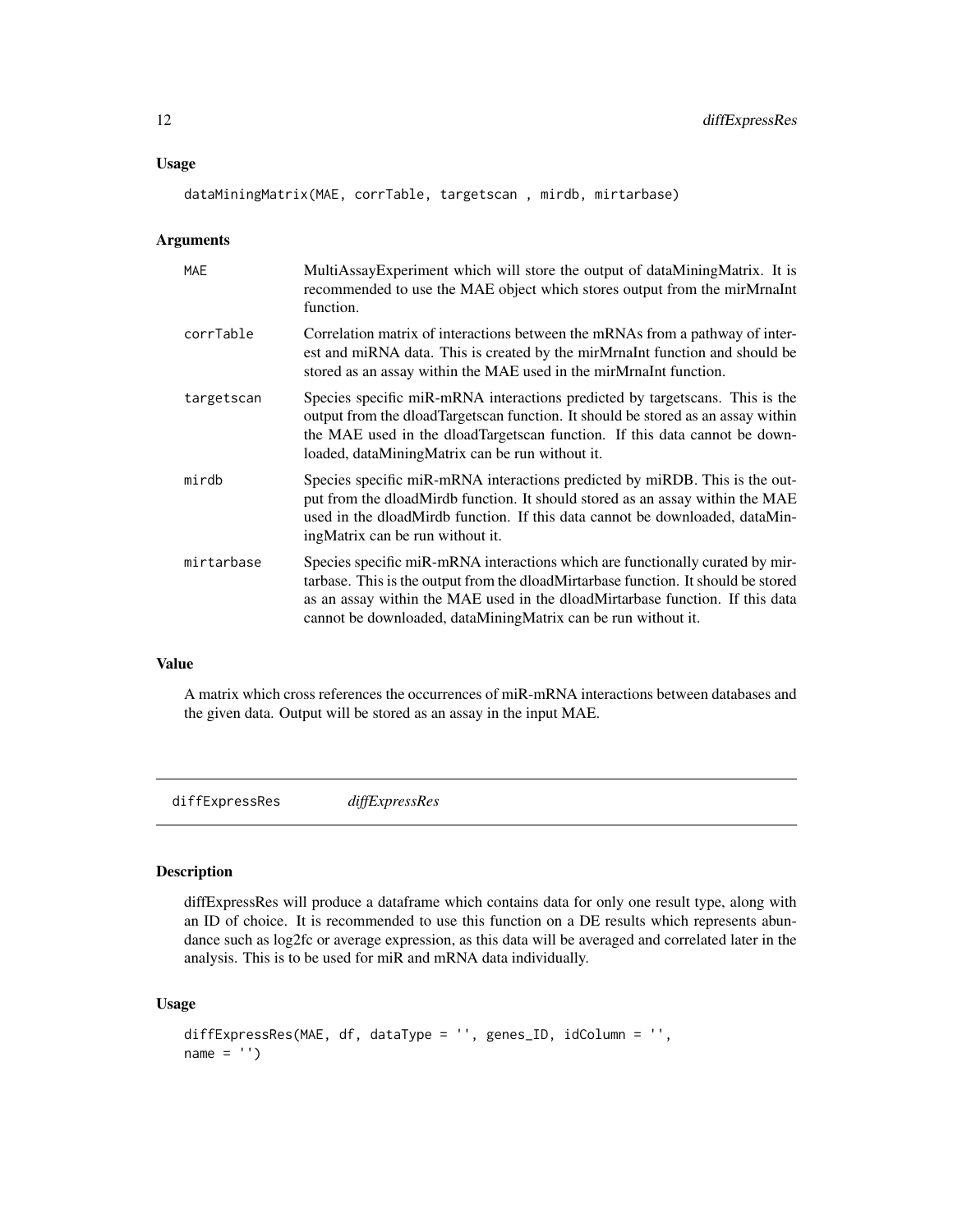#### Arguments

| MAE      | MultiAssayExperiment to store the output of diffExpressRes within it. This<br>function is to be used after pathways of interest have been identified by enrich-<br>Wiki or returnCluster. It is recommended to store all diffExpressRes results in<br>the MAE used in enrich Wiki and/ or return Cluster. |
|----------|-----------------------------------------------------------------------------------------------------------------------------------------------------------------------------------------------------------------------------------------------------------------------------------------------------------|
| df       | mRNA or miR dataframe (rownames as genes and DE results as columns).<br>These will be found as assays in the MAE object used within the startObject<br>function.                                                                                                                                          |
| dataType | Column name to take an average from e.g. "Log2FC", "AveExp". This string<br>should be found consistently in the column names of your input data. It is rec-<br>ommended to use a DE result value which represents abundance, rather than<br>confidence.                                                   |
| genes_ID | Dataframe that was created from a getIds function e.g. mRNA_ensembl or<br>miR_entrez. Use the same ID type for miR and mRNA data. These dataframes<br>will be found as assays within the MAE which stores results from the getIds<br>functions.                                                           |
| idColumn | Name of column to use as the merge point. If Column names in getIds results<br>have not been changed, it should be "GENENAME". Default has been left as<br>"GENENAME".                                                                                                                                    |
| name     | New name of the assay. Should be a unique string. Remember each assay in a<br>MAE must have a unique name.                                                                                                                                                                                                |

#### Value

Dataframe with only a single result type from DE (e.g. Log2FC) and an ID type e.g. entrezIDs. Output will be stored as an assay in the input MAE.

```
library(org.Mm.eg.db)
miR <- mm_miR[1:50,]
mRNA <- mm_mRNA[1:100,]
MAE <- startObject(miR = miR, mRNA = mRNA)
MAE <- getIdsMir(MAE, assay(MAE, 1), orgDB = org.Mm.eg.db, 'mmu')
MAE <- getIdsMrna(MAE, assay(MAE, 2), "useast", 'mmusculus', orgDB = org.Mm.eg.db)
MAE <- diffExpressRes(MAE, df = assay(MAE, 2), dataType = 'Log2FC',
                     genes_ID = assay(MAE, 7),
                     idColumn = 'GENENAME',
                     name = "mRNA_log2fc")
```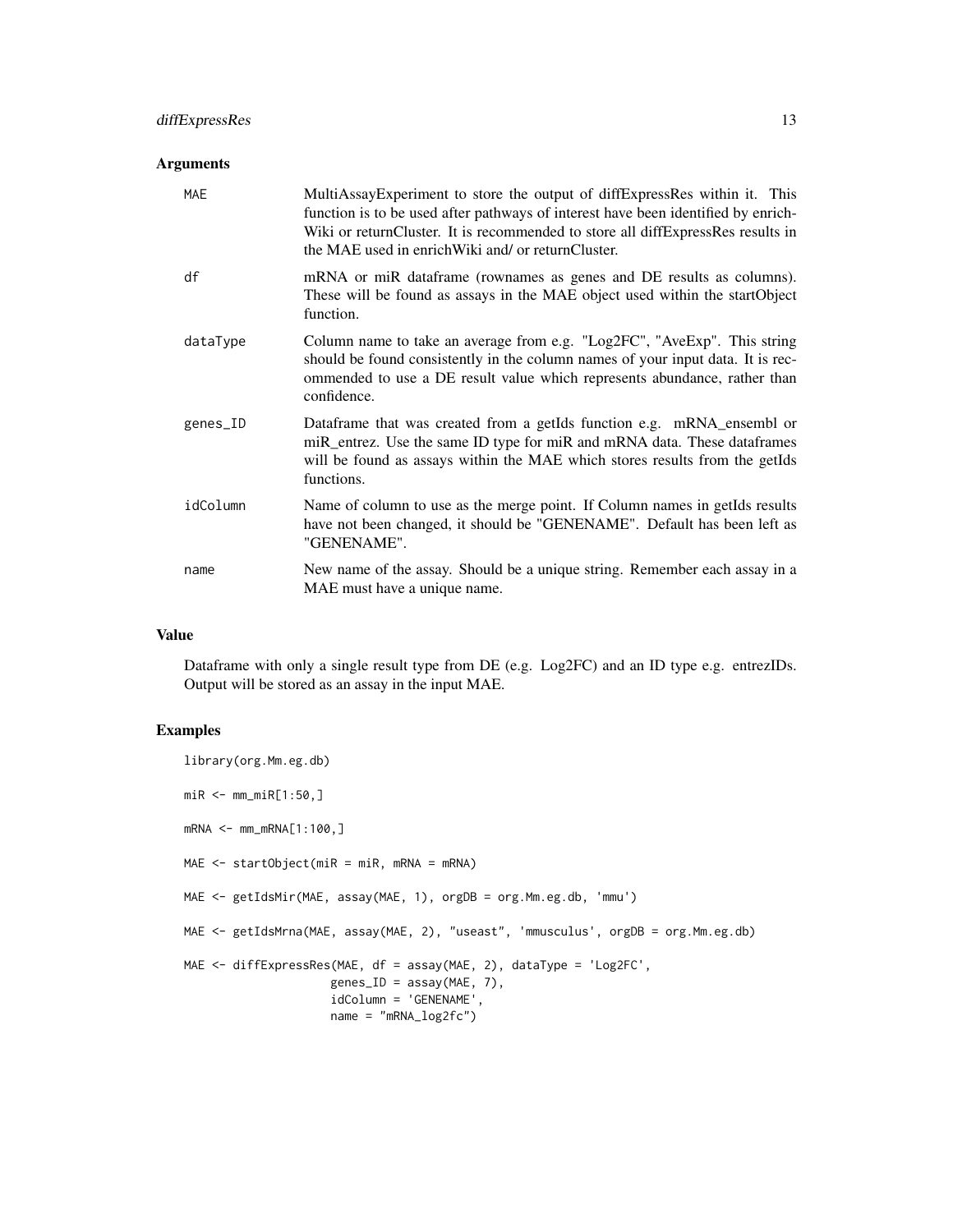<span id="page-13-0"></span>dloadGmt *dloadGmt*

#### Description

Downloads the most up-to-date versions of the mouse or human wikipathway information databases. Output will be stored as three distinct dataframes within the input MAE 1) path\_gene, 2) path\_names, 3) path\_data.

#### Usage

dloadGmt(MAE, species = "")

#### Arguments

| MAE     | MultiAssayExperiment to store downloaded GMT data in. It might be useful to |
|---------|-----------------------------------------------------------------------------|
|         | start a new MAE for dloadGmt using MultiAssayExperiment(). This is so the   |
|         | MAE objects used in this analysis do not get too large.                     |
| species | Full species names e.g. retrieve "Homo sapiens" or "Mus musculus" data.     |

#### Value

3 dataframes. 1) path\_gene, 2) path\_names, 3) path\_data. All of which will be stored as assays in the input MAE.

#### Examples

```
MAE <- MultiAssayExperiment()
MAE <- dloadGmt(MAE, species = "Homo sapiens")
```
dloadMirdb *dloadMirdb*

#### Description

Downloads most recent version (6.0) of predicted targets from the mirdb database http://mirdb.org/download.html. This will take some time. miR-mRNA interactions from the species of interest will be extracted. Species of interests associated org.db package must be loaded beforehand.

#### Usage

dloadMirdb(MAE, species, orgDB)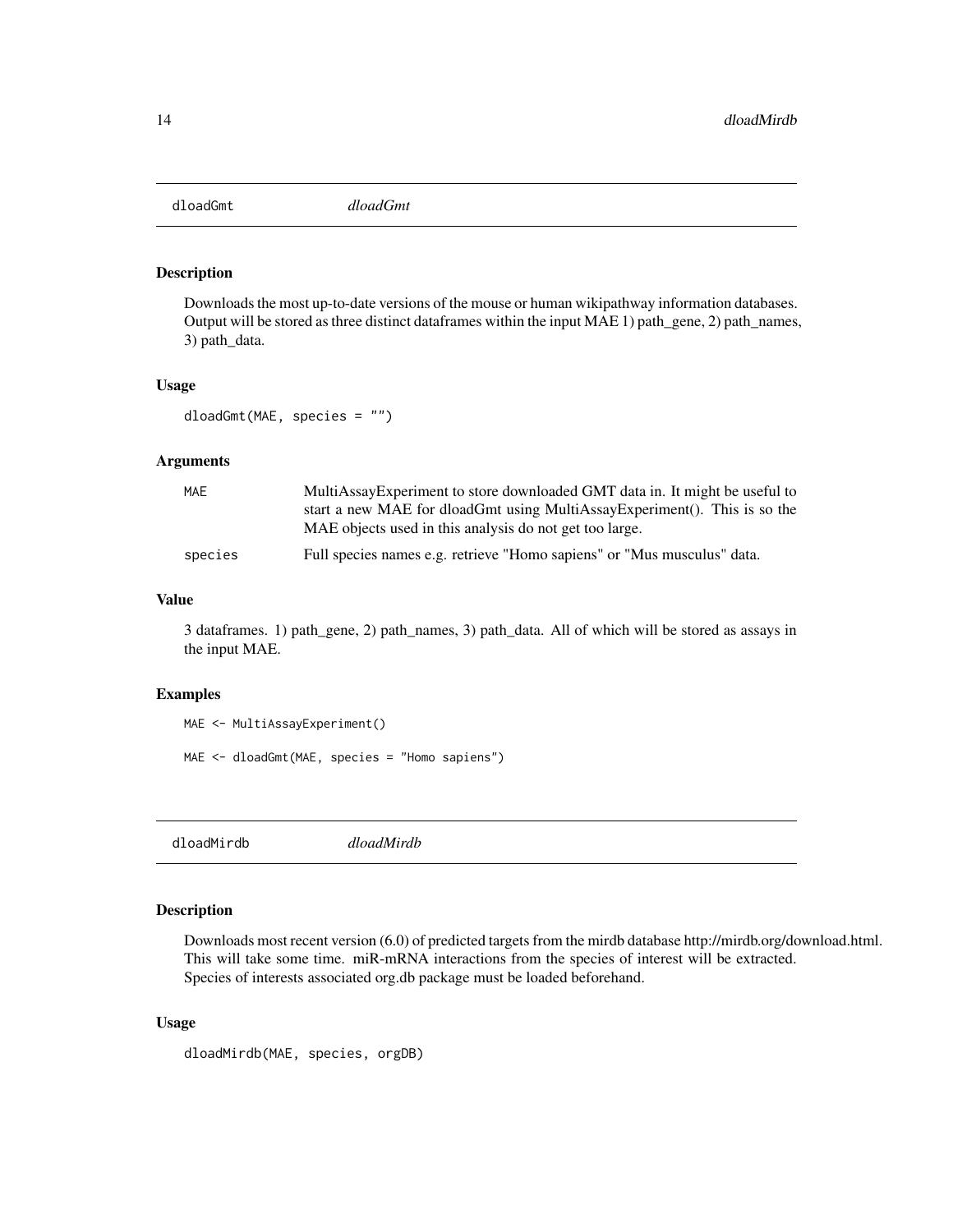#### <span id="page-14-0"></span>dloadMirtarbase 15

#### Arguments

| MAE     | MultiAssayExperiment which will store downloaded mirDB data. It is recom-<br>mended to use the MAE which was used in the mirMrnaInt function. |
|---------|-----------------------------------------------------------------------------------------------------------------------------------------------|
| species | Species of interest e.g. "hsa" or "mmu".                                                                                                      |
| orgDB   | Organism db package specific for species of interest.                                                                                         |

#### Value

A dataframe of predicted, species specific mRNA-miR interactions. Will be stored as an assay in the input MAE.

#### Examples

## Not run: library(org.Mm.eg.db) MAE <- MultiAssayExperiment() MAE <-dloadMirdb(MAE, 'mmu', org.Mm.eg.db) ## End(Not run)

dloadMirtarbase *dloadMirtarbase*

#### Description

Downloads most recent version (8.0) of functional targets from the miRTarBase database http://mirtarbase.cuhk.edu.cn/php/d . Species specific miR-mRNA interactions which do not have 'weak' evidence are used.

#### Usage

dloadMirtarbase(MAE, species)

#### Arguments

| MAE     | MultiAssayExperiment which will store the downloaded mirtarbase data. It is |
|---------|-----------------------------------------------------------------------------|
|         | recommended to use the MAE which was used in the mirMrnaInt function.       |
| species | Species of interest e.g. "hsa" or "mmu".                                    |

#### Value

Dataframe of species specific miR-mRNA interactions with strong functional evidence. Output will be stored as an assay in the input MAE.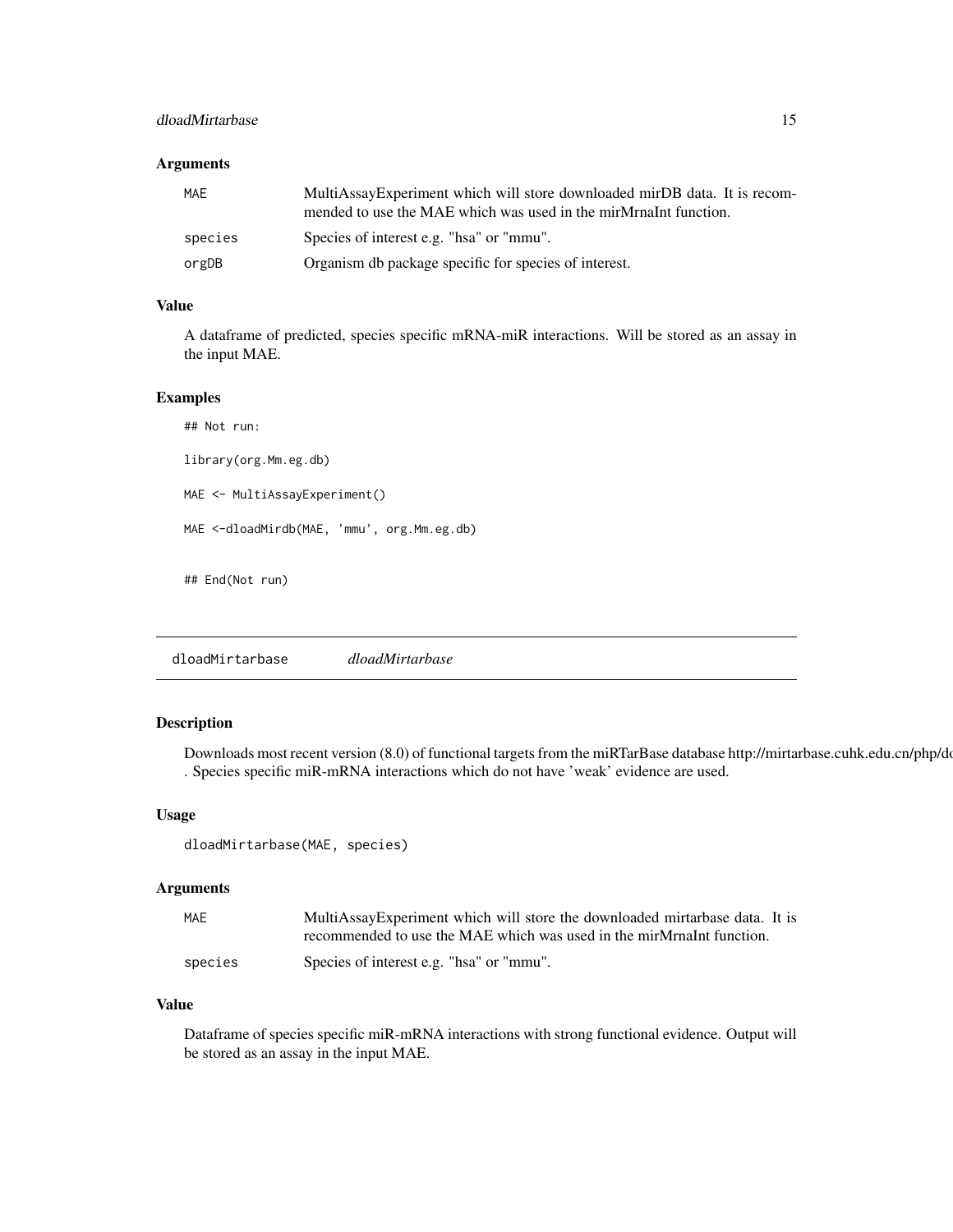#### Examples

MAE <- MultiAssayExperiment()

```
MAE <- dloadMirtarbase(MAE, "mmu")
```
dloadTargetscan *dloadTargetscan*

### Description

Downloads most recent version (7.2) of predicted targets from the targetscan database http://www.targetscan.org/cgibin/targetscan/data\_download.vert72.cgi. miR-mRNA interactions from the species of interest will be extracted.

#### Usage

dloadTargetscan(MAE, species)

#### Arguments

| MAE     | MultiAssayExperiment which will store the downloaded targets can data. It is |
|---------|------------------------------------------------------------------------------|
|         | recommended to use the MAE which was used in the mirMrnaInt function.        |
| species | Species of interest e.g "hsa" or "mmu."                                      |

#### Value

Dataframe of species specific predicted mRNA-miR interactions. Output will be stored as an assay in the input MAE.

```
## Not run:
MAE <- MultiAssayExperiment()
MAE <-dloadTargetscan(MAE, "mmu")
## End(Not run)
```
<span id="page-15-0"></span>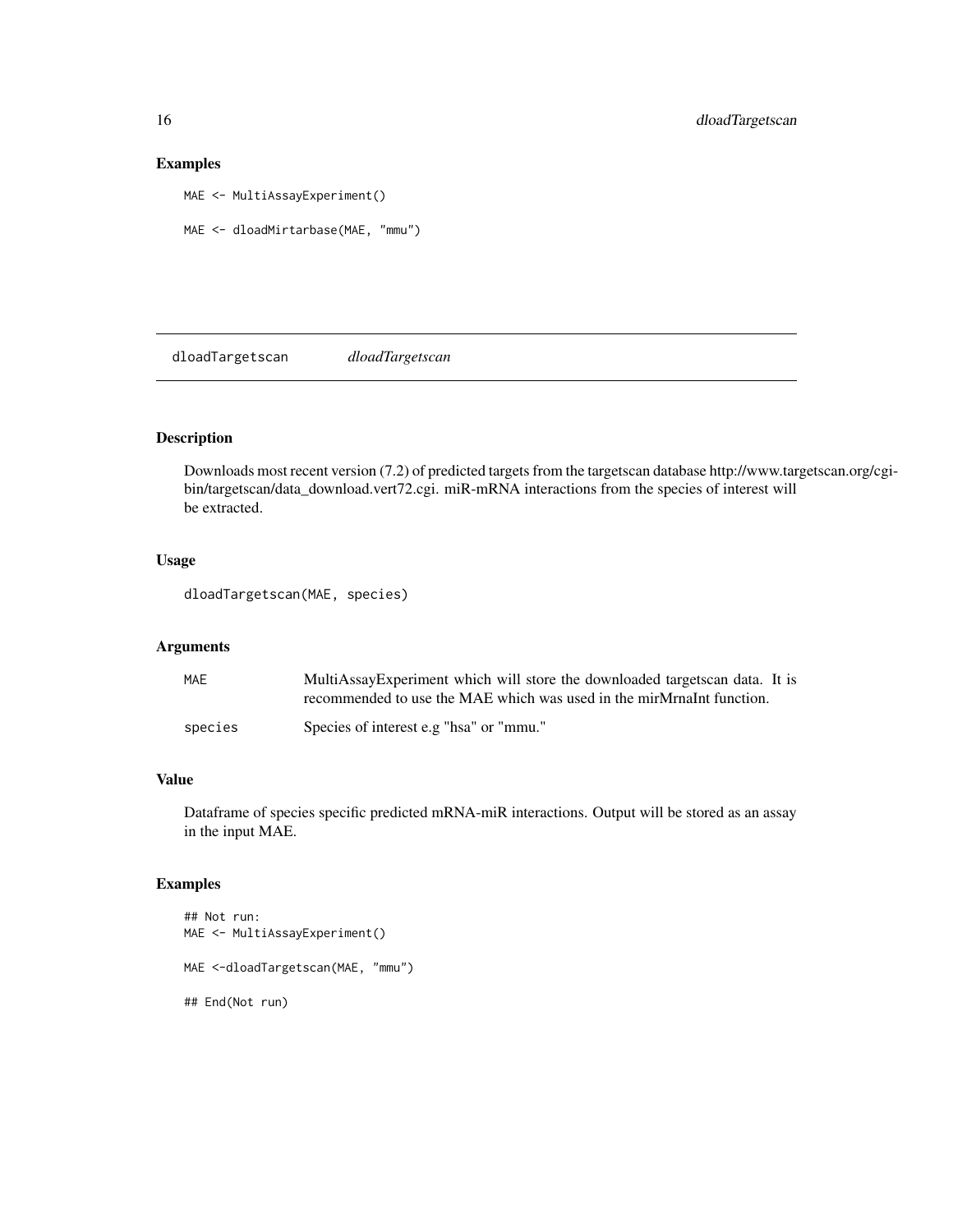<span id="page-16-0"></span>

#### Description

Extracts the gene IDs from nested dataframes created from the addIds function.

#### Usage

eNames(MAE, method = '', gene\_IDs)

#### Arguments

| MAE      | MultiAssayExperiment which will store output of eNames. It is recommended<br>to use the MAE which stores the output of addIds.                                         |
|----------|------------------------------------------------------------------------------------------------------------------------------------------------------------------------|
| method   | Either 'c' or 's', respectively for combined or separated analysis.                                                                                                    |
| gene_IDs | List of DE data and associated gene IDs. This is the output from the addIds<br>function, this should be found as metadata in the MAE used in the addIds func-<br>tion. |

#### Value

A single list of entrez/ ensembl IDs for each time point. Output will be stored as metadata in the input MAE.

```
library(org.Mm.eg.db)
miR <- mm_miR[1:50,]
mRNA <- mm_mRNA[1:100,]
Data <- startObject(miR = mm_miR, mRNA = mm_mRNA)
Data <- getIdsMir(Data, assay(Data, 1), org.Mm.eg.db, 'mmu')
Data <- getIdsMrna(Data, assay(Data, 2), mirror = 'useast', 'mmusculus', org.Mm.eg.db)
Data <- combineGenes(MAE = Data, miR_data = assay(Data, 1),
                     mRNA_data = assay(Data, 2))
Data <- genesList(MAE = Data, method = 'c', genetic_data = assay(Data, 9),
                  timeString = 'D')
Data \leq significantVals(MAE = Data, method = 'c',
                        geneList = metadata(Data)[[1]],
                        maxVal = 0.05, stringVal = "adjPVal")
```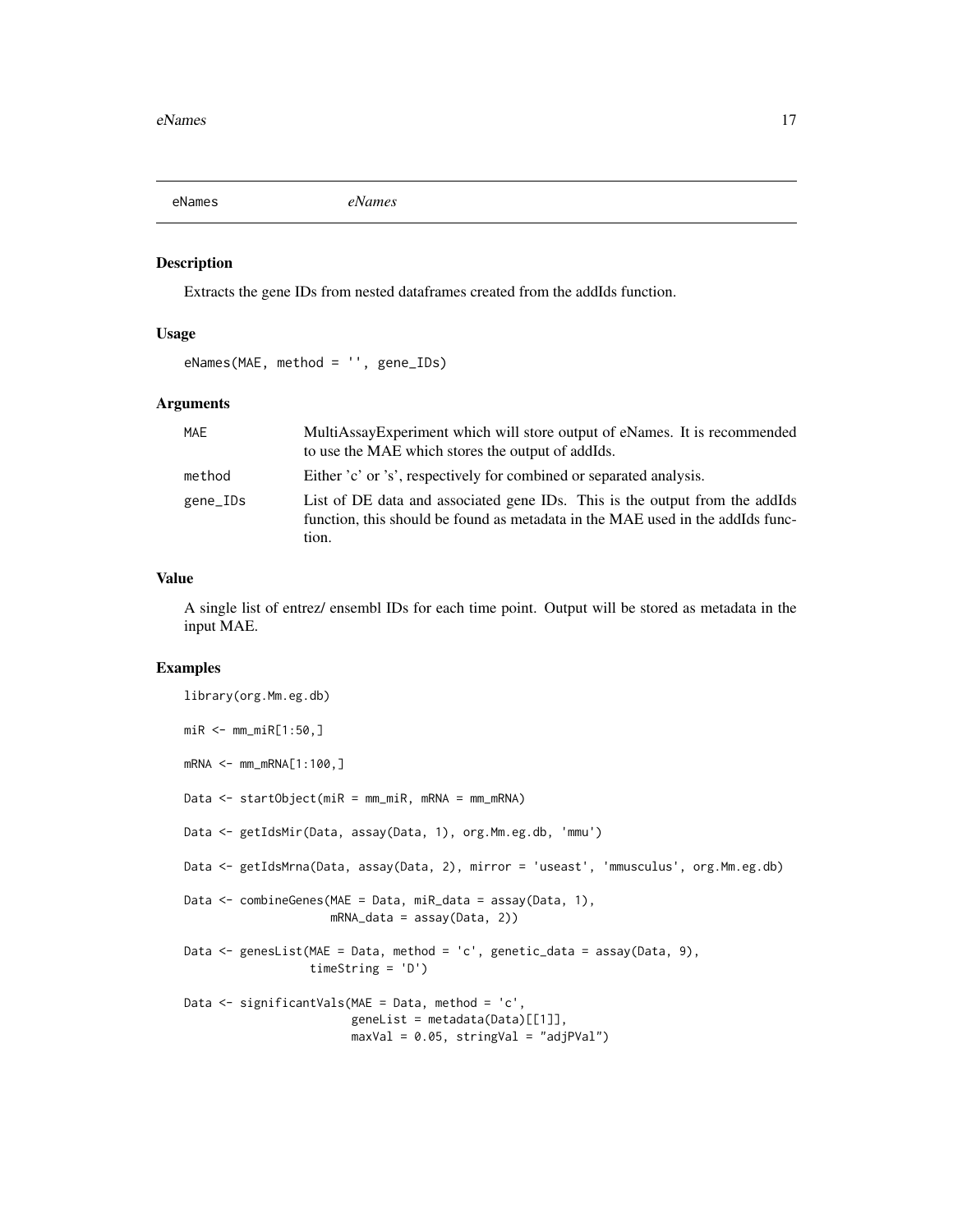```
Data \leq addIds(MAE = Data, method = "c",
              filtered_genelist = metadata(Data)[[2]],
             miR_IDs = assay(Data, 3), mRNA_IDs = assay(Data, 7))
Data <- eNames(MAE = Data, method = "c", gene_IDs = metadata(Data)[[3]])
```
enrichWiki *enrichWiki*

#### Description

Finds which wikipathways are enriched within the data. This function uses gene set enrichment analysis from clusterProfiler to find enriched signalling pathways. Each time point is analysed individually. In the case of separated TimiRGeN analysis, each gene type and time point are analysed individually.

#### Usage

```
enrichWiki(MAE, method = '', ID_list, orgDB, path_gene, path_name,
                  ID = '', universe, pvalcutoff, qvaluecutoff,
                  padjustmethod)
```
#### Arguments

| <b>MAE</b> | MultiAssayExperiment which will store the output from enrichWiki. It is rec-<br>ommended to use the MAE object which stores the output from the dloadGmt<br>function.                                                                                                                                                                                                                                                   |
|------------|-------------------------------------------------------------------------------------------------------------------------------------------------------------------------------------------------------------------------------------------------------------------------------------------------------------------------------------------------------------------------------------------------------------------------|
| method     | Either 'c' or 's', respectively for combined or separated analysis.                                                                                                                                                                                                                                                                                                                                                     |
| ID_list    | List of ensembl or entrez IDs for each sample. This is the output from eNames<br>function. This will be found as metadata within the MAE used in the eNames<br>function.                                                                                                                                                                                                                                                |
| orgDB      | DB package of the species being analysed. e.g. org. Mm. eg. db if mouse miR-<br>mRNA data is being looked into.                                                                                                                                                                                                                                                                                                         |
| path_gene  | Dataframe containing pathway ID - gene ID information. This is output from<br>either dloadGmt or gmtEnsembl. It will be stored as an assay within the MAE<br>used in dloadGmt or gmtEnsembl.                                                                                                                                                                                                                            |
| path_name  | Dataframe containing pathway ID - pathway names information. This is output<br>from dloadGmt. It will be stored as an assay within the MAE used in dloadGmt.                                                                                                                                                                                                                                                            |
| ID         | Either "ENTREZID" or "ENSEMBL". This should be the same as the ID type<br>used for ID_list. dloadGmt loads data as entrez gene IDs and gmtEnsembl con-<br>verts this to ensembl gene IDs.                                                                                                                                                                                                                               |
| universe   | A column of gene IDs to be used as the background for gene set enrichment. IDs<br>should be stored as characters. It is recommended to use all genes found within<br>the wikipathways of the species being analysed as background i.e. path_gene\$gene<br>or universe = $assay(MAE, i)[[2]]/MAE[i]][2]$ . To add a unique universe, create<br>a list of gene IDs (entrezID or ensembl) which are classed as characters. |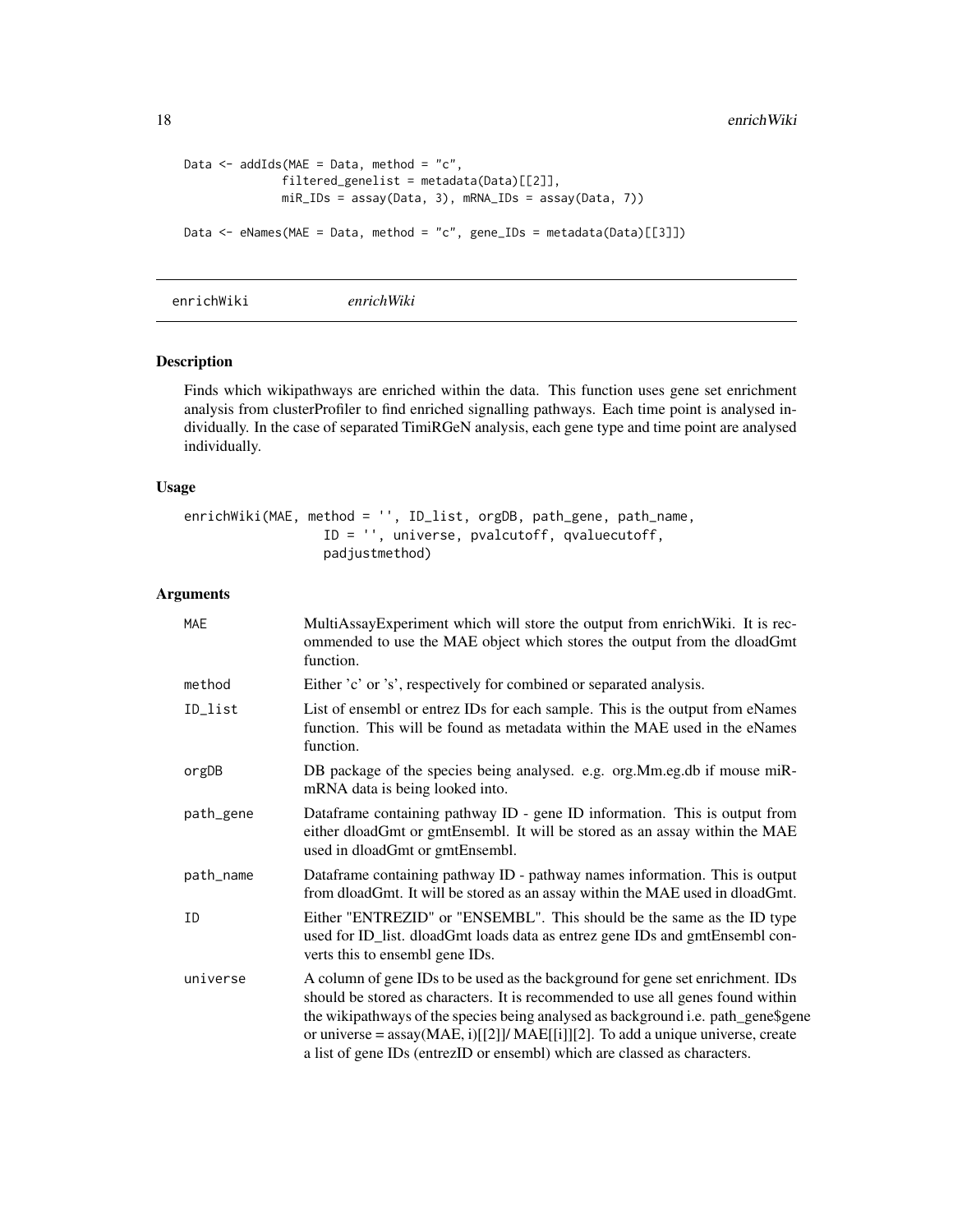#### <span id="page-18-0"></span>e\_list\_mouse 19

| pvalcutoff | Default is 0.05. P value cut-off point.                                                                                                       |
|------------|-----------------------------------------------------------------------------------------------------------------------------------------------|
|            | qvalue cutoff Default is $0.2$ . q value cut-off point.                                                                                       |
|            | padjustmethod Default is 'BH'. This sets the pvalue adjustment method. Look into the enricher<br>function from clusterProfiler for more info. |
|            |                                                                                                                                               |

#### Value

A large list which identifies which wikipathways are most enriched at each time point of the input data. Output will be stored as metadata in the input MAE.

#### Examples

```
library(org.Mm.eg.db)
MAE <- MultiAssayExperiment()
metadata(MAE)[["e_list"]] <- e_list_mouse
MAE <- dloadGmt(MAE, species = "Mus musculus")
MAE <- enrichWiki(MAE = MAE, method = 'c', ID_list = metadata(MAE)[[1]],
                  orgDB = org.Mm.eg.db, path_gene = assay(MAE, 1),
                  path_name = assay(MAE, 2), ID = "ENTREZID",
                  universe = assay(MAE, 1)[[2]]
```
e\_list\_mouse *e\_list\_mouse*

#### Description

List of entrezIDs of the significantly DE genes from the mouse fibrosis dataset. To make examples run faster this data is used, instead of re-running previous functions throughout the examples of TimiRGeN. e\_list\_mouse is the output of the eNames function when the combined analysis is performed on mm\_miR and mm\_RNA and when entrezIDs are used as the gene IDs.

#### Usage

```
data("e_list_mouse")
```
#### Format

The format is: List of 5: D1 D2 D3 D7 D14 Each list contains significantly differentially expressed entrezgene IDs, specific for each time point.

#### Details

List of entrezgeneIDs per time point (5) from combined analysis of mm\_miR and mm\_mRNA. Used to speed up examples for building and checks.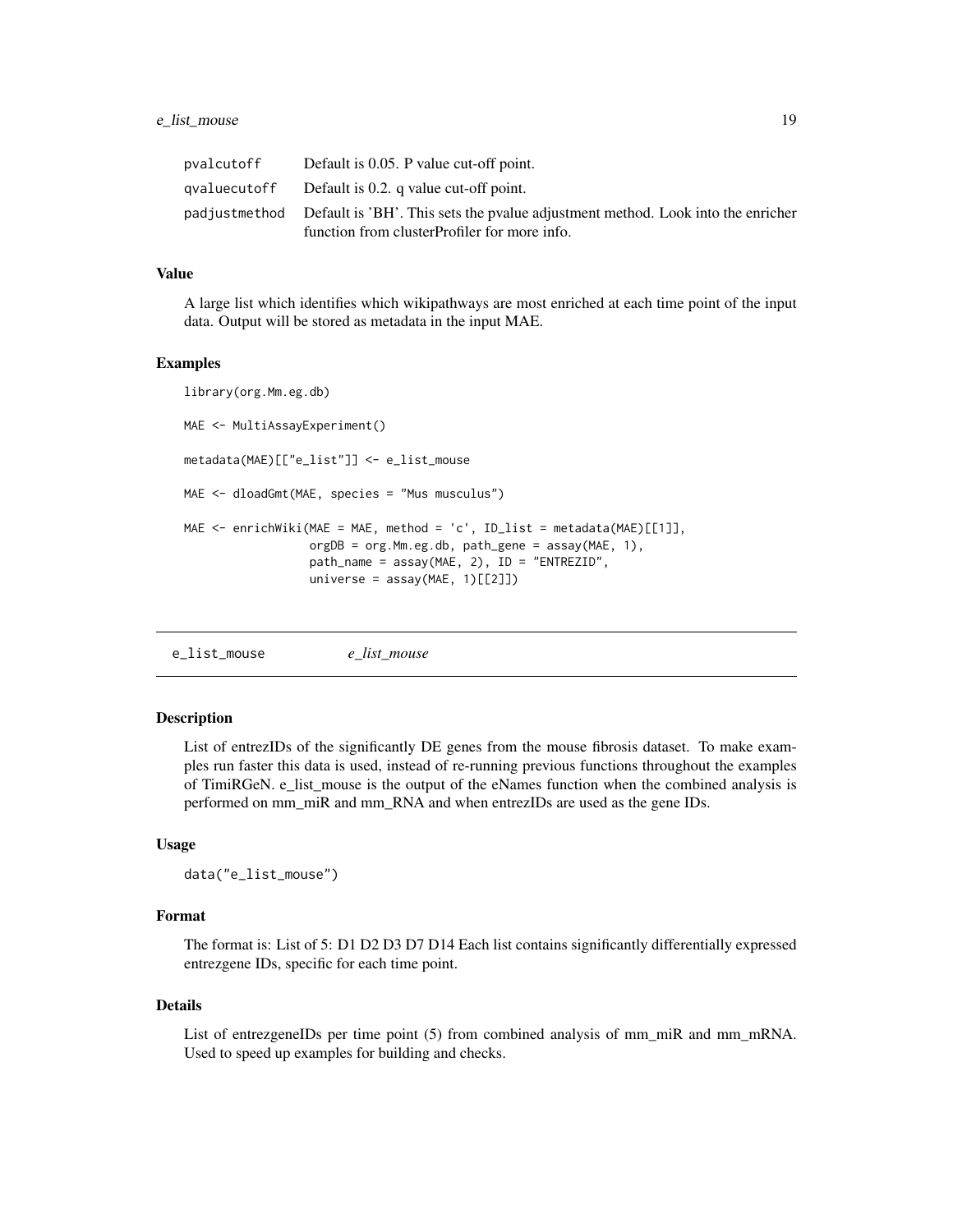#### Source

From using eNames during combined analysis of mm\_miR and mm\_mRNA..

#### References

NA

#### Examples

data(e\_list\_mouse)

genesList *genesList*

#### Description

Produces a list of nested dataframes. The list will depend on the type of analysis that is to be conducted. For combined analysis method = "c", and for separated analysis method = "s".

In combined analysis colnames should be 'timepoint.resulttype'. genesList will make new dataframes separated at 'timepoint.'.

In separated analysis colnames should be 'genetype\_timepoint.resulttype'. genesList will make separate lists for each 'genetype\_', and these lists will have dataframes which have been made by separating at 'timepoint.'.

Make sure to follow colname nomenclature carefully. Please refer to the vignette for more details on the nomenclature.

#### Usage

```
genesList(MAE, method, genetic_data, timeString, miR_data, mRNA_data)
```
#### Arguments

| <b>MAE</b>   | MultiAssayExperiment which will store the output from genesList. It is recom-<br>mended to use the MAE which stores output from combineGenes (combined<br>analysis) or addPrefix (separated analysis).                                                                             |
|--------------|------------------------------------------------------------------------------------------------------------------------------------------------------------------------------------------------------------------------------------------------------------------------------------|
| method       | Either "c" or "s", respectively for combined or separated analysis.                                                                                                                                                                                                                |
| genetic_data | If "c", this should be a data frame with miR and mRNA information together.<br>This is the output from the combine Genes function and will be stored as an<br>assay within the MAE used in the combine Genes function.                                                             |
| timeString   | If "c", this should be a common string representing 'timepoints' e.g. for H.1,<br>$H.10$ , $H.20$ , timeString = "H".                                                                                                                                                              |
| miR_data     | If "s", a dataframe of microRNA data. Rownames are genes and colnames are:<br>genetype_timepoint.resulttype. Column names should be the same in mRNA<br>and miR data, miR data is from the addPrefix function, and will be stored as an<br>assay within the MAE used in addPrefix. |

<span id="page-19-0"></span>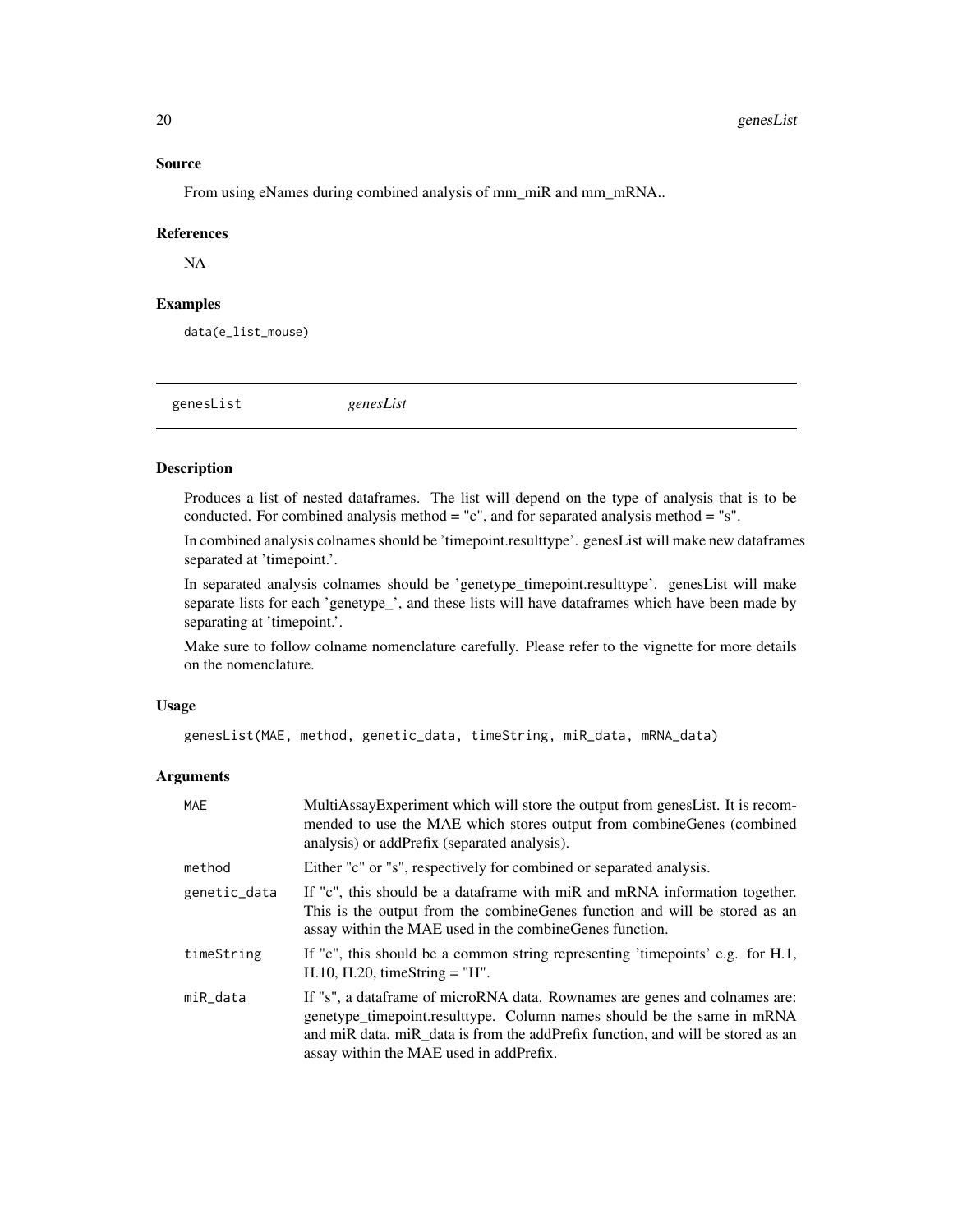#### <span id="page-20-0"></span>getIdsMir 21

```
mRNA_data If "s", a dataframe of mRNA data. Rownames are genes and colnames are:
                 genetype_timepoint.resulttype. Column names should be the same in mRNA
                 and miR data. mRNA_data is from the addPrefix function, and will be stored as
                 an assay within the MAE used in addPrefix.
```
#### Value

A list of dataframes separated by features in the column names. Output will be stored as metadata in the input MAE.

#### Examples

```
miR <- mm_miR[1:50,]
mRNA <- mm_mRNA[1:100,]
MAE \leq startObject(miR = mm_miR, mRNA = mm_mRNA)
# For separated analysis
MAE \leq addPrefix(MAE = MAE, gene_df = assay(MAE, 1),
                 prefixString = "miR")
MAE <- addPrefix(MAE = MAE, gene_df = assay(MAE, 2),
                 prefixString = "mRNA")
MAE \leq genesList(MAE, method = "s", miR_data = assay(MAE, 3),
                 mRNA\_data = assay(MAE, 4)# For combined analysis
MAE <- combineGenes(MAE, miR_data = assay(MAE, 1),
                    mRNA_data = assay(MAE, 2))
MAE <- genesList(MAE, method = 'c', genetic_data = assay(MAE, 3),
                 timeString = 'D')
```

|--|

#### Description

getIdsMir will produce ensembl and entrez ID data for microRNAs. It will also produce adjusted ensembl and entrez for IDs that are specific to microRNAs that share an ID. They will be stored as 4 individual assays in a MAE. org.Mm.eg.db must be loaded prior to using this function.

#### Usage

```
getIdsMir(MAE, miR, orgDB, miRPrefix)
```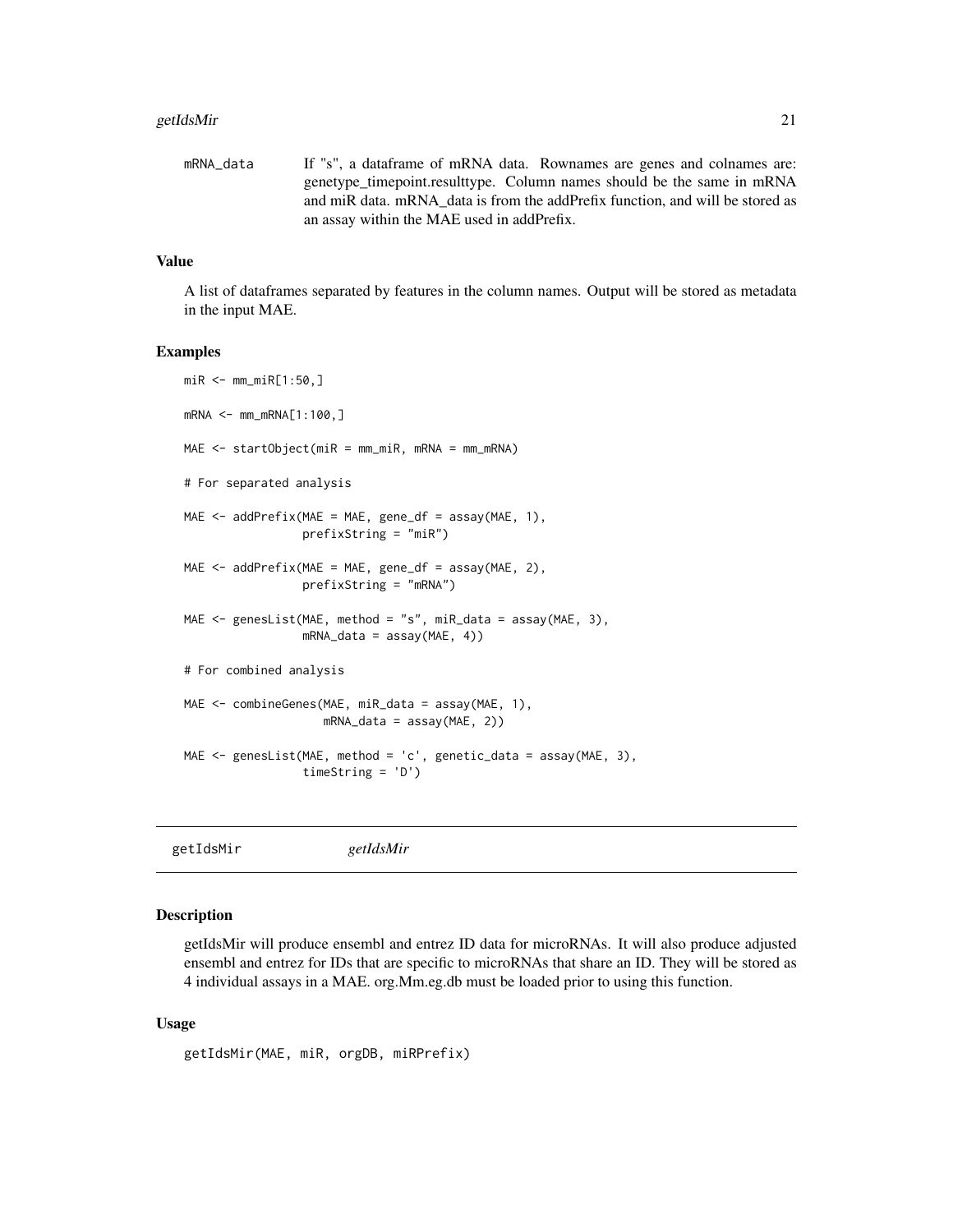#### <span id="page-21-0"></span>Arguments

| <b>MAE</b> | MultiAssayExperiment to store the output of getIdsMir. It is recommended to<br>use the MAE which contains output from startObject.                                                                     |
|------------|--------------------------------------------------------------------------------------------------------------------------------------------------------------------------------------------------------|
| $m$ i $R$  | A Dataframe. Rownames are genes and columns are results of DE. This should<br>be found as an assay within the MAE used in the startObject function. Please<br>read vignette for nomenclature guidance. |
| orgDB      | org.xx.eg.db package which corresponds to the species being analysed.                                                                                                                                  |
| miRPrefix  | microRNA prefix for the species being analysed e.g. 'mmu', 'hsa', 'rno' ect.                                                                                                                           |

#### Value

4 dataframes consisting of either entrez or ensembl ID information. 2 of these will be adjusted for shared IDs. Output will be stored as assays in the input MAE.

#### Examples

```
library(org.Mm.eg.db)
data(mm_miR)
# Make sure miRNA gene name nomenclature is correct for TimiRGeN analysis!
miR <- mm_miR[1:100,]
MAE <- startObject(miR = miR, mRNA = NULL)
MAE <- getIdsMir(MAE, assay(MAE, 1), orgDB = org.Mm.eg.db, miRPrefix = 'mmu')
```
getIdsMrna *getIdsMrna*

#### Description

getIdsMrna will produce ensembl and entrez ID dataframes for mRNAs. These will be stored as 2 individual assays within a MAE.

This function will attempt to use biomaRt in the first instance. If server issues occur, it will instead use clusterProfiler. Generally biomaRt has more annotation IDs, but the results between these methods will vary.

#### Usage

```
getIdsMrna(MAE, mRNA, mirror, species, orgDB)
```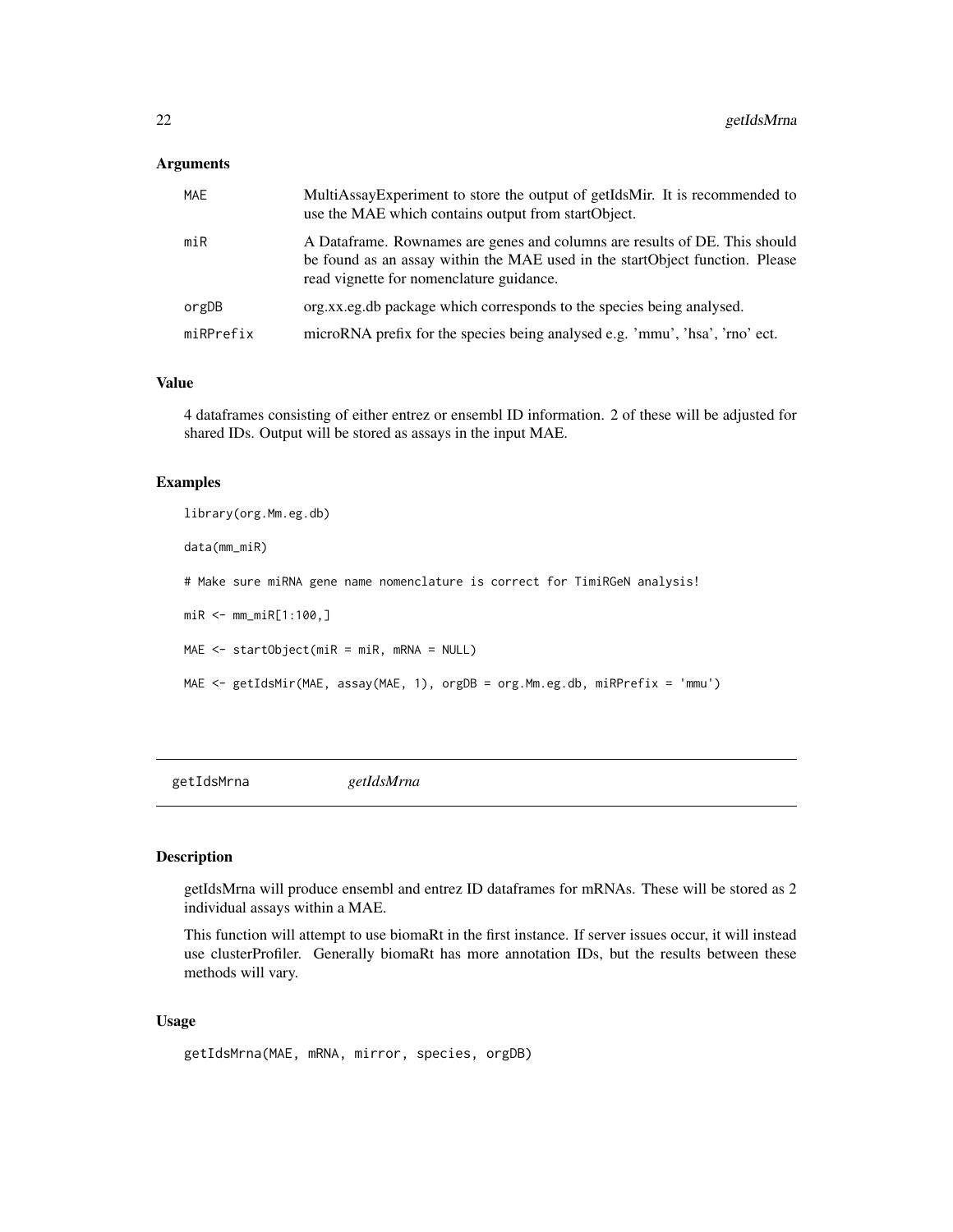#### <span id="page-22-0"></span>gmtEnsembl 23

#### Arguments

| MAE     | MultiAssayExperiment to store the output of getIdsMrna. It is recommended to<br>use the MAE which contains output from startObject.                                                                  |
|---------|------------------------------------------------------------------------------------------------------------------------------------------------------------------------------------------------------|
| mRNA    | Dataframe. Rownames are genes and columns are results of DE. This should be<br>found as an assay within the MAE used in the startObject function. Please read<br>vignette for nomenclature guidance. |
| mirror  | String to identify which biomaRt server is best. This is based on location. Either<br>'useast', 'uswest', 'asia' or 'www'. Default is 'www'.                                                         |
| species | Species of interest. E.g. mmusculus or happiens.                                                                                                                                                     |
| orgDB   | org.xx.eg.db package which corresponds to the species being analysed.                                                                                                                                |

#### Value

2 new dataframes in the MAE. One with entrez information and the other with ensembl gene ID information.

#### Examples

```
library(org.Mm.eg.db)
data(mm_mRNA)
mRNA < - mm_mRNA[1:20, ]MAE <- startObject(miR = NULL, mRNA = mRNA)
MAE <- getIdsMrna(MAE = MAE, mRNA = assay(MAE, 2), mirror = 'useast',
                      species = 'mmusculus', orgDB = org.Mm.eg.db)
```
gmtEnsembl *gmtEnsembl*

#### Description

Change entrez IDs in path\_gene and path\_data into ensembl IDs. Will create two new dataframes with ensembl IDs and wikipathway information.

#### Usage

```
gmtEnsembl(MAE, path_gene, path_data, orgDB)
```
#### Arguments

| MAE       | MultiAssayExperiment which will store the output of gmtEnsembl. It is recom-<br>mended to use the same MAE object which contains output from dloadGmt.  |
|-----------|---------------------------------------------------------------------------------------------------------------------------------------------------------|
| path_gene | Dataframe with wikipathway IDs and entrezgene IDs. path_gene is from the<br>dloadGmt function. It will be stored as an assay within the MAE used in the |
|           | dloadGmt function.                                                                                                                                      |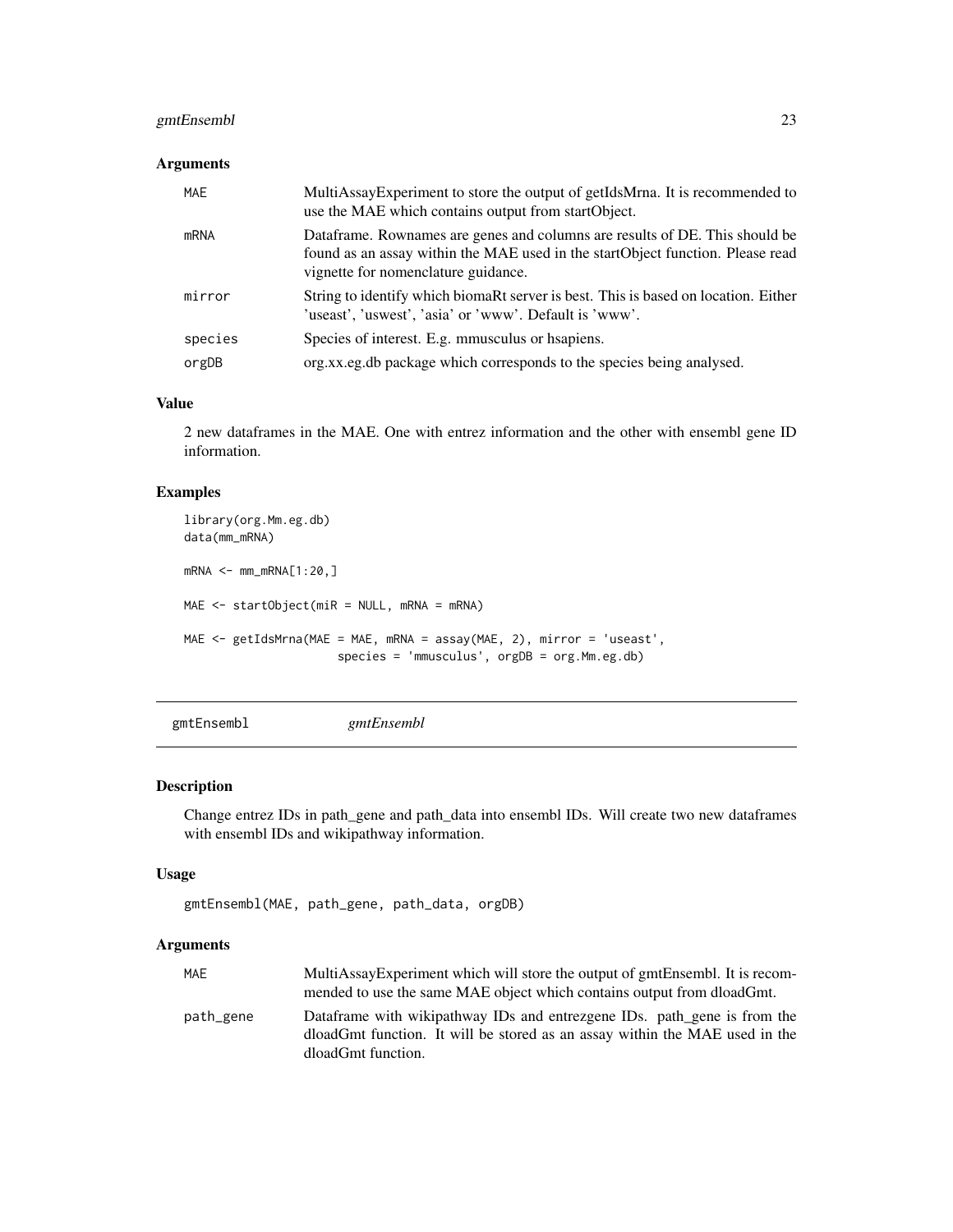<span id="page-23-0"></span>

| path_data | Dataframe with wikipathway IDs, wikipathway names and entrezgene IDs. path_data<br>is from the dloadGmt function. It will be stored as an assay within the MAE used<br>in the dloadGmt function. |
|-----------|--------------------------------------------------------------------------------------------------------------------------------------------------------------------------------------------------|
| orgDB     | Load the appropriate db package e.g. org. Hs. eg. db if human wikipathways are<br>being used.                                                                                                    |

#### Value

2 dataframes. One containing wikipathway IDs and ensembl gene IDs, and the other containing wikipathway IDs, ensembl gene IDs and wikipathway names. Output will be stored as assays in the input MAE.

#### Examples

```
library(org.Mm.eg.db)
miR <- mm_miR[1:50,]
mRNA < - mm_{m}RNA[1:100, ]MAE <- startObject(miR = mm_miR, mRNA = mm_mRNA)
MAE <- dloadGmt(MAE, species = "Mus musculus")
MAE <- gmtEnsembl(MAE = MAE, assay(MAE, 3),
                   assay(MAE, 5), org.Mm.eg.db)
```
hs\_miR *Human microRNA data set*

#### Description

Differential expression from Human breast cancer cells (MCF-7). Normoxic conditions contrasted against 16H, 32H and 48H under hypoxia. Data was put though limma for DE. hs\_miR consists DE results from 189 microRNAs.

Column names are in the following format: timepoint(hours).DEresult (logFC or adjPVal).

The miR names are not using in TimiRGeN friendly nomenclature. Gene names must be changed before use in TimiRGeN analysis. This must be changed before using TimiRGeN. miR gene name changing is explained in section 3.1 of the vignette.

#### Usage

data("hs\_miR")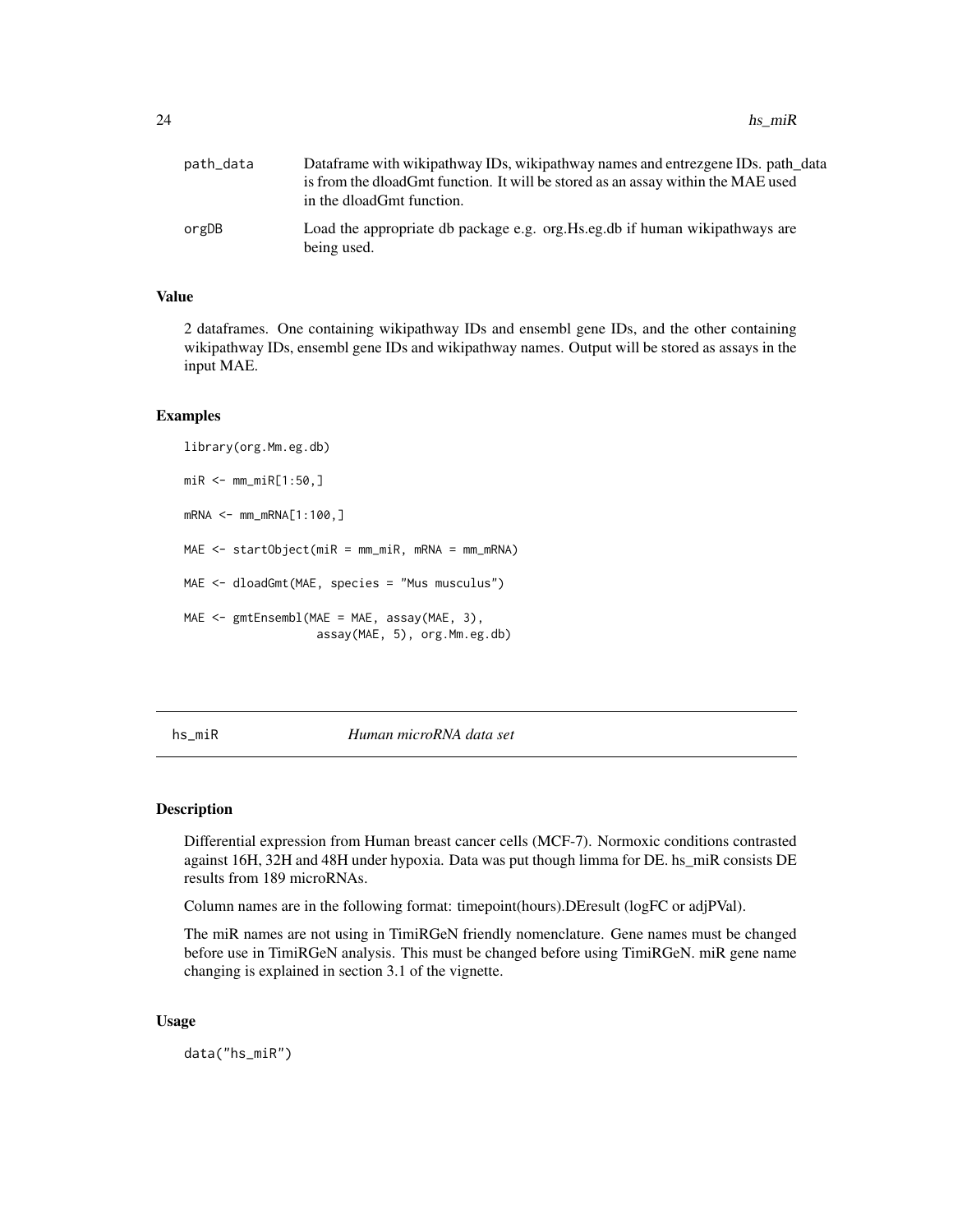#### <span id="page-24-0"></span>hs\_mRNA 25

#### Format

A data frame of miRNAs put through differential expression with 189 observations on the following 6 variables.

- H16.logFC a numeric vector containing log2FC values of Hypoxia\_16\_hours/ Normoxic conditions.
- H16.adjPVal a numeric vector containing adjusted P values values of Hypoxia\_16\_hours/ Normoxic conditions.
- H32.logFC a numeric vector containing log2FC values of Hypoxia\_32\_hours/ Normoxic conditions.
- H32.adjPVal a numeric vector containing adjusted P values values of Hypoxia\_32\_hours/ Normoxic conditions
- H48.logFC a numeric vector containing log2FC values of Hypoxia\_48\_hours/ Normoxic conditions.
- H48.adjPVal a numeric vector containing adjusted P values values of Hypoxia\_48\_hours/ Normoxic conditions

#### Source

<https://www.ncbi.nlm.nih.gov/geo/query/acc.cgi?acc=GSE47534>

#### References

C. Camps, H. K. Saini, D. R. Mole, H. Choudhry, M. Reczko, J. A. Guerra-Assunção, Y.-M.Tian, F. M. Buffa, A. L. Harris, A. G. Hatzigeorgiou, et al., "Integrated analysis of microrna and mrna expression and association with hif binding reveals the complexity of microrna expression regulation under hypoxia," Molecular cancer, vol. 13, no. 1, p. 28, 2014.. <https://molecularcancer.biomedcentral.com/articles/10.1186/1476-4598-13-28>

#### Examples

data(hs\_miR) ## maybe str(hs\_miR) ; plot(hs\_miR) ...

hs\_mRNA *Human mRNA data set*

#### Description

Differential expression from Human breast cancer cells (MCF-7). Normoxic conditions contrasted against 16H, 32H and 48H under hypoxia mRNA data. Data was put though limma for DE. hs\_mRNA only has DE results from 2000 mRNA genes for speed and size optimisation.

Column names are in the following format:timepoint(hours).DEresult (logFC or adjPVal).

#### Usage

data("hs\_mRNA")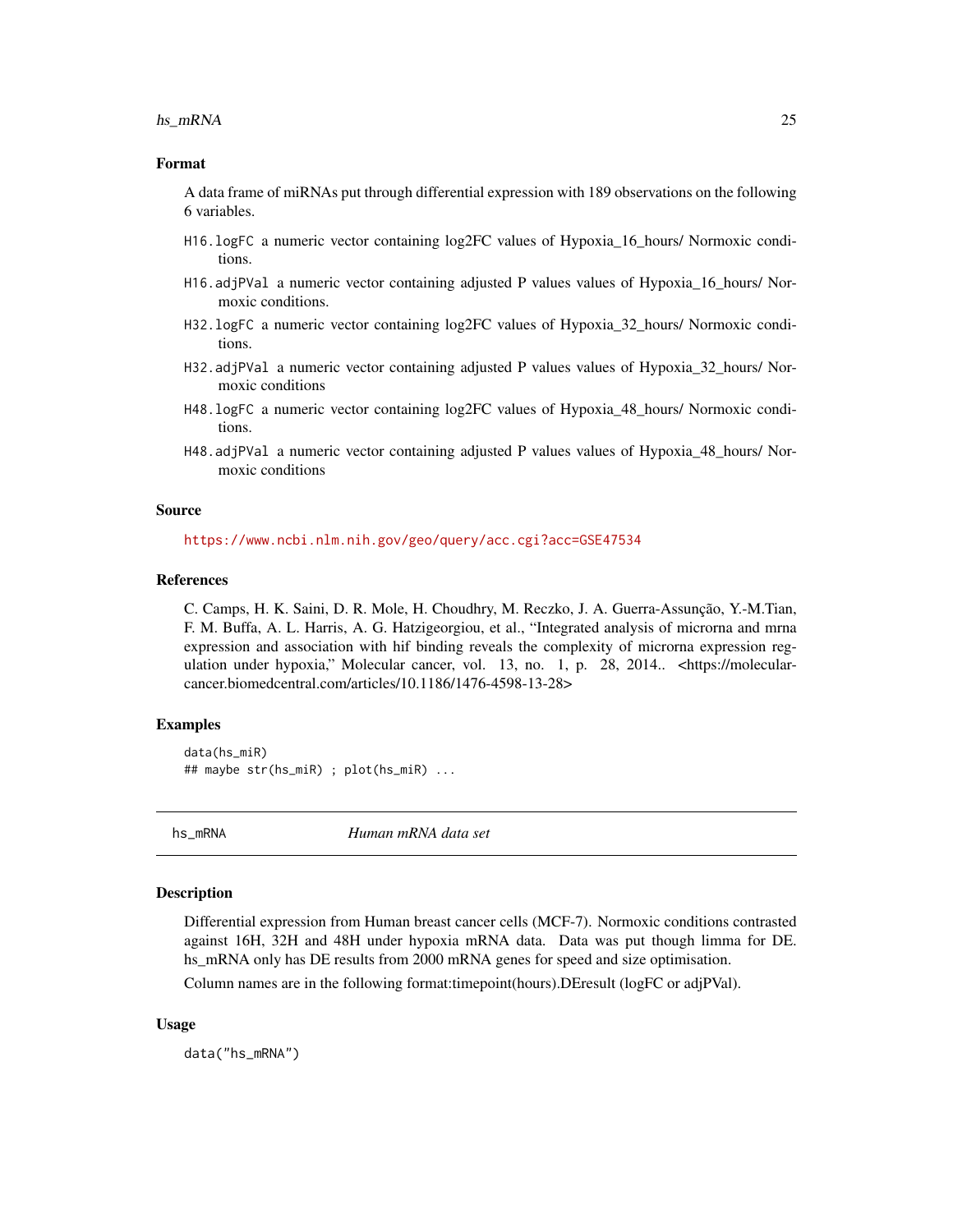#### <span id="page-25-0"></span>Format

A data frame of mRNAs put through differential expression with 2000 observations on the following 6 variables.

- H16.logFC a numeric vector containing log2FC values of Hypoxia\_16\_hours/ Normoxic conditions.
- H16.adjPVal a numeric vector containing adjusted P values values of Hypoxia\_16\_hours/ Normoxic conditions.
- H32.logFC a numeric vector containing log2FC values of Hypoxia\_32\_hours/ Normoxic conditions.
- H32.adjPVal a numeric vector containing adjusted P values values of Hypoxia\_32\_hours/ Normoxic conditions
- H48.logFC a numeric vector containing log2FC values of Hypoxia\_48\_hours/ Normoxic conditions.
- H48.adjPVal a numeric vector containing adjusted P values values of Hypoxia\_48\_hours/ Normoxic conditions

#### Source

<https://www.ncbi.nlm.nih.gov/geo/query/acc.cgi?acc=GSE47534>

#### References

C. Camps, H. K. Saini, D. R. Mole, H. Choudhry, M. Reczko, J. A. Guerra-Assunção, Y.-M.Tian, F. M. Buffa, A. L. Harris, A. G. Hatzigeorgiou, et al., "Integrated analysis of microrna and mrna expression and association with hif binding reveals the complexity of microrna expression regulation under hypoxia," Molecular cancer, vol. 13, no. 1, p. 28, 2014.. <https://molecularcancer.biomedcentral.com/articles/10.1186/1476-4598-13-28>

#### Examples

```
data(hs_mRNA)
## maybe str(hs_mRNA) ; plot(hs_mRNA) ...
```
hs\_probes *hs\_probes*

#### **Description**

Gene names and ensemble genes IDs stored as characters. This is used as a demonstration in using a "user made" universe for overenrichment analysis. This is only used in section 3 of the vignette.

#### Usage

data("hs\_probes")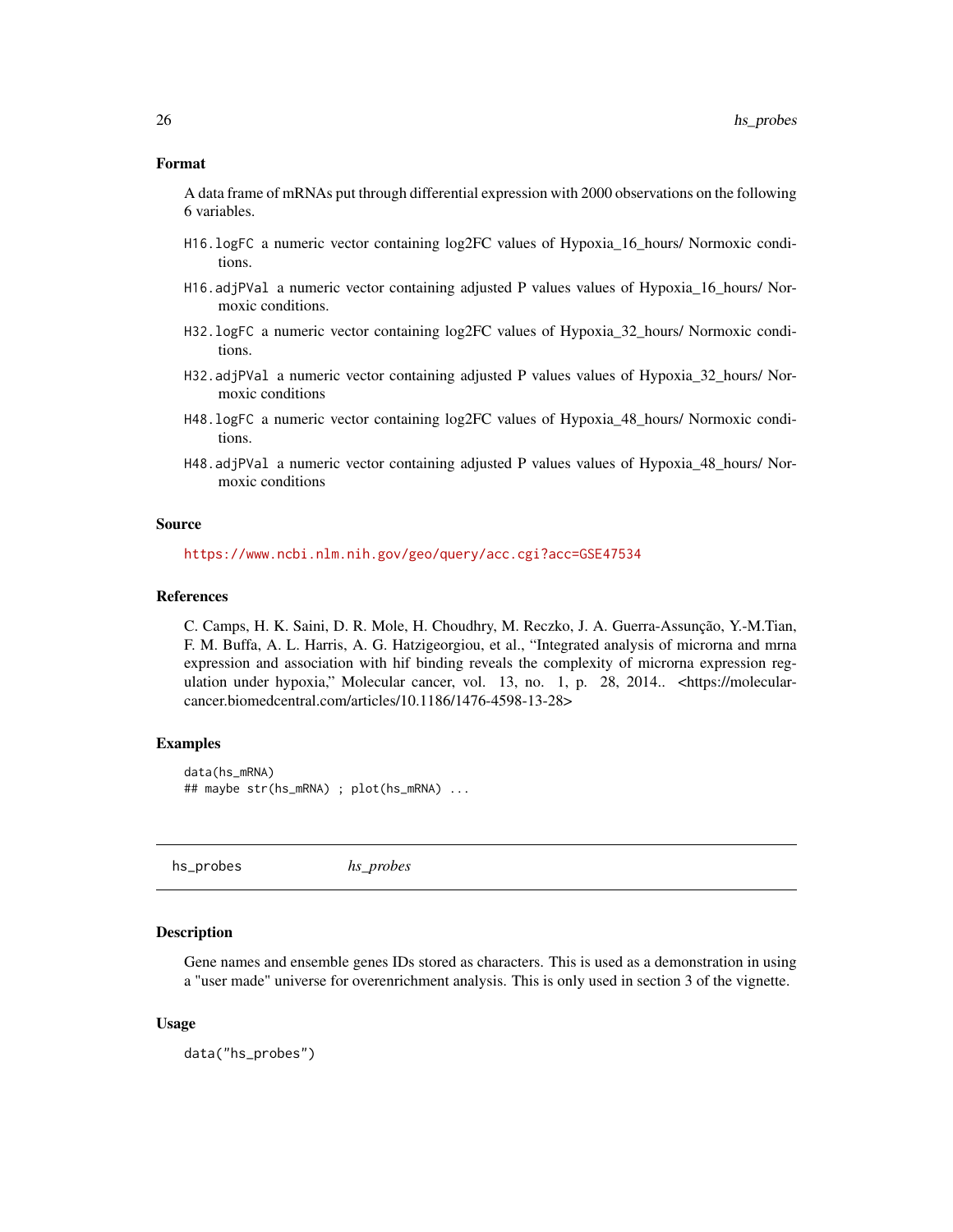#### <span id="page-26-0"></span>linearRegr 27

#### Format

A data frame with 16801 observations on the following 2 variables.

external\_gene\_name a character vector of gene names of probes.

ensembl\_gene\_id a character vector of ensemble gene IDs of probes.

#### Source

https://www.ncbi.nlm.nih.gov/geo/query/acc.cgi?acc=GPL6884 https://www.ncbi.nlm.nih.gov/geo/query/acc.cgi?acc=GPL8227

#### References

Camps C, Saini HK, Mole DR, Choudhry H et al. Integrated analysis of microRNA and mRNA expression and association with HIF binding reveals the complexity of microRNA expression regulation under hypoxia. Mol Cancer 2014 Feb 11;13:28. PMID: 24517586

#### Examples

data(hs\_probes)

linearRegr *linearRegr*

#### Description

Creates a linear model between a mRNA or miRNA of choice and a selection of it's filtered binding partners. The model is based on the users design.

#### Usage

linearRegr(mreg, colselect, colpair, alterpairs)

#### Arguments

| mreg       | Matrix generated from the multiReg function. This should be found as an assay<br>within the MAE used during the multirege function.                                                   |
|------------|---------------------------------------------------------------------------------------------------------------------------------------------------------------------------------------|
| colselect  | Column from mreg which contain the gene of interest. Default is 2.                                                                                                                    |
| colpair    | Column of binding parter of the gene of interest. Default is 3. If NANs are<br>found, test alternative formulas.                                                                      |
| alterpairs | Column(s) of other binding partners of the gene of interest. This can include<br>any numer of columns. If NANs are found, test alternative formulas. e.g. $= 4:7$ ,<br>c(4, 6, 8), 4. |

#### Value

A linear regression model which represents miRNA-mRNA interaction(s) which can be further explored.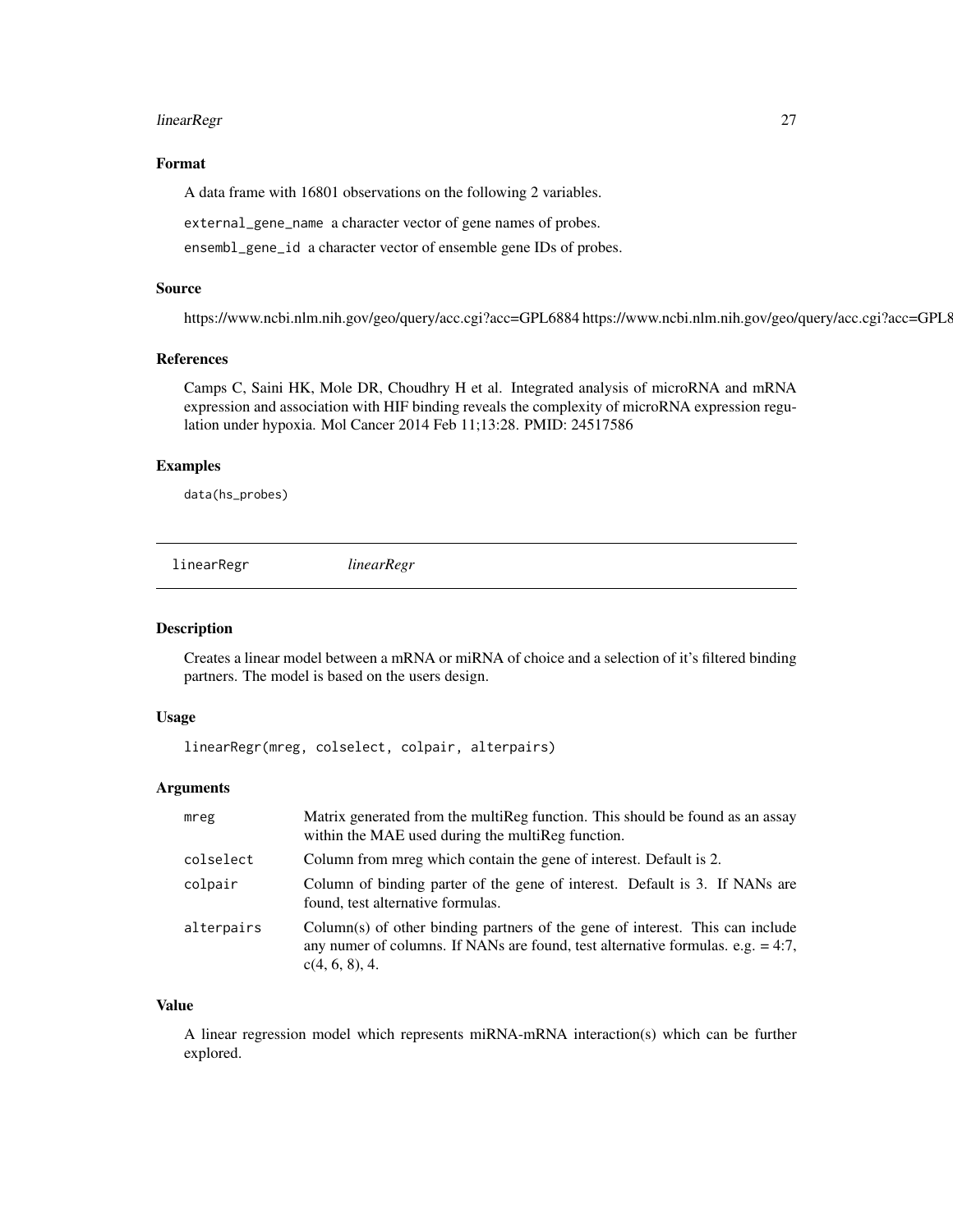#### <span id="page-27-0"></span>Examples

```
library(org.Mm.eg.db)
miR <- mm_miR[1:100,]
mRNA <- mm_mRNA[1:200,]
MAE <- startObject(miR = miR, mRNA = mRNA)
MAE <- getIdsMir(MAE, assay(MAE, 1), orgDB = org.Mm.eg.db, 'mmu')
MAE <- getIdsMrna(MAE, assay(MAE, 2), "useast", 'mmusculus', orgDB = org.Mm.eg.db)
MAE <- diffExpressRes(MAE, df = assay(MAE, 1), dataType = 'Log2FC',
                     genes\_ID = assay(MAE, 3),
                      idColumn = 'GENENAME',
                     name = "miRNA_log2fc")
MAE <- diffExpressRes(MAE, df = assay(MAE, 2), dataType = 'Log2FC',
                     genes_ID = assay(MAE, 7),
                     idColumn = 'GENENAME',
                     name = "mRNA_log2fc")Filt_df <- data.frame(row.names = c("mmu-miR-145a-3p:Adamts15",
                                   "mmu-miR-146a-5p:Acy1"),
                     corr = c(-0.9191653, -0.7826041),
                     miR = c("mmu-miR-145a-3p", "mmu-miR-146a-5p"),
                     mRNA = c("Adamts15", "Acy1"),
                     miR_Entrez = c(387163, NA),mRNA_Entrez = c(235130, 109652),
                     TargetScan = c(1, 0),
                     miRDB = c(0, 0),Predicted_Interactions = c(1, 0),
                     miRTarBase = c(0, 1),Pred_Fun = c(1, 1))
MAE <- matrixFilter(MAE, miningMatrix = Filt_df, negativeOnly = FALSE,
                   threshold = 1, predictedOnly = FALSE)
MAE <- multiReg(MAE = MAE, gene_interest = "Adamts15",
                mRNAreg =TRUE, filt_df=MAE[[11]], miRNA_exp=MAE[[9]],
                mRNA_exp=MAE[[10]])
model1 <- linearRegr(mreg = MAE[[12]], colselect =2, colpair =3)
summary(model1$regression)
```
long\_data *Data from a longer time series (10 time points)*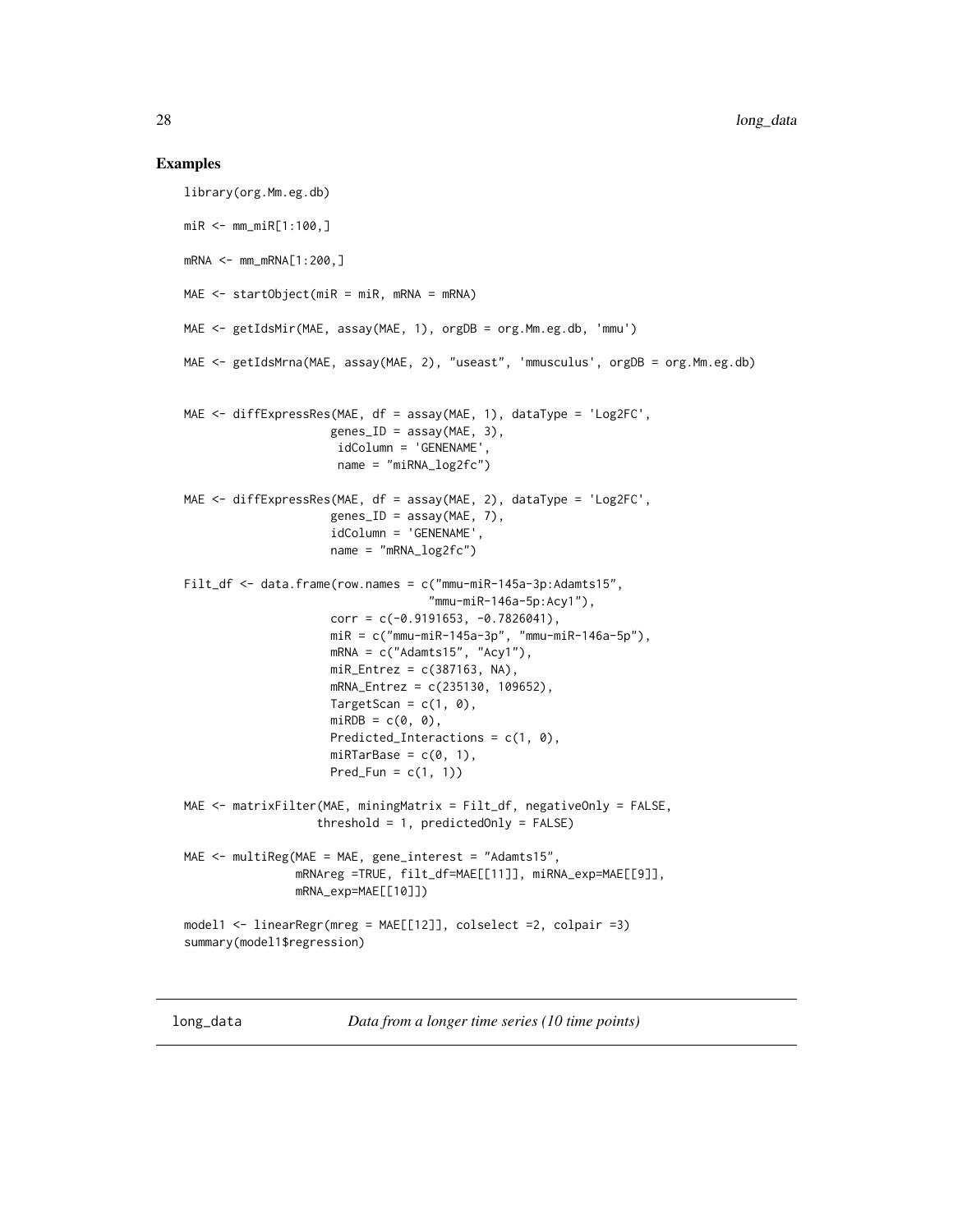#### long\_data 29

#### Description

Averaged raw count data of miRNAs (105) and mRNAs (1041). Time based differential expression was performed with DESeq2 (using LTR method). Differentially expressed genes were filtered from average raw counts. miRNA and mRNA data was combined into one dataframe. This is only example data used in section 5 of the vignette.

#### Usage

data("long\_data")

#### Format

A data frame with 1146 observations on the following 10 variables.

- H0.Counts a numeric vector of Raw counts at 0 hours.
- H1.Counts a numeric vector of Raw counts at 1 hours.
- H2.Counts a numeric vector of Raw counts at 2 hours.
- H3.Counts a numeric vector of Raw counts at 3 hours.
- H4.Counts a numeric vector of Raw counts at 4 hours.
- H5.Counts a numeric vector of Raw counts at 5 hours.
- H6.Counts a numeric vector of Raw counts at 6 hours.
- H8.Counts a numeric vector of Raw counts at 8 hours.
- H12.Counts a numeric vector of Raw counts at 12 hours.
- H24.Counts a numeric vector of Raw counts at 24 hours.

#### References

Baran-Gale J, Purvis JE, Sethupathy P. An integrative transcriptomics approach identifies miR-503 as a candidate master regulator of the estrogen response in MCF-7 breast cancer cells. RNA 2016 Oct;22(10):1592-603. PMID: 27539783

```
data(long_data)
miRNA <- long_data[c(1:105),]mRNA < - long_data[-c(1:105),]
```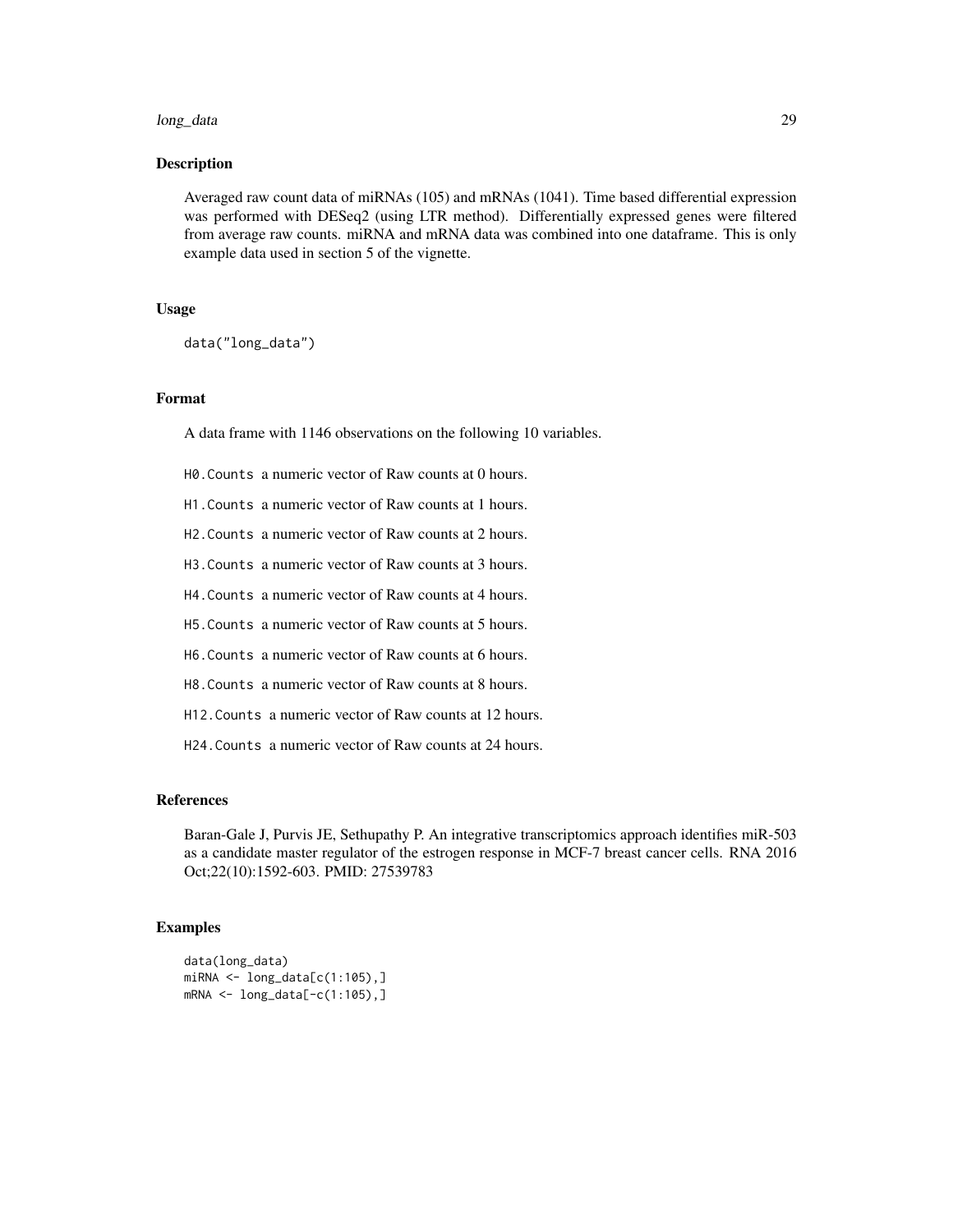<span id="page-29-0"></span>

#### Description

Produces a dataframe that can be imported into pathvisio to show how changes in genes expression levels over the time course. Follow instructions found in the vignette which show how to save this file and further instructions found in the issues section of the TimiRGeN gihub https://github.com/Krutik6/TimiRGeN/issues/2.

#### Usage

```
makeDynamic(MAE, miR_expression, mRNA_expression, miR_IDs_adj,
                  dataType = '')
```
#### Arguments

| MAE             | MultiAssayExpreriment to store the output of makeDynamic. It is recommended<br>to use the same MAE which stores output from matrix Filter.                                                                                                                                                             |  |
|-----------------|--------------------------------------------------------------------------------------------------------------------------------------------------------------------------------------------------------------------------------------------------------------------------------------------------------|--|
|                 | miR_expression Dataframe containing abundance values (e.g. log2fc or average expression)<br>from miR specific differential expression, along with gene IDs. This is the<br>output from diffExpressRes. Output of diffExpressRes should be stored as an<br>assay within the MAE used in diffExpressRes. |  |
| mRNA_expression |                                                                                                                                                                                                                                                                                                        |  |
|                 | Dataframe containing abundance values (log2fc or average expression) from<br>mRNA specific differential expression, along with gene IDs. This is the out-<br>put from diffExpressRes. Output of diffExpressRes should be stored as an assay<br>within the MAE used in diffExpressRes.                  |  |
| miR_IDs_adj     | Data frame which contains adjusted gene IDs from miR data. Either miR_adjusted_entrez<br>or miR_adjusted_ensembl. Should be found as an assay in the MAE used a<br>getIdsMir function.                                                                                                                 |  |
| dataType        | String which represents the gene ID used in this analysis. Either "En" (ensembl<br>$data)$ or "L" (entrez data).                                                                                                                                                                                       |  |

#### Value

miR and mRNA dynamic data that can be saved and be used in pathvisio to display dynamic behaviour of miRs and mRNAs of interest over the time series in a signalling pathway of interest. Output will be stored as an assay in the input MAE.

#### Examples

library(org.Mm.eg.db) miR <- mm\_miR[1:50,]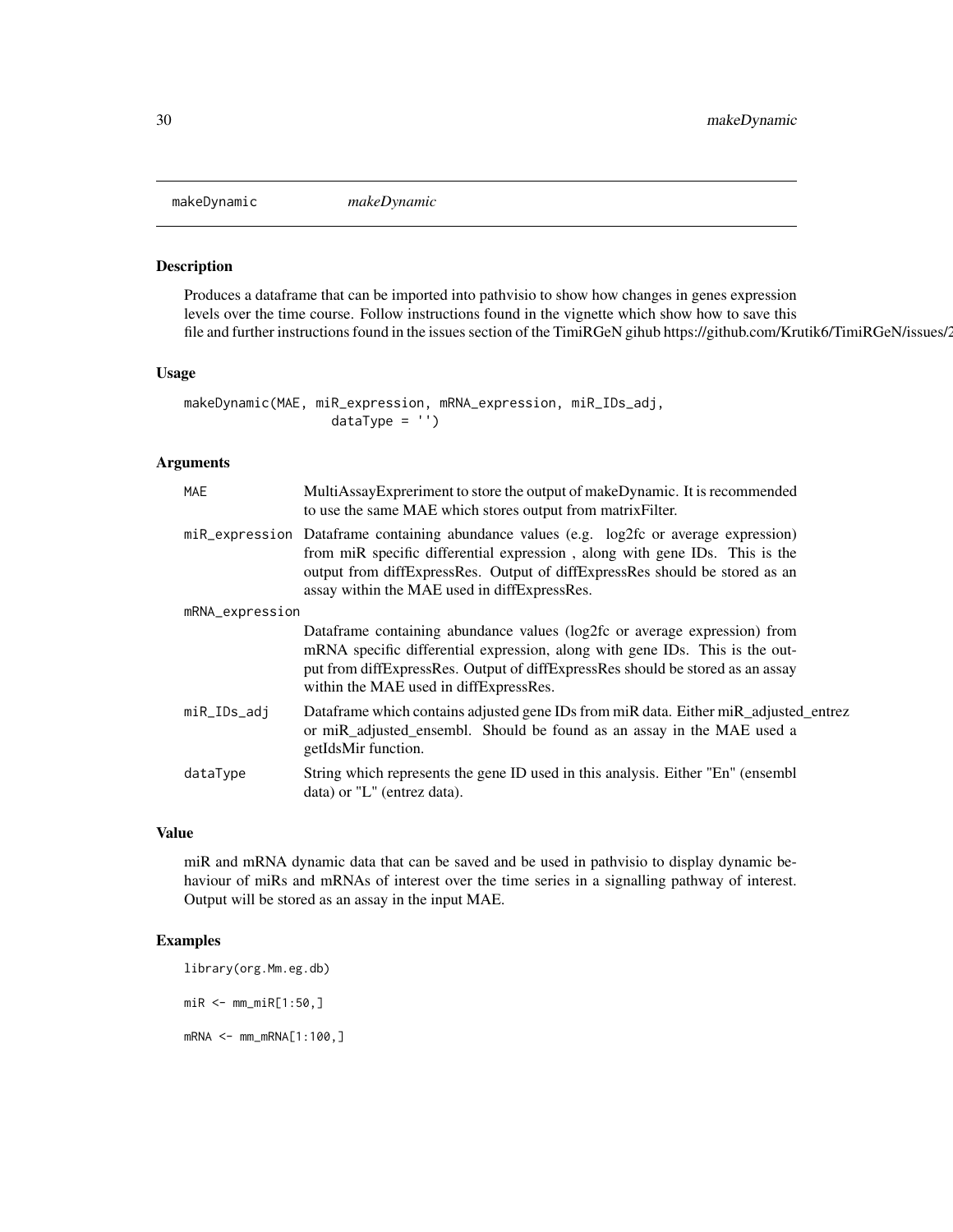#### <span id="page-30-0"></span>makeMapp 31

```
MAE \leq startObject(miR = miR, mRNA = mRNA)
MAE <- getIdsMir(MAE, assay(MAE, 1), orgDB = org.Mm.eg.db, 'mmu')
MAE <- getIdsMrna(MAE, assay(MAE, 2), "useast", 'mmusculus', orgDB = org.Mm.eg.db)
MAE <- diffExpressRes(MAE, df = assay(MAE, 1), dataType = 'Log2FC',
               genes_ID = assay(MAE, 3),
               idColumn = 'GENENAME',
               name = "miR_express")
MAE <- diffExpressRes(MAE, df = assay(MAE, 2), dataType = 'Log2FC',
               genes\_ID = assay(MAE, 7),idColumn = 'GENENAME',
               name = 'mRNA_express')
MAE <- makeDynamic(MAE, miR_expression = assay(MAE, 9),
                  mRNA_expression = assay(MAE, 10),
                  miR_IDs_adj = assay(MAE, 5),
                  dataType = "L")
```
makeMapp *makeMapp*

#### Description

Creates a dataframe which can be imported into pathvisio by use of the the MAPP plugin. This will add the filtered miRs to the wikipathway of interest on pathvisio. Follow instructions found in the vignette which show how to save this file and further instructions found in the issues section of the TimiRGeN gihub https://github.com/Krutik6/TimiRGeN/issues/2.

#### Usage

makeMapp(MAE, filt\_df, miR\_IDs\_adj, dataType = '')

#### Arguments

| <b>MAE</b>  | MultiAssayExperiment to store the output of makeMapp. It is recommended to<br>use the same MAE which stores the output from matrix Filter.                                                         |
|-------------|----------------------------------------------------------------------------------------------------------------------------------------------------------------------------------------------------|
| $fill\_df$  | Dataframe of mined miR-mRNA interactions. This is output of matrix Filter. It<br>should be stored as an assay in the MAE used in the matrix Filter function.                                       |
| miR_IDs_adi | Dataframes with adjusted gene IDs to account for -5p and -3p specific miRs.<br>miR_adjusted_entrez or miR_adjusted_ensembl. Should be found as assays<br>within the MAE used a getIdsMir function. |
| dataType    | String which represents the gene ID used in this analysis. Either "En" (ensembl<br>data) or "L" (entrez data).                                                                                     |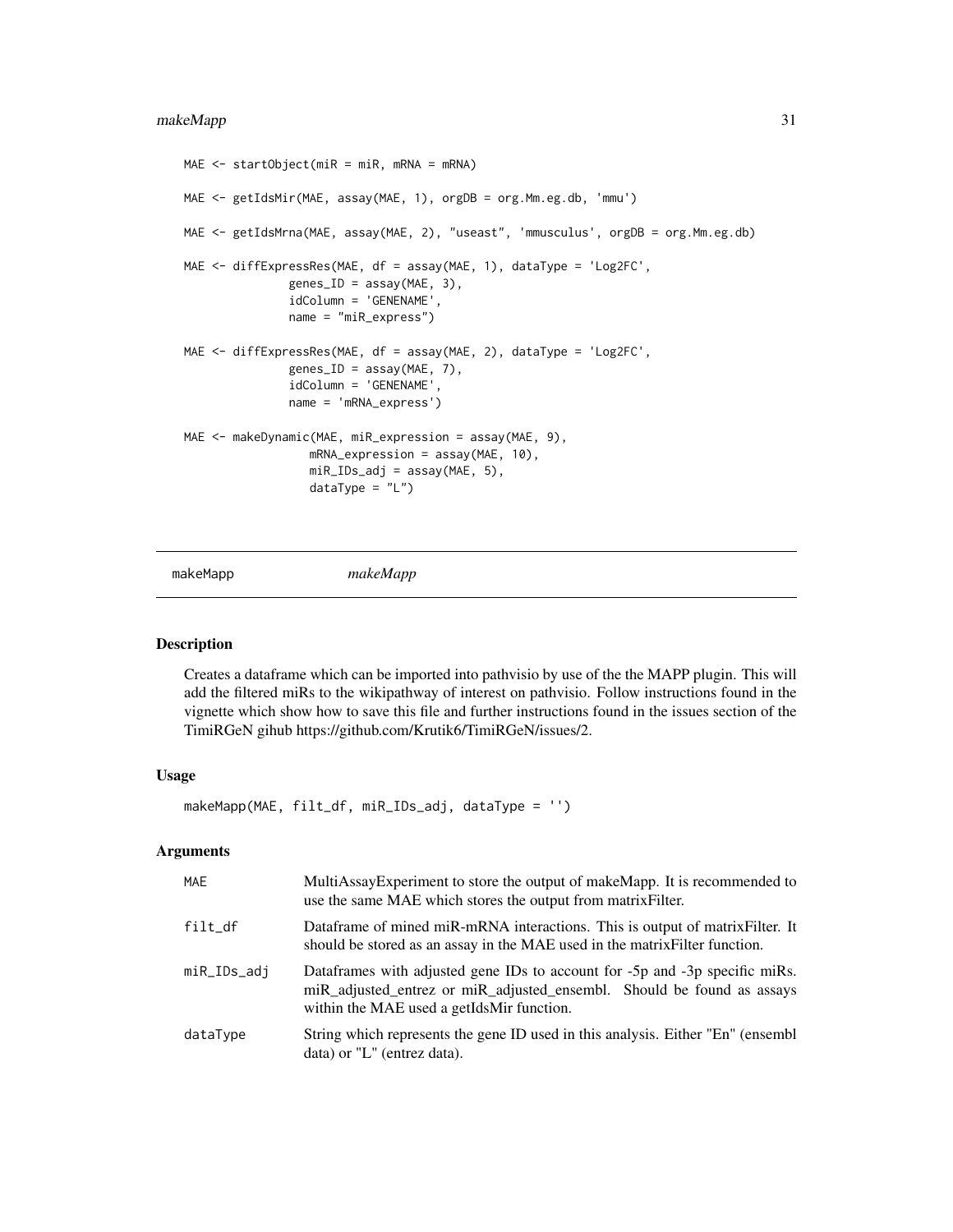#### <span id="page-31-0"></span>Value

A dataframe containing microRNAs and adjusted gene IDs which can be saved as a text file to be imported into pathvisio via the MAPPapp. Output will be saved as an assay in the input MAE.

#### Examples

```
library(org.Mm.eg.db)
miR <- mm_miR[1:50,]
mRNA <- mm_mRNA[1:100,]
MAE <- startObject(miR = mm_miR, mRNA = mm_mRNA)
MAE <- getIdsMir(MAE, assay(MAE, 1), orgDB = org.Mm.eg.db, 'mmu')
MAE <- getIdsMrna(MAE, assay(MAE, 2), "useast", 'mmusculus', orgDB = org.Mm.eg.db)
Filt_df <- data.frame(row.names = c("mmu-miR-320-3p:Acss1",
                                     "mmu-miR-27a-3p:Odc1"),
                      avecor = c(-0.9191653, 0.7826041),
                      miR = c("mmu-miR-320-3p", "mmu-miR-27a-3p"),
                      mRNA = c("Acs1", "Odc1"),miR_Entrez = c(NA, NA),mRNA_Entrez = c(68738, 18263),
                      TargetScan = c(1, 0),
                      miRDB = c(0, 0),
                      Predicted_Interactions = c(1, 0),
                      miRTarBase = c(0, 1),Pred_Fun = c(1, 1))
MAE <- makeMapp(MAE, filt_df = Filt_df, miR_IDs_adj = assay(MAE, 5),
                dataType = 'L')
```
makeNet *makeNet*

#### Description

Creates an igraph object from filtered miR-mRNA interactions. Resulting list can be used to display an internal R miR-mRNA interaction network.

#### Usage

makeNet(MAE, filt\_df)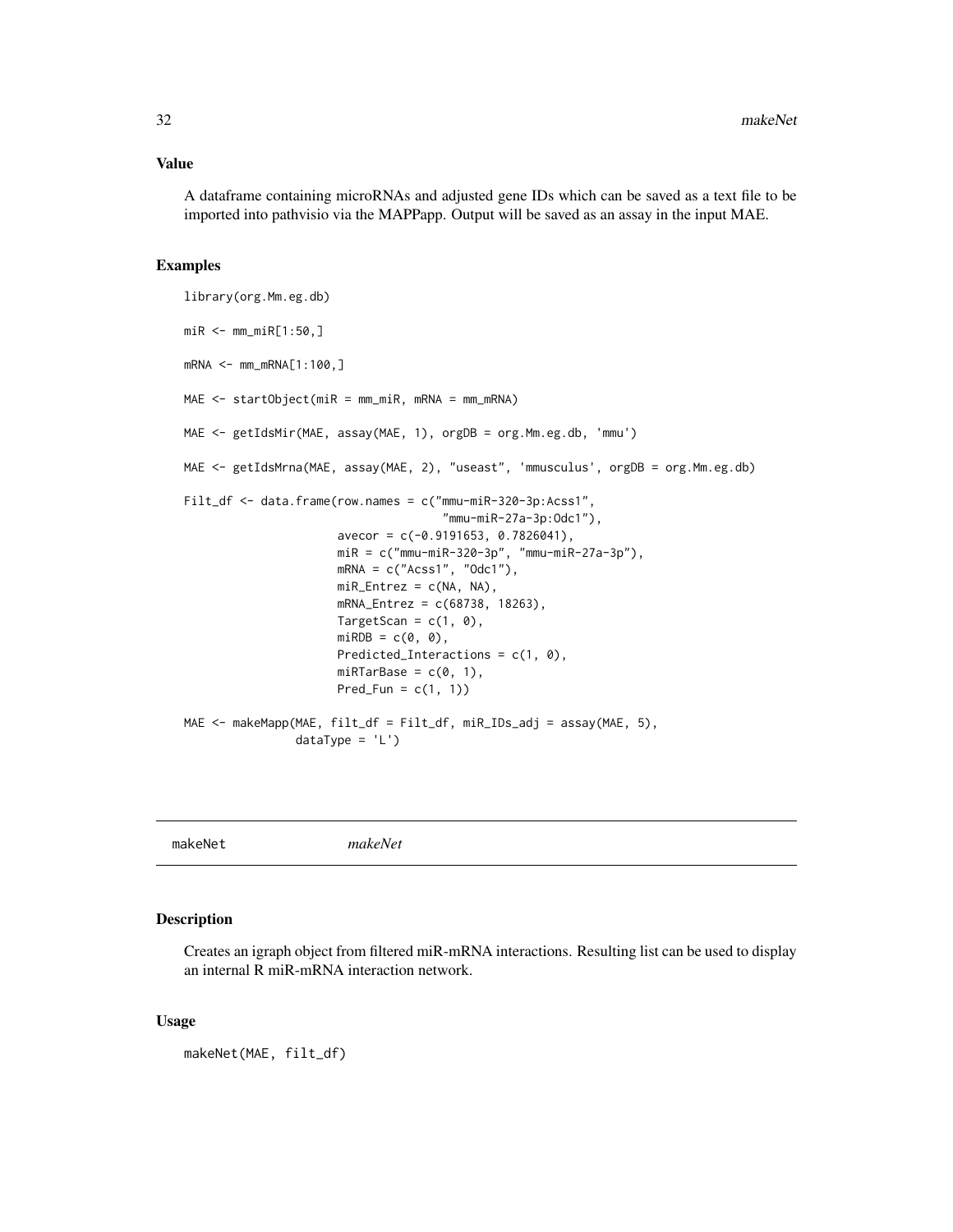#### <span id="page-32-0"></span>matrixFilter 33

#### **Arguments**

| MAE     | MultiAssayExperiment to store output from makeNet. It is recommended to use<br>the same MAE which stores output from matrix Filter.                            |
|---------|----------------------------------------------------------------------------------------------------------------------------------------------------------------|
| filt df | Filtered miR-mRNA interactions produced by the matrix Filter function. This<br>should be stored as an assay within the MAE used in the matrix Filter function. |

#### Value

A list of igraph data which represent miR-mRNA interactions filtered from the input data, wikipathway of choice and database mining, This list is input for quickNet. Output will be stored as metadata in the input MAE.

#### Examples

```
Filt_df <- data.frame(row.names = c("mmu-miR-320-3p:Acss1",
                                     "mmu-miR-27a-3p:Odc1"),
                      corr = c(-0.9191653, 0.7826041),miR = c("mmu-miR-320-3p", "mmu-miR-27a-3p"),
                      mRNA = c("Acs1", "Acs1"),miR_Entrez = c(NA, NA),mRNA_Entrez = c(68738, 18263),
                      TargetScan = c(1, 0),
                      miRDB = c(0, 0),
                      Predicted_Interactions = c(1, 0),
                      miRTarBase = c(\emptyset, 1),
                      Pred_Fun = c(1, 1)MAE <- MultiAssayExperiment()
MAE <- makeNet(MAE, Filt_df)
```
matrixFilter *matrixFilter*

#### Description

Filters out miR-mRNA interactions based on how many times an interaction has been predicted and/ or validated. miR-mRNA interactions can also be filtered by correlations of expression values (log2fc or ave exp). Negatively correlating miR-mRNA interactions can be filtered for, and degree of correlation is also a filterable parameter.

#### Usage

```
matrixFilter(MAE, miningMatrix, negativeOnly, predictedOnly,
                    threshold, maxCor)
```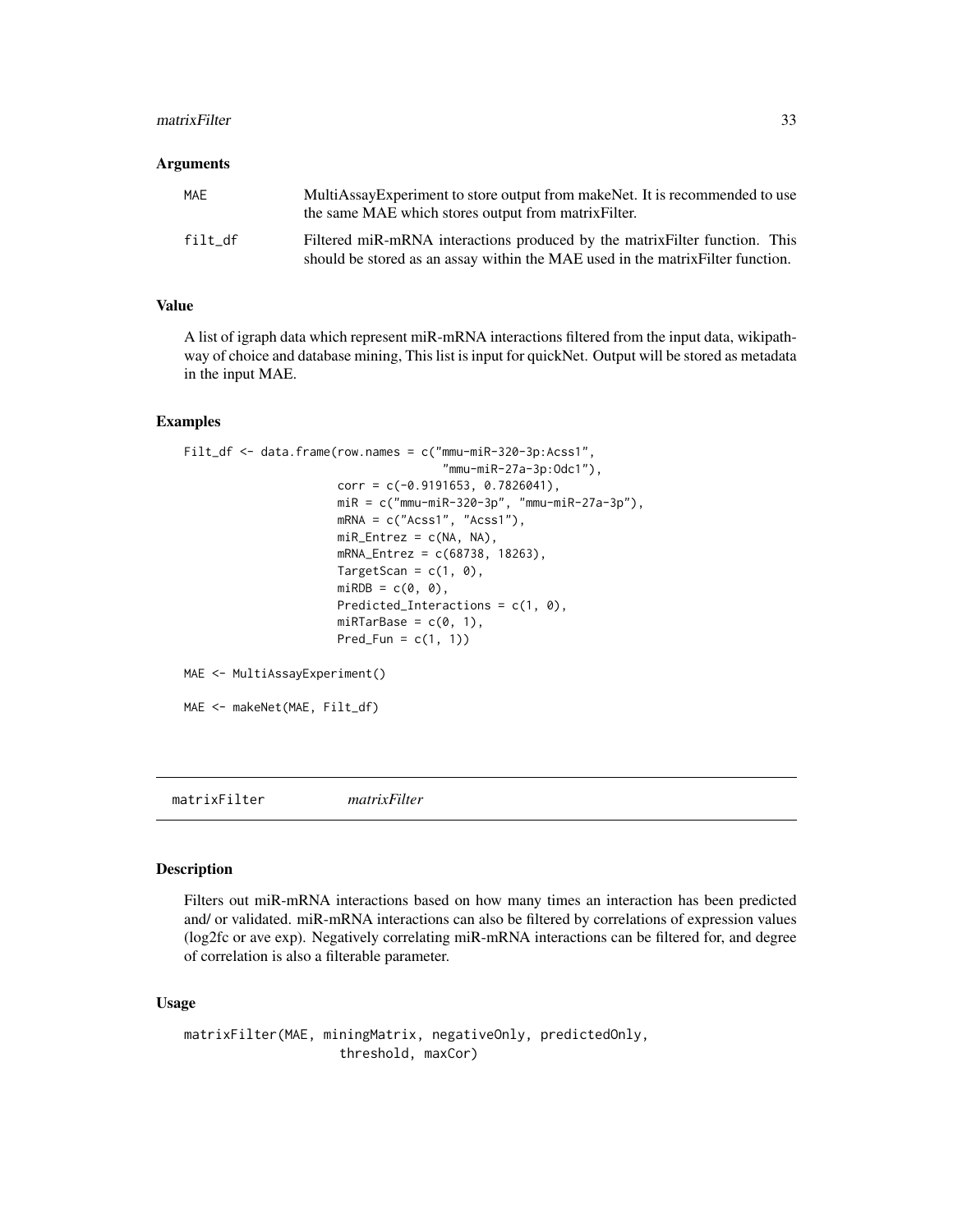#### <span id="page-33-0"></span>Arguments

| MAE           | MultiAssayExperiment to store the output of matrixFilter. It is recommended to<br>use the same MAE which stores the results from dataMiningMatrix.                                                                                                 |
|---------------|----------------------------------------------------------------------------------------------------------------------------------------------------------------------------------------------------------------------------------------------------|
| miningMatrix  | A large correlation matrix which has miR-mRNA validation information from<br>targetscans, mirdb and mirtarbase. This is output from dataMiningMatrix, and<br>should be stored as an assay within the MAE used in the dataMiningMatrix<br>function. |
| negativeOnly  | TRUE or FALSE. Should only negatively correlating miR-mRNA interactions<br>be retrieved? Default is TRUE.                                                                                                                                          |
| predictedOnly | TRUE or FALSE. Should only predicted interactions should be retrieved? De-<br>fault is TRUE.                                                                                                                                                       |
| threshold     | Integer from 0 to 3. How many databases should a miR-mRNA interaction be<br>found in? If predicted Only = TRUE, then maximum threshold is 2.                                                                                                       |
| maxCor        | Number from -1 to 1. What is the highest average correlation that is allowed?<br>Default is -0.5. The lower the maxCor, the stricter the filtering.                                                                                                |

#### Value

Filtered miR-mRNA interactions that are specific for a signalling pathway of interest and the input data. Output will be stored as an assay in the input MAE.

#### Examples

```
Int_matrix <- data.frame(row.names = c("mmu-miR-320-3p:Acss1",
                                      "mmu-miR-27a-3p:Odc1"),
                        corr = c(-0.9191653, 0.7826041),miR = c("mmu-miR-320-3p", "mmu-miR-27a-3p"),
                        mRNA = c("Acss1", "Odc1"),
                        miR_Entrez = c(NA, NA),mRNA_Entrez = c(68738, 18263),
                        TargetScan = c(1, 0),
                        miRDB = c(0, 0),Predicted_Interactions = c(1, 0),
                        miRTarBase = c(0, 1),Pred_Fun = c(1, 1))
MAE <- MultiAssayExperiment()
MAE <- matrixFilter(MAE, miningMatrix = Int_matrix, negativeOnly = TRUE,
```

```
threshold = 1, predictedOnly = FALSE)
```
mirMrnaInt *mirMrnaInt*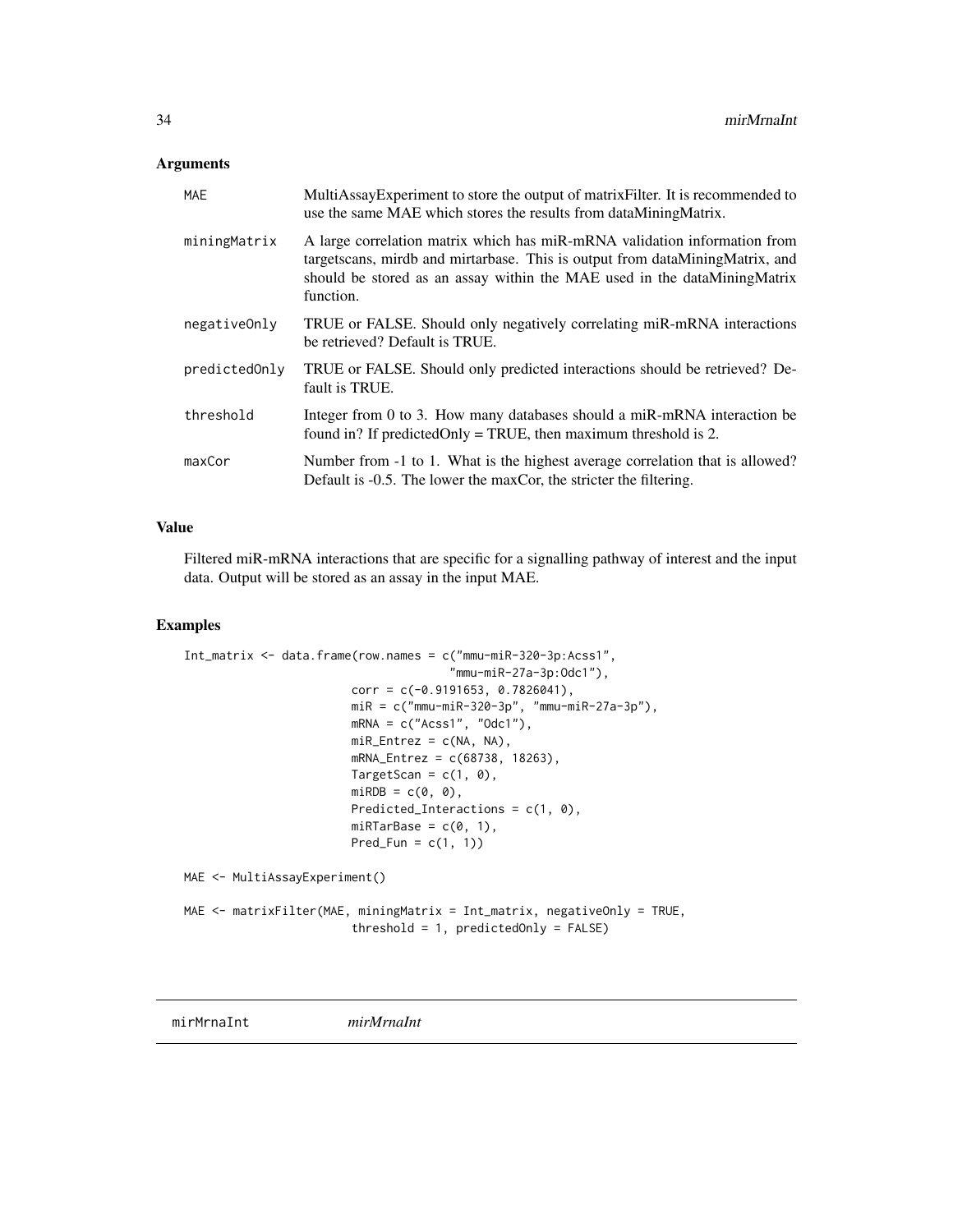#### mirMrnaInt 35

#### Description

Create a correlation matrix of all the potential miR-mRNA interactions which could arise between the input miR data and the mRNAs found from the wikiMrna function. The time series DE data will be averaged from the dataframe created by diffExpressRes of miR data and the dataframe created by wikiMrna. This will show miR-mRNA correlations over the time course.

#### Usage

mirMrnaInt(MAE, miR\_express, GenesofInterest, maxInt, corMeth)

#### Arguments

| <b>MAE</b>      | MultiAssayExperiment which will store the output of mirMrnaInt. It is recom-<br>mended to begin a new MAE using MultiAssayExperiment() here so the MAE<br>objects do not get too large.                                                                                                                                                     |
|-----------------|---------------------------------------------------------------------------------------------------------------------------------------------------------------------------------------------------------------------------------------------------------------------------------------------------------------------------------------------|
| miR_express     | Dataframe from using the diffExpressRes function on miR data. Rownames<br>should be miR gene names and columns should include DE results displaying<br>abundance e.g. log2fc or average expression. These dataframes should also<br>have gene IDs. This should be stored as an assay within the MAE used in the<br>diffExpressRes function. |
| GenesofInterest |                                                                                                                                                                                                                                                                                                                                             |
|                 | Dataframe including mRNAs found in both the input data and the pathway of<br>interest, as well as gene IDs. This is the output from wikiMrna. This should<br>be found as an assay within the MAE which was used in the wikiMrna func-<br>tion. Make sure the same ID type is used in the inputs for miR express and<br>GenesofInterest.     |
| maxInt          | Integer. Should be equal to number of samples in both mRNA and miR data e.g.<br>number of different time points. In the example it is 5 because there are 5 time<br>points.                                                                                                                                                                 |
| corMeth         | Add string: "pearson", "spearman" or "kendall". Default is "pearson".                                                                                                                                                                                                                                                                       |

#### Value

A large correlation matrix which contains averaged miR-mRNA time series information for every possible miR-mRNA interaction between the genes of interest and all the miRs. Output will be stored as an assay in the input MAE.

```
G \le data.frame(row.names = c("Acaa1a", "Acadm", "Acss1", "Adh1"),
                "D1.Log2FC" = c("-1.2944593","-2.0267432","-2.1934942",
                                 "-2.1095853"),
                "D2.Log2FC" = c("-1.1962396","-2.1345451","-1.7699232",
                                 "-1.0961674"),
                "D3.Log2FC" = c("0.2738496","-1.9991046","-1.7637549",
                                "-1.6572653"),
                "D7.Log2FC" = c("-0.51765245","-2.20689661","-0.68479699",
                                "-2.06512466"),
```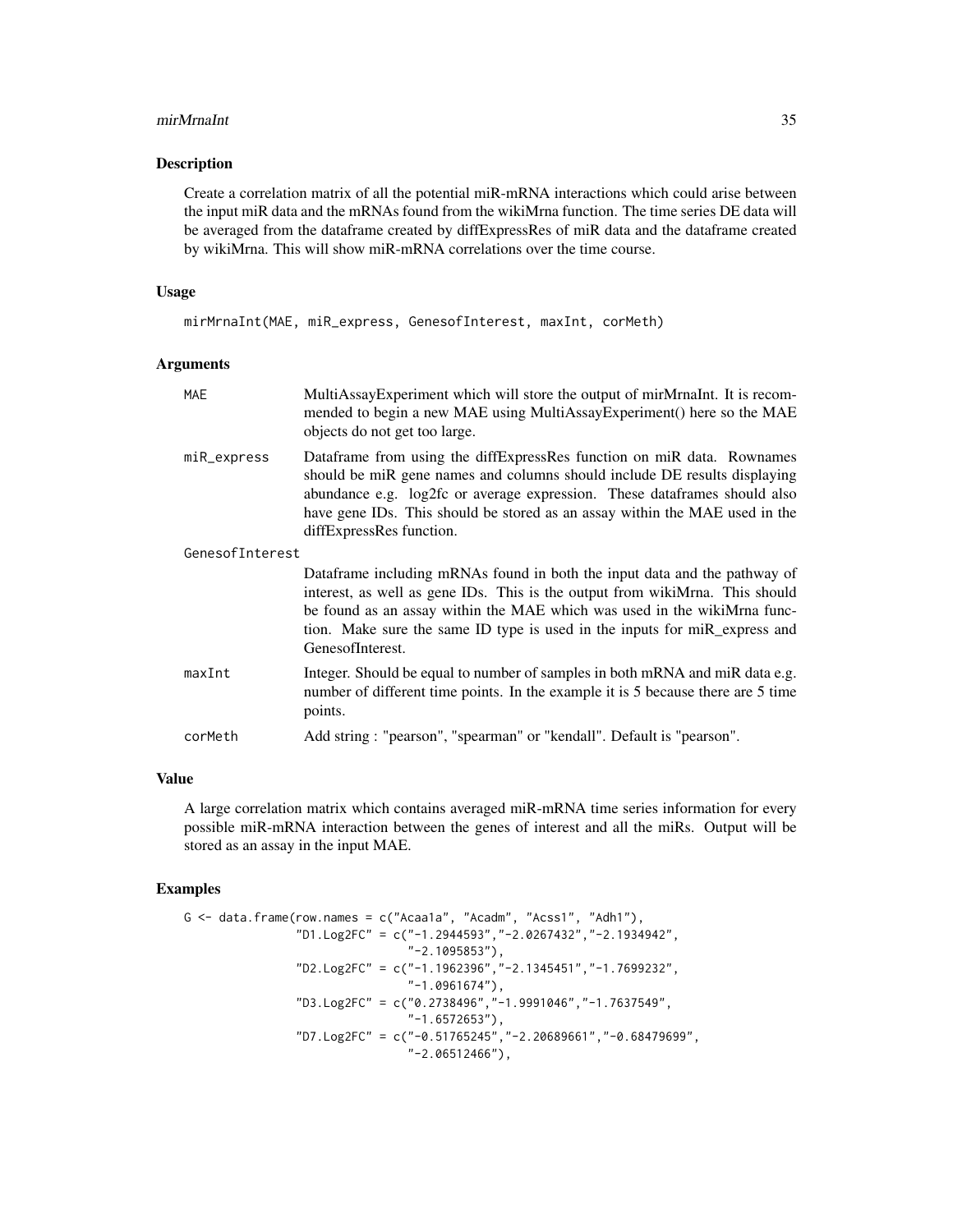```
"D14.Log2FC" = c("-0.4510294","-1.1523849","-0.4297012",
                                 "-1.1017597"),
                "ID" = c("113868","11364","68738","11522"))
MIR <- data.frame(row.names = c("mmu-miR-101a-3p", "mmu-miR-101a-5p",
                                 "mmu-miR-101c", "mmu-miR-106a-5p"),
                  "D1.Log2FC" = c("-0.0039141722","-0.4328659746",
                                   "-0.0038897133", "-0.4161749123"),
                  "D2.Log2FC" = c("-0.210605345","-0.600422732",
                                   "-0.210574742", "-0.530311376"),
                  "D3.Log2FC" = c("-0.315070839","-0.745367163",
                                   "-0.315012148", "-0.559274530"),
                  "D5.Log2FC" = c("-0.41087763","-0.63952382",
                                   "-0.41087876", "-1.03618015"),
                  "D14.Log2FC" = c("-0.39466968","-0.60122678",
                                    "-0.39461099", "-0.41889698"),
                  "ID" = c("387143","387143","100628572","723829"))
MAE <- MultiAssayExperiment()
MAE <- mirMrnaInt(MAE, miR_express = MIR, GenesofInterest = G,
                     maxInt = 5, corMeth = "pearson")
```
miRTarBase *miRTarBase dataset*

#### Description

miRTarBase dataset - downloaded from http://mirtarbase.cuhk.edu.cn/php/download.php on 7/03/21. miRNA-mRNA interactions labelled as "weak" have been removed.

#### Usage

data("miRTarBase")

#### Format

A data frame with 13315 observations on the following 9 variables.

miRTarBase.ID Column of characters describing the ID of each miRNA-mRNA interaction.

miRNA Column of characters describing the ID of each miRNA from an interaction.

- Species..miRNA. Column of characters describing the name of the species from each miRNA of an interaction.
- Target.Gene Column of characters describing the ID of each mRNA from an interaction.
- Target.Gene..Entrez.ID. Column of characters describing the entrezgene ID of each miRNA from an interaction.
- Species..Target.Gene. Column of characters describing the name of the species from each mRNA of an interaction.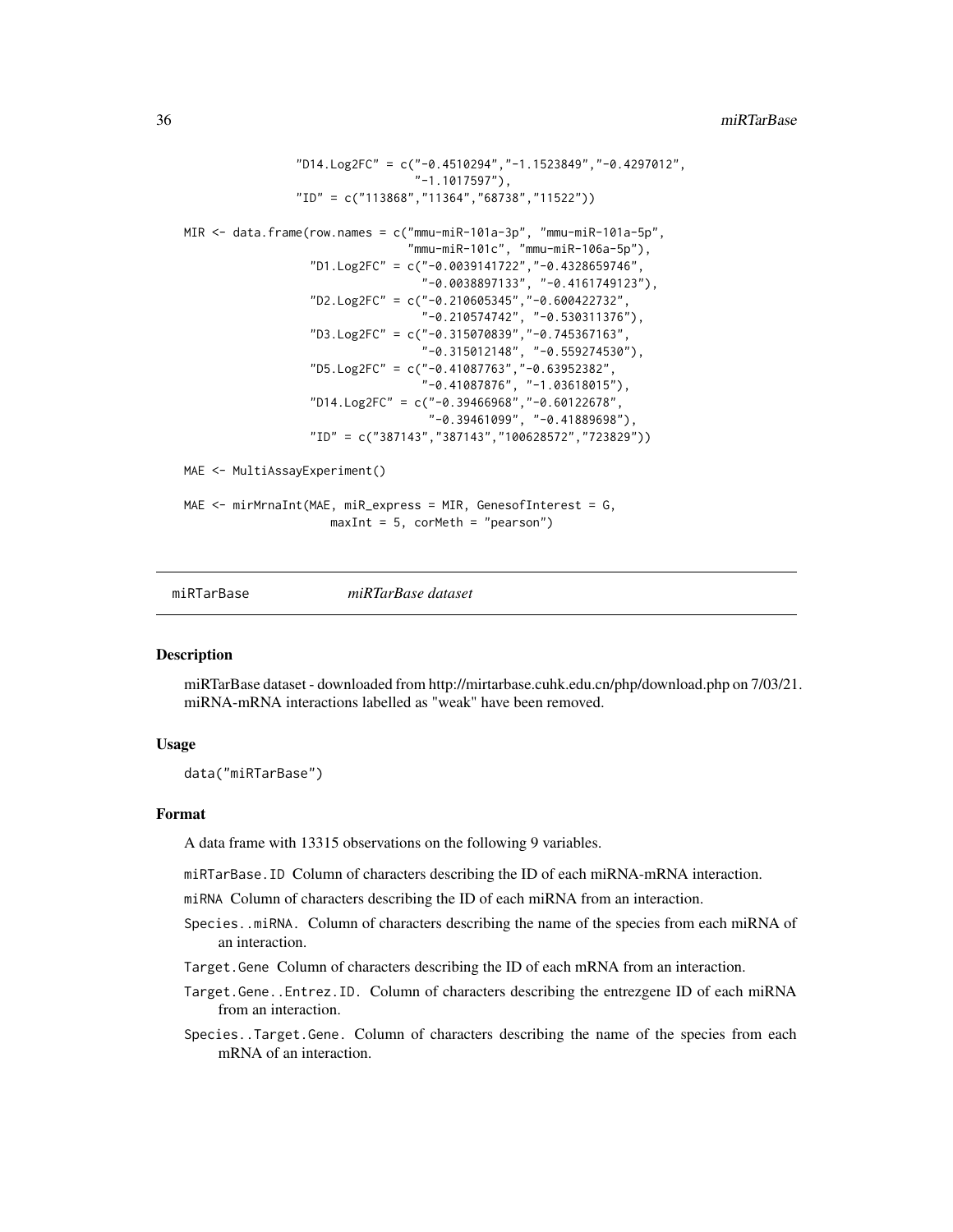#### <span id="page-36-0"></span> $mm\_miR$  37

- Experiments Column of characters describing the experiment used to capture each miNRA-mRNA interaction.
- Support.Type Column of characters describing the strength of each experiment.
- References..PMID. Column of characters describing the publication ID from each miRNA-mRNA interaction.

#### Source

http://mirtarbase.cuhk.edu.cn/php/download.php

#### References

Huang HY, Lin YC, Li J, Huang KY, Shrestha S, Hong HC, Tang Y, Chen YG, Jin CN, Yu Y, Xu JT, Li YM, Cai XX, Zhou ZY, Chen XH, Pei YY, Hu L, Su JJ, Cui SD, Wang F, Xie YY, Ding SY, Luo MF, Chou CH, Chang NW, Chen KW, Cheng YH, Wan XH, Hsu WL, Lee TY, Wei FX, Huang HD\* "miRTarBase 2020: updates to the experimentally validated microRNA-target interaction database" Nucleic Acids Research 2020 Jan 8;48(D1):D148-D154.

#### Examples

data(miRTarBase)

mm\_miR *Mouse microRNA data*

#### Description

Mouse Fibrosis microRNA data from differential expression analysis. Folic Acid was injected into mouse kidneys to induce fibrosis and nephropathy. Measurements were taken prior to (0 days) and 1, 2, 3, 7 and 14 after injection. The 0 time point was contrasted over other time points. Data was put through limma for analysis. mm\_miR consists of DE results from 278 mouse miRs.

The miR names are using TimiRGeN friendly nomenclature. This data is an example of how miR names should be named before input into TimiRGeN.

Column names are in the following format: timepoint(days).DEresult (Log2FC or adjPVal).

#### Usage

data("mm\_miR")

#### Format

A data frame of miRNAs put through differential expression with 278 observations in the following 10 variables.

D1.Log2FC a numeric vector containing log2FC values of D1\_fibrosis/ D0\_fibrosis.

D1.adjPVal a numeric vector containing adjusted P values of D1\_fibrosis/ D0\_fibrosis.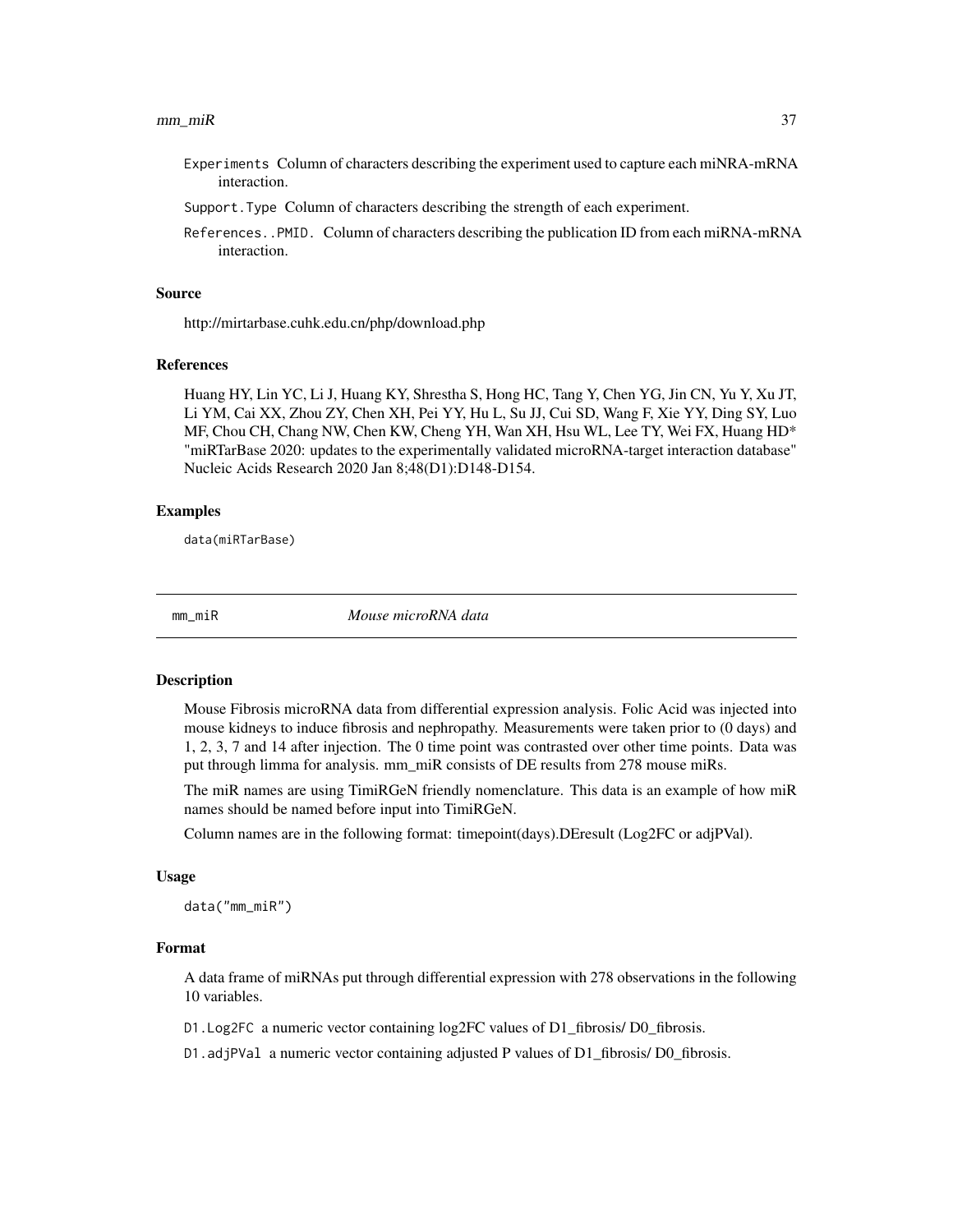<span id="page-37-0"></span>D2.Log2FC a numeric vector containing log2FC values of D2\_fibrosis/ D0\_fibrosis.

D2.adjPVal a numeric vector containing adjusted P values of D2\_fibrosis/ D0\_fibrosis.

- D3.Log2FC a numeric vector containing log2FC values of D3\_fibrosis/ D0\_fibrosis.
- D3.adjPVal a numeric vector containing adjusted P values of D3\_fibrosis/ D0\_fibrosis.
- D7. Log2FC a numeric vector containing log2FC values of D7\_fibrosis/ D0\_fibrosis.
- D7.adjPVal a numeric vector containing adjusted P values of D7\_fibrosis/ D0\_fibrosis.
- D14.Log2FC a numeric vector containing log2FC values of D14\_fibrosis/ D0\_fibrosis.
- D14.adjPVal a numeric vector containing adjusted P values of D14\_fibrosis/ D0\_fibrosis.

#### Source

<https://www.ncbi.nlm.nih.gov/geo/query/acc.cgi?acc=GSE613287>

#### References

M. Pavkovic, L. Pantano, C. V. Gerlach, S. Brutus, S. A. Boswell, R. A. Everley, J. V. Shah, S. H. Sui, and V. S. Vaidya, "Multi omics a nalysis of fibrotic kidneys in two mouse models," Scientific data, vol. 6, no. 1, p. 92, 2019. <https://www.nature.com/articles/s41597-019-0095-5>

#### Examples

data(mm\_miR) ## maybe str(mm\_miR) ; plot(mm\_miR) ...

mm\_mRNA *Mouse microRNA data*

#### Description

Mouse Fibrosis mRNA data from differential expression analysis. Folic Acid was injected into mouse kidneys to induce fibrosis and nephropathy. Measurements were taken prior to and 1, 2, 3, 7 and 14 days after injection. The 0 time point was contrasted over other time points. Data was put through limma for analysis. mm\_mRNA only has DE results from 2000 mRNA genes for speed and size optimisation.

Column names are in the following format: timepoint(days).DEresult (Log2FC or adjPVal).

#### Usage

data("mm\_mRNA")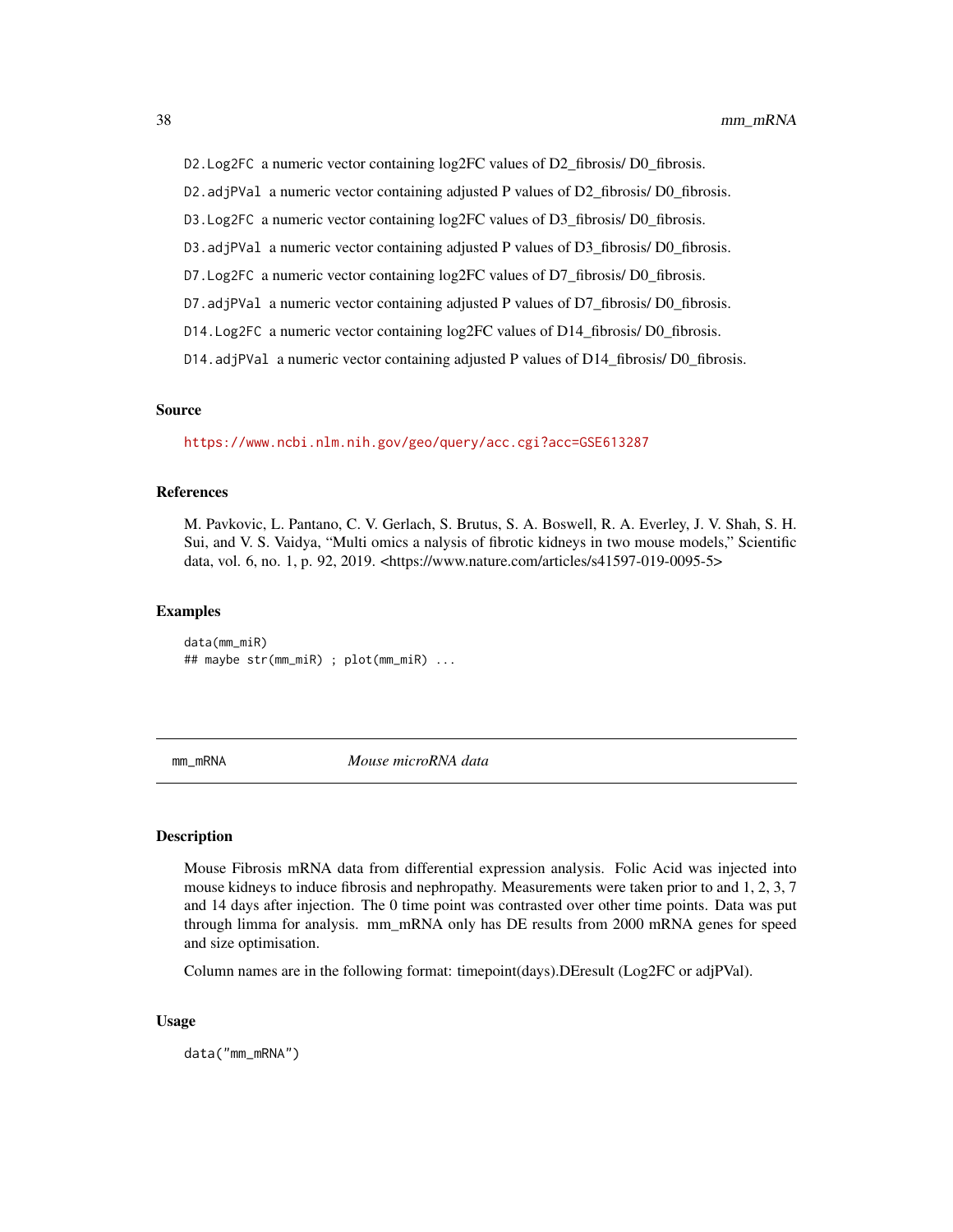#### <span id="page-38-0"></span>multiReg 39

#### Format

A data frame of mRNAs put through differential expression with 2000 observations in the following 10 variables.

D1.Log2FC a numeric vector containing log2FC values of D1\_fibrosis/ D0\_fibrosis.

D1.adjPVal a numeric vector containing adjusted P values of D1\_fibrosis/ D0\_fibrosis.

D2.Log2FC a numeric vector containing log2FC values of D2\_fibrosis/ D0\_fibrosis.

D2.adjPVal a numeric vector containing adjusted P values of D2\_fibrosis/ D0\_fibrosis.

D3.Log2FC a numeric vector containing log2FC values of D3\_fibrosis/ D0\_fibrosis.

D3.adjPVal a numeric vector containing adjusted P values of D3\_fibrosis/ D0\_fibrosis.

D7. Log2FC a numeric vector containing log2FC values of D7\_fibrosis/ D0\_fibrosis.

D7.adjPVal a numeric vector containing adjusted P values of D7\_fibrosis/ D0\_fibrosis.

D14.Log2FC a numeric vector containing log2FC values of D14 fibrosis/ D0 fibrosis.

D14.adjPVal a numeric vector containing adjusted P values of D14\_fibrosis/ D0\_fibrosis.

#### Source

<https://www.ncbi.nlm.nih.gov/geo/query/acc.cgi?acc=GSE613287>

#### References

M. Pavkovic, L. Pantano, C. V. Gerlach, S. Brutus, S. A. Boswell, R. A. Everley, J. V. Shah, S. H. Sui, and V. S. Vaidya, "Multi omics a nalysis of fibrotic kidneys in two mouse models," Scientific data, vol. 6, no. 1, p. 92, 2019. <https://www.nature.com/articles/s41597-019-0095-5>

#### Examples

data(mm\_mRNA) ## maybe str(mm\_mRNA) ; plot(mm\_mRNA) ...

multiReg *multiReg*

#### **Description**

Creates a new matrix containing the gene of interest and each binding partner that it interacts with.

#### Usage

```
multiReg(MAE, gene_interest, mRNAreg, filt_df, miRNA_exp, mRNA_exp)
```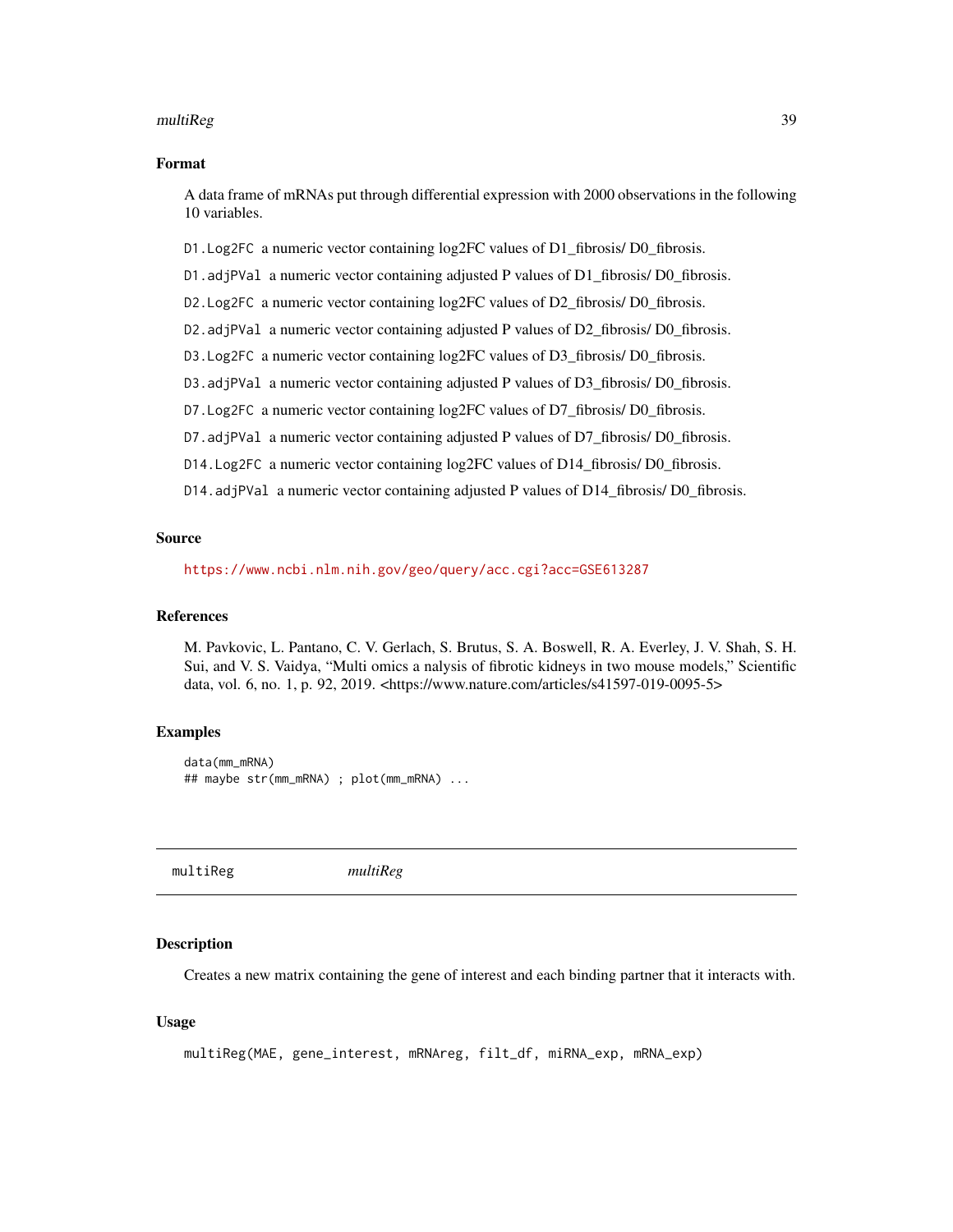#### Arguments

| <b>MAE</b>     | Input MAE which stores results from multiReg It is recommended to use the<br>MAE which was used in matrix Filter.                                                                                                                                                   |
|----------------|---------------------------------------------------------------------------------------------------------------------------------------------------------------------------------------------------------------------------------------------------------------------|
| gene_interest  | Name of gene of interest. Full string required with no spelling mistakes e.g.<br>"mmu-miR-140-5p", "Ffg1", "hsa-miR-29a-5p". If gene of interest is an mRNA,<br>mRNAreg must be TRUE. Otherwise, if the gene of interest is a miRNA, then<br>mRNAreg must be FALSE. |
| mRNAreg        | TRUE or FALSE. Is the gene of interest a mRNA? Default is TRUE.                                                                                                                                                                                                     |
| $fill\_df$     | Dataframe from the matrix Filter function.                                                                                                                                                                                                                          |
| miRNA_exp      | miRNA data from using the diffExpressRes function on miRNA data.                                                                                                                                                                                                    |
| $mRNA$ _ $exp$ | mRNA data from using the diffExpressRes function on miRNA data                                                                                                                                                                                                      |

#### Value

A matrix which contains the gene of interest and all binding partners. Their values (Log2FC or ave exp) for each time point are also produced.

```
library(org.Mm.eg.db)
miR <- mm_miR[1:100,]
mRNA <- mm_mRNA[1:200,]
MAE <- startObject(miR = miR, mRNA = mRNA)
MAE <- getIdsMir(MAE, assay(MAE, 1), orgDB = org.Mm.eg.db, 'mmu')
MAE <- getIdsMrna(MAE, assay(MAE, 2), "useast", 'mmusculus', )
MAE <- diffExpressRes(MAE, df = assay(MAE, 1), dataType = 'Log2FC',
                     genes\_ID = assay(MAE, 3),
                     idColumn = 'GENENAME',
                     name = "miRNA_log2fc")
MAE \le - diffExpressRes(MAE, df = assay(MAE, 2), dataType = 'Log2FC',
                     genes\_ID = assay(MAE, 7),idColumn = 'GENENAME',
                     name = "mRNA_log2fc")
Filt_df <- data.frame(row.names = c("mmu-miR-145a-3p:Adamts15",
                                   "mmu-miR-146a-5p:Acy1"),
                     corr = c(-0.9191653, 0.7826041),miR = c("mmu-miR-145a-3p", "mmu-miR-146a-5p"),
                     mRNA = c("Adamts15", "Acy1"),
                     miR_Entrez = c(387163, NA),mRNA_Entrez = c(235130, 109652),
                     TargetScan = c(1, 0),
```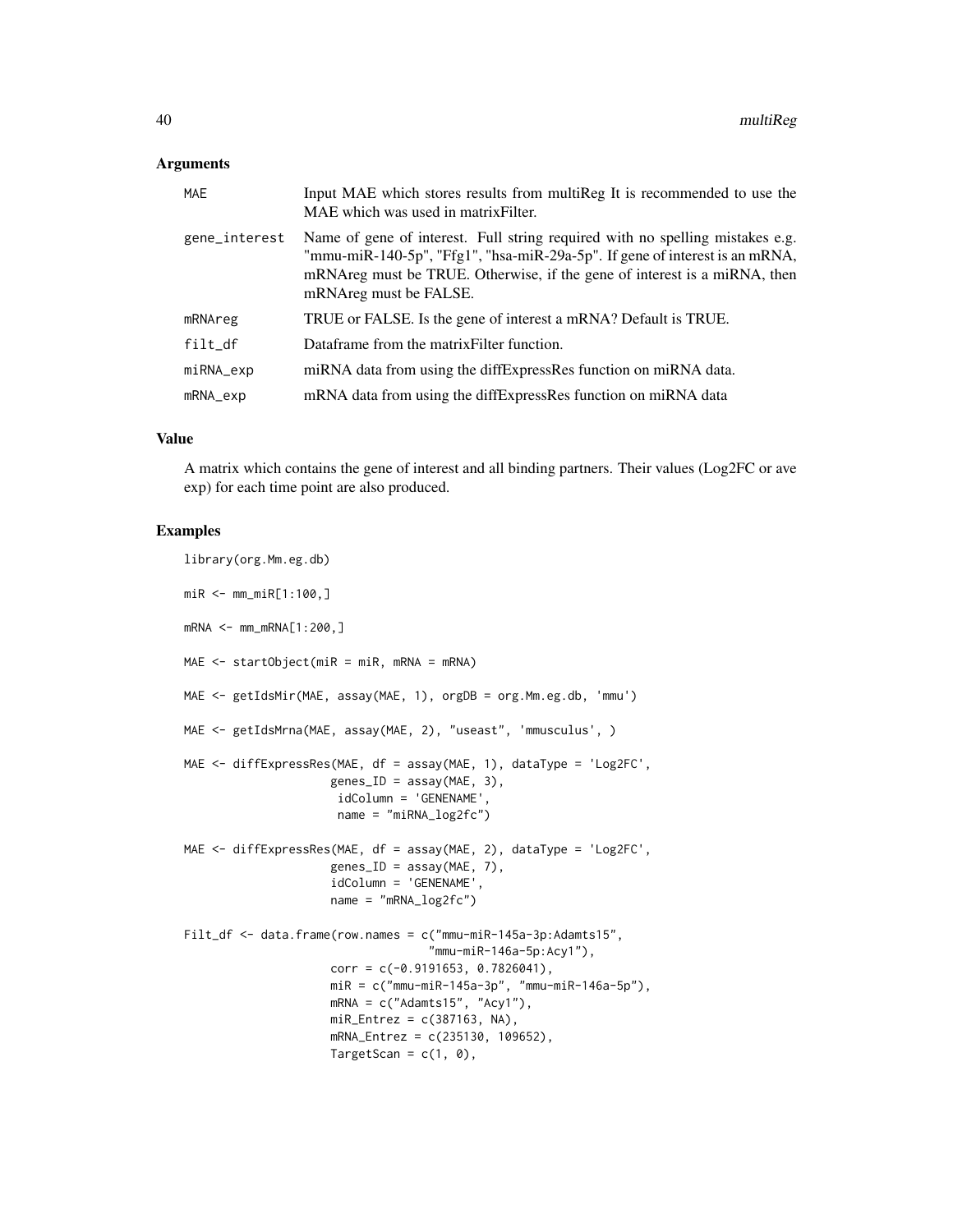```
miRDB = c(0, 0),
                     Predicted_Interactions = c(1, 0),
                     miRTarBase = c(0, 1),Pred_Fun = c(1, 1))
MAE <- matrixFilter(MAE, miningMatrix = Filt_df, negativeOnly = FALSE,
                   threshold = 1, predictedOnly = FALSE)
MAE <- multiReg(MAE = MAE, gene_interest = "Adamts15",
                mRNAreg =TRUE, filt_df=MAE[[11]], miRNA_exp=MAE[[9]],
                mRNA_exp=MAE[[10]])
```
quickBar *quickBar*

#### Description

Creates a bar plot which compares the confidence levels for each wikipathway association to the filtered input data. The number of genes in common between a pathway and the input data are taken into account to generate confidence scores. This function is used specifically for a single time point at a time, or if using "s" analysis, the function is used for a single time point within a single gene type (miR or mRNA).

### Usage

quickBar(X, Y, N)

#### Arguments

| X | Dataframes within a list including count information, confidence scores and<br>wikipathway information. This is the output from the enrich Wiki function. It<br>will be stored as metadata within the MAE used in the enrich Wiki function.<br>Data can be retrieved using $[[i]][[i]]$ on the output of enrich Wiki. |
|---|-----------------------------------------------------------------------------------------------------------------------------------------------------------------------------------------------------------------------------------------------------------------------------------------------------------------------|
| Y | String which is associated to the nested dataframe selected for X. This is the out-<br>put from the enrich Wiki function. It will be stored as metadata within the MAE<br>used in the enrich Wiki function. Data can be retrieved using names([[i]][j]) on<br>the output of enrich Wiki.                              |
| N | Integer representing number of pathways to display. Default is 15.                                                                                                                                                                                                                                                    |

#### Value

Bar plot showing which pathways are most enriched for genes found at each time point ("c") or at each time point within a gentype ("s").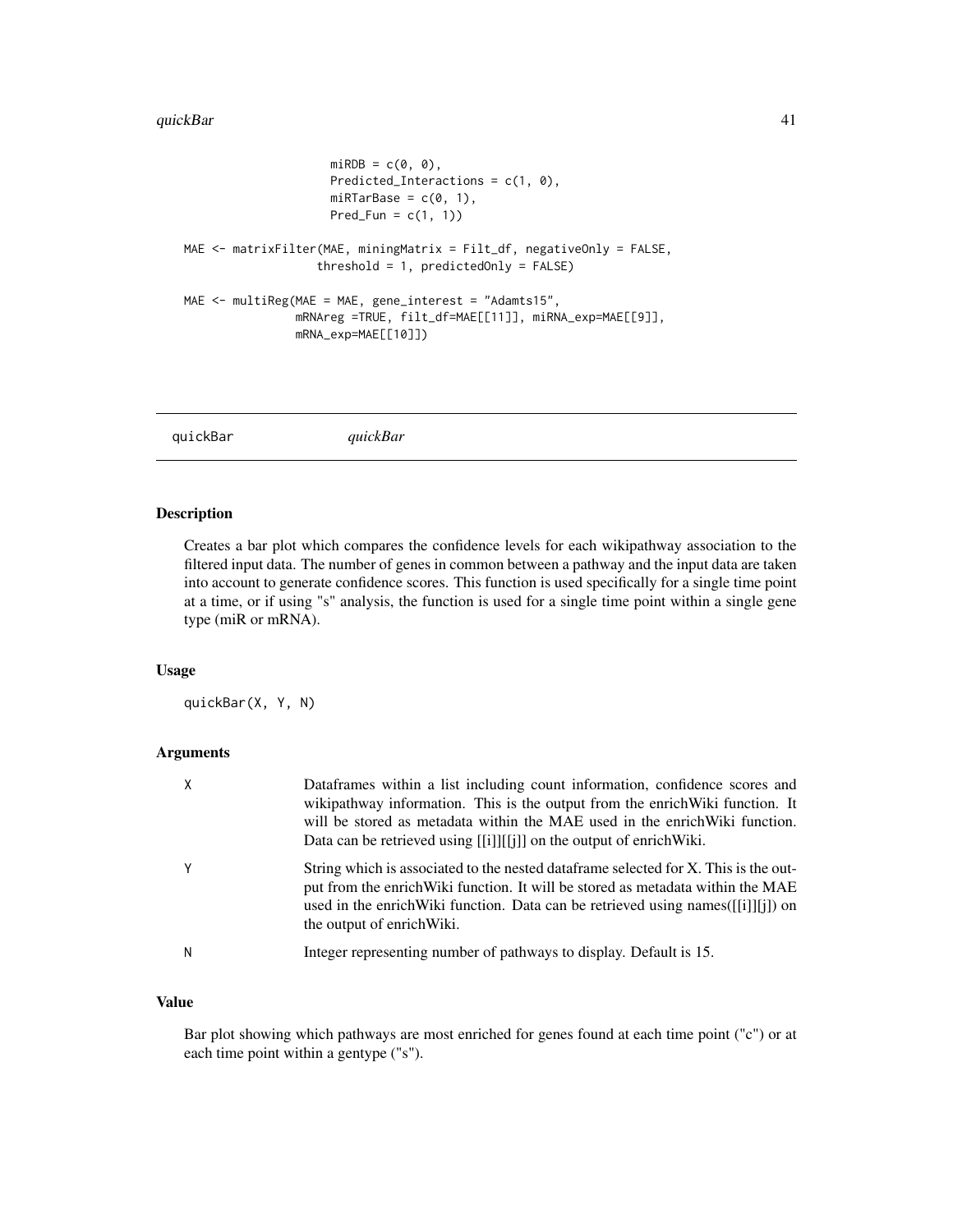#### Examples

```
library(org.Mm.eg.db)
MAE <- MultiAssayExperiment()
metadata(MAE)[["e_list"]] <- e_list_mouse
MAE <- dloadGmt(MAE, species = "Mus musculus")
MAE <- enrichWiki(MAE = MAE, method = 'c', ID_list = metadata(MAE)[[1]],
                   orgDB = org.Mm.eg.db, path_gene = assay(MAE, 1),
                   path_name = assay(MAE, 2), ID = "ENTREZID",
                   universe = assay(MAE, 1)[[2]]q <- quickBar(X = metadata(MAE)[[2]][[1]], Y = names(metadata(MAE)[[2]][1]))
# to view bar plot enter plot(q)
```
quickCrossCorr *quickCrossCorr*

#### Description

Plots a cross-correlation plot to compare the miRNA and mRNA of a selected pair. This is a useful test of the similarities between the the two time series. It tracks movement of two time series relative to one another to determine how well they match and at which point the best match occurs.

#### Usage

```
quickCrossCorr(filt_df, pair, miRNA_exp, mRNA_exp, scale,
Interpolation, timecourse)
```
#### Arguments

| filt_df       | Dataframe from the matrix Filter function.                                                                                                                            |
|---------------|-----------------------------------------------------------------------------------------------------------------------------------------------------------------------|
| pair          | Interger representing the pair to be explored.                                                                                                                        |
| miRNA_exp     | miRNA data from using the diffExpressRes function on miRNA data.                                                                                                      |
| mRNA_exp      | mRNA data from using the diffExpressRes function on miRNA data                                                                                                        |
| scale         | TRUE or FALSE. Should data be scales. Default is FALSE. If the correlation is<br>based on Log2FC values scale should be TRUE.                                         |
| Interpolation | TRUE or FALSE. Should the whole time course be interpolated over by a smooth<br>spline? Default is FALSE. This is most useful for longer and regular time<br>courses. |
| timecourse    | If Iterpolation is TRUE, how many time points should be interpolated over?                                                                                            |

<span id="page-41-0"></span>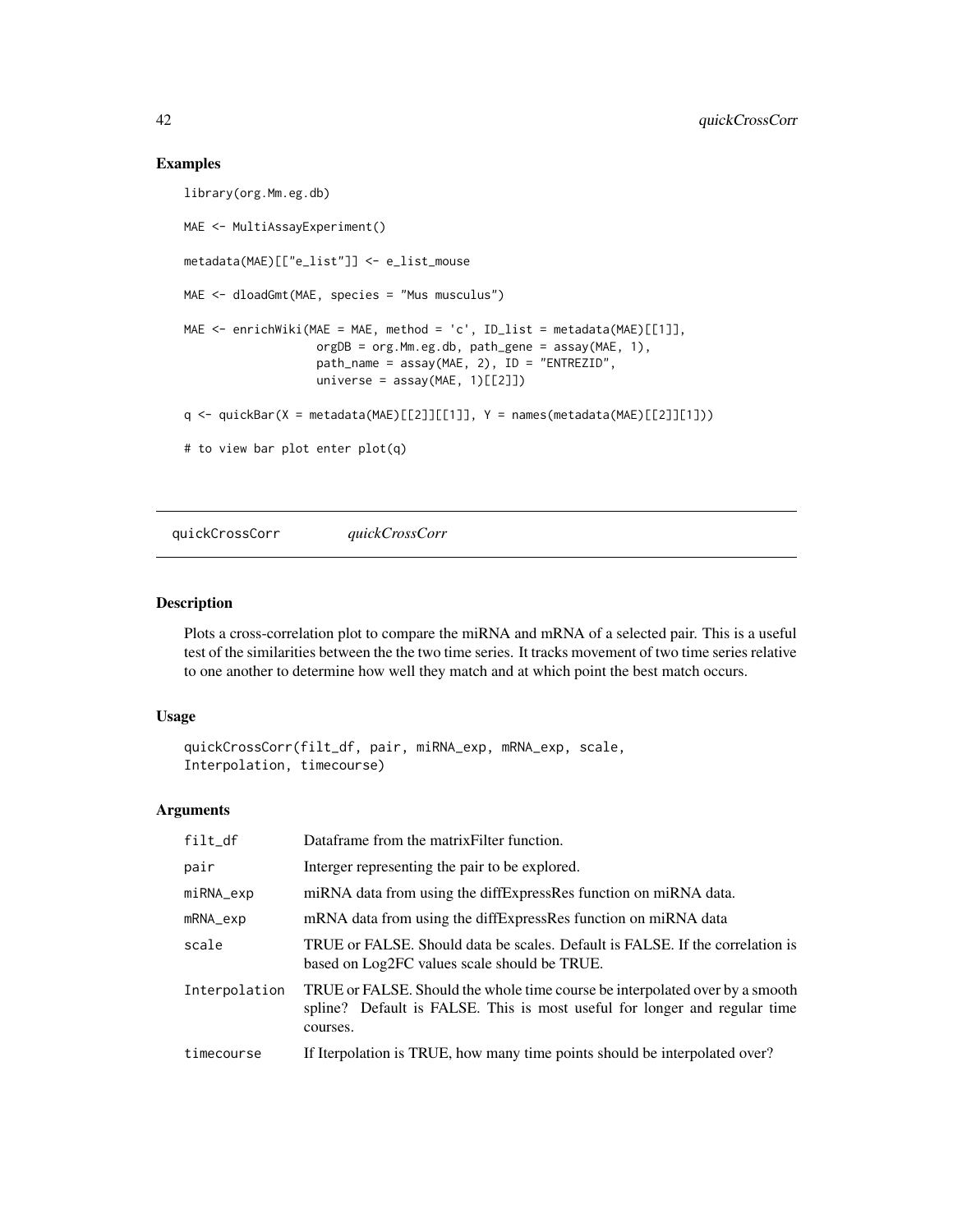#### <span id="page-42-0"></span>quickDendro 43

#### Value

A cross correlation plot.

#### Examples

```
library(org.Mm.eg.db)
miR <- mm_miR[1:50,]
mRNA <- mm_mRNA[1:100,]
MAE <- startObject(miR = miR, mRNA = mRNA)
MAE <- getIdsMir(MAE, assay(MAE, 1), orgDB = org.Mm.eg.db, 'mmu')
MAE <- getIdsMrna(MAE, assay(MAE, 2), "useast", 'mmusculus', orgDB = org.Mm.eg.db)
MAE <- diffExpressRes(MAE, df = assay(MAE, 1), dataType = 'Log2FC',
                     genes\_ID = assay(MAE, 3),idColumn = 'GENENAME',
                      name = "miRNA_log2fc")
MAE <- diffExpressRes(MAE, df = assay(MAE, 2), dataType = 'Log2FC',
                     genes_ID = assay(MAE, 7),
                     idColumn = 'GENENAME',
                     name = "mRNA_log2fc")Filt_df <- data.frame(row.names = c("mmu-miR-145a-3p:Adamts15",
                                   "mmu-miR-146a-5p:Acy1"),
                     corr = c(-0.9191653, 0.7826041),miR = c("mmu-miR-145a-3p", "mmu-miR-146a-5p"),
                     mRNA = c("Adamts15", "Acy1"),
                     miR_{\text{entrez}} = c(387163, NA),mRNA_Entrez = c(235130, 109652),
                     TargetScan = c(1, 0),
                     miRDB = c(0, 0),
                     Predicted_Interactions = c(1, 0),
                     miRTarBase = c(0, 1),
                     Pred_Fun = c(1, 1))
MAE <- matrixFilter(MAE, miningMatrix = Filt_df, negativeOnly = FALSE,
                   threshold = 1, predictedOnly = FALSE)
quickCrossCorr(filt_df=MAE[[11]], pair=1, miRNA_exp=MAE[[9]],
              mRNA_exp=MAE[[10]],scale = FALSE, Interpolation = FALSE)
```
quickDendro *quickDendro*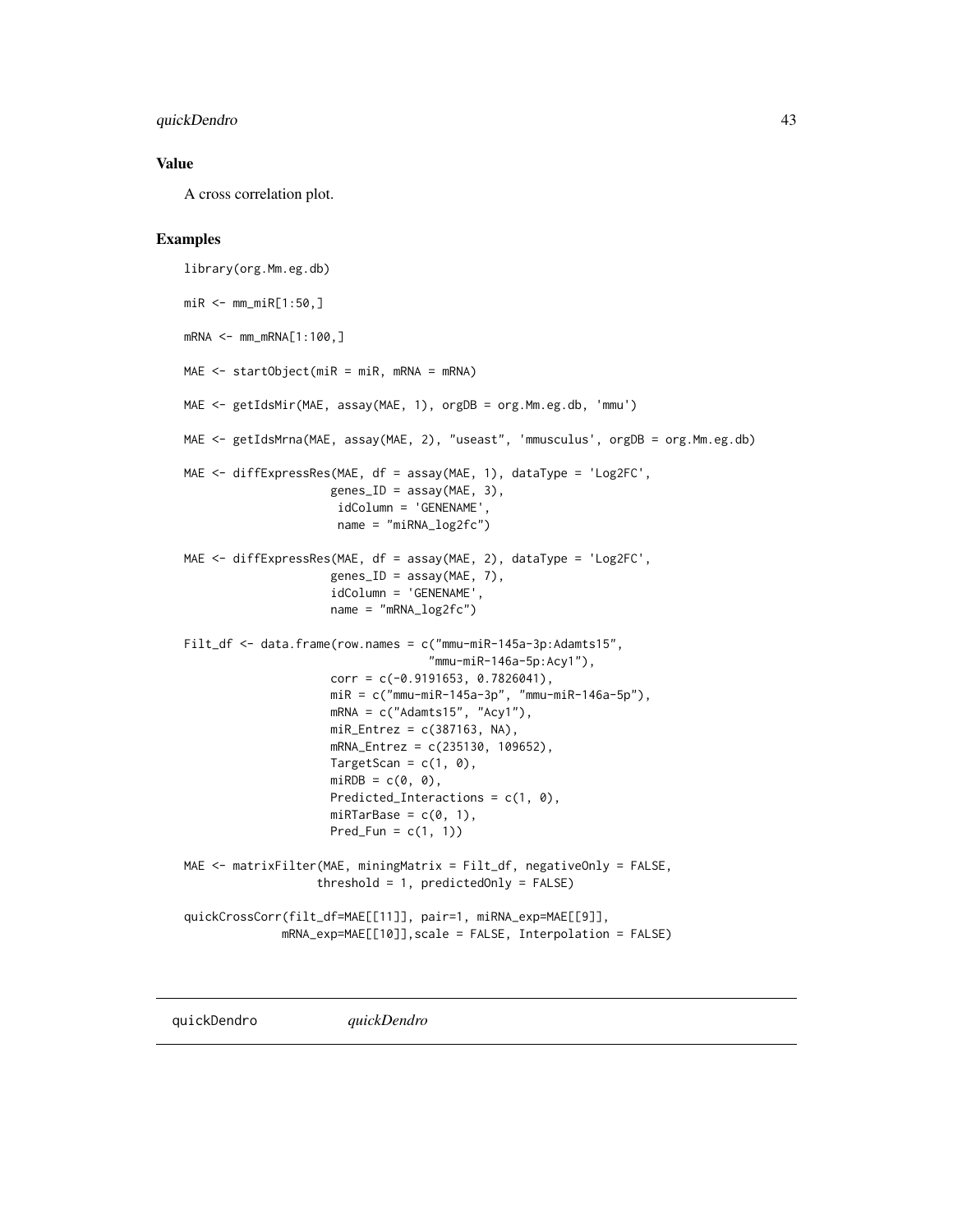#### Description

Ceates a dendrogram of the genes from the pathway of interest.

#### Usage

```
quickDendro(filt_df, miRNA_exp, mRNA_exp, distmeth, hclustmeth,
pathwayname)
```
#### Arguments

| filt_df<br>Dataframe from the matrix Filter function.                                    |  |
|------------------------------------------------------------------------------------------|--|
| miRNA data from using the diffExpressRes function on miRNA data.<br>miRNA_exp            |  |
| mRNA data from using the diffExpressRes function on miRNA data.<br>mRNA_exp              |  |
| Dist method for hierarchical clustering. Default is "maximum".<br>distmeth               |  |
| Helust method for hierarchical clustering. Default is "ward.D".<br>hclustmeth            |  |
| Character which is the name of pathway of interest. Default is "Pathway".<br>pathwayname |  |

#### Value

A dendrogram with the genes on the Y axis and the distances on the X axis.

```
library(org.Mm.eg.db)
miR <- mm\_miR[1:50,]
mRNA <- mm_mRNA[1:100,]
MAE <- startObject(miR = miR, mRNA = mRNA)
MAE <- getIdsMir(MAE, assay(MAE, 1), orgDB = org.Mm.eg.db, 'mmu')
MAE <- getIdsMrna(MAE, assay(MAE, 2), "useast", 'mmusculus', orgDB = org.Mm.eg.db)
MAE <- diffExpressRes(MAE, df = assay(MAE, 1), dataType = 'Log2FC',
                     genes_ID = assay(MAE, 3),
                     idColumn = 'GENENAME',
                     name = "miRNA_log2fc")
MAE <- diffExpressRes(MAE, df = assay(MAE, 2), dataType = 'Log2FC',
                     genes\_ID = assay(MAE, 7),idColumn = 'GENENAME',
                     name = "mRNA_log2fc")
Filt_df <- data.frame(row.names = c("mmu-miR-145a-3p:Adamts15",
                                   "mmu-miR-146a-5p:Acy1"),
                     corr = c(-0.9191653, 0.7826041),miR = c("mmu-miR-145a-3p", "mmu-miR-146a-5p"),
                     mRNA = c("Adamts15", "Acy1"),
```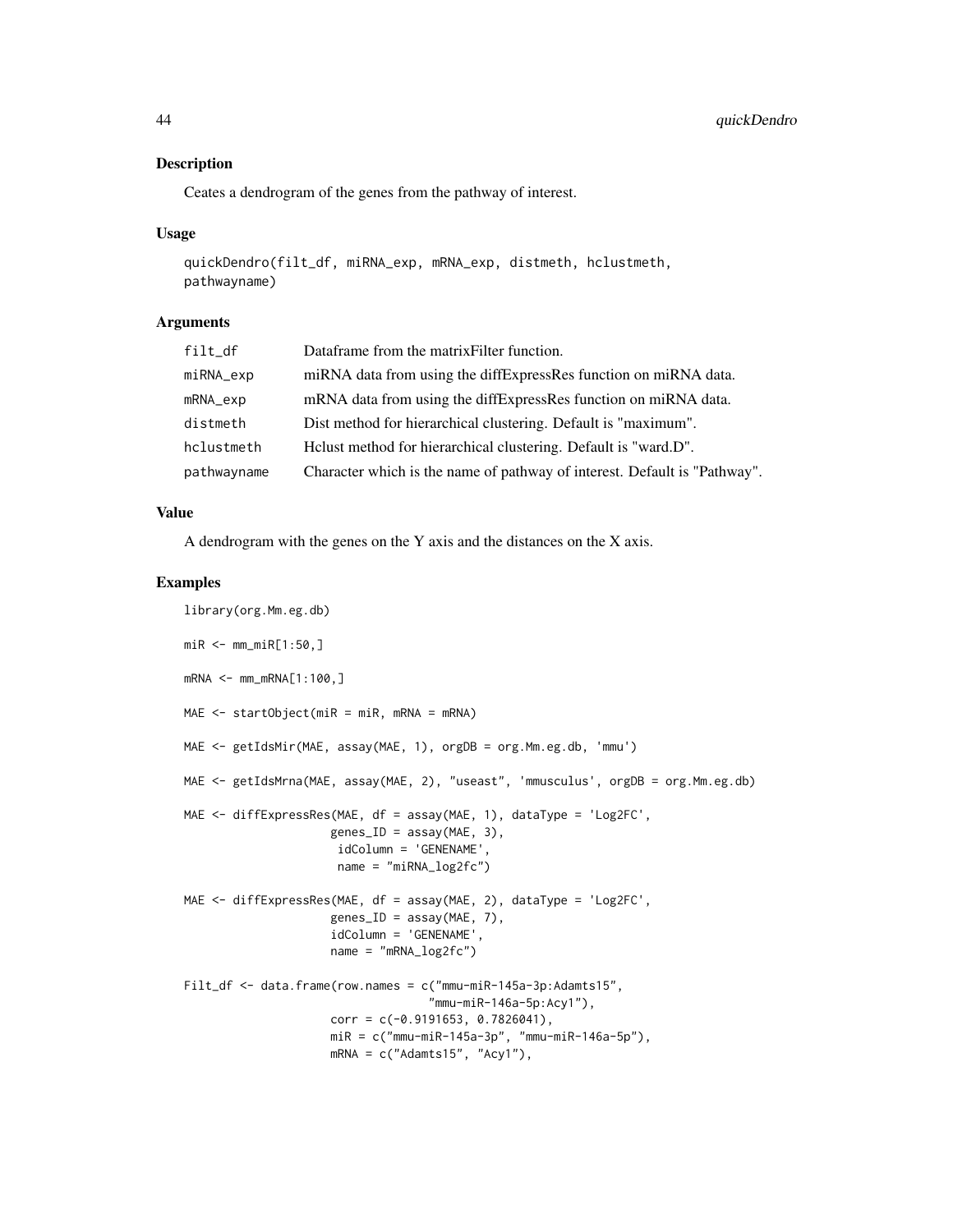```
miR_Entrez = c(387163, NA),mRNA_Entrez = c(235130, 109652),
                     TargetScan = c(1, 0),
                     miRDB = c(0, 0),
                     Predicted_Interactions = c(1, 0),
                     miRTarBase = c(0, 1),Pred_Fun = c(1, 1))MAE <- matrixFilter(MAE, miningMatrix = Filt_df, negativeOnly = FALSE,
                   threshold = 1, predictedOnly = FALSE)
quickDendro(filt_df=MAE[[11]], miRNA_exp=MAE[[9]],
            mRNA_exp=MAE[[10]], pathwayname = "Test")
```
quickDMap *quickDMap*

#### Description

Creates a companion heatmap for the dendrogram made by quickDendro.

#### Usage

```
quickDMap(filt_df, miRNA_exp, mRNA_exp, distmeth, hclustmeth,
pathwayname)
```
#### **Arguments**

| filt_df     | Dataframe from the matrix Filter function.                                |
|-------------|---------------------------------------------------------------------------|
| miRNA_exp   | miRNA data from using the diffExpressRes function on miRNA data.          |
| mRNA_exp    | mRNA data from using the diffExpressRes function on miRNA data.           |
| distmeth    | Dist method for hierarchical clustering. Default is "maximum".            |
| hclustmeth  | Helust method for hierarchical clustering. Default is "ward.D".           |
| pathwayname | Character which is the name of pathway of interest. Default is "Pathway". |

#### Value

A heatmap with time points as the x axis and genes as the y axis. Gene order will be the same as quickDendro.

#### Examples

library(org.Mm.eg.db) miR <- mm\_miR[1:50,]

mRNA <- mm\_mRNA[1:100,]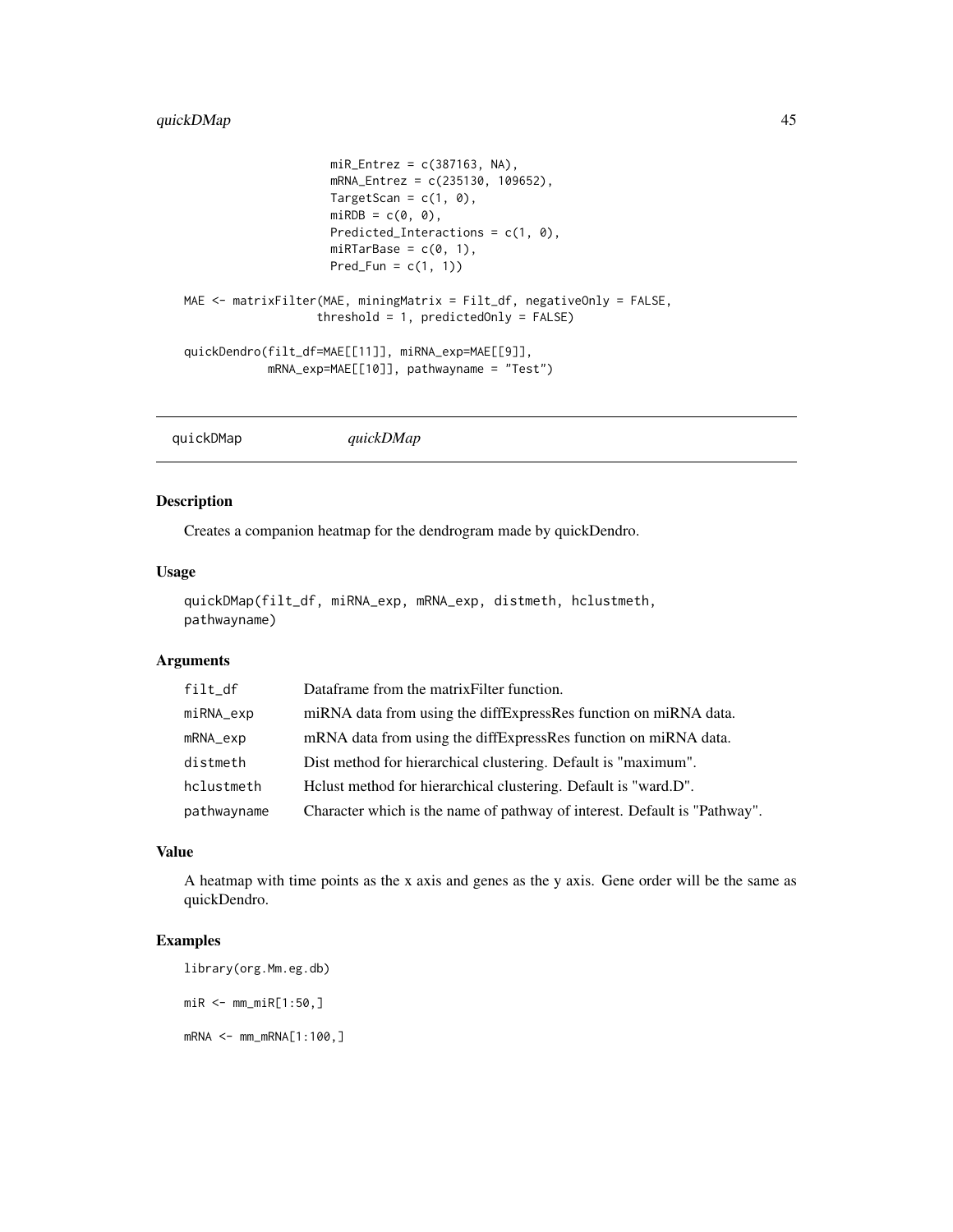```
MAE <- startObject(miR = miR, mRNA = mRNA)
MAE <- getIdsMir(MAE, assay(MAE, 1), orgDB = org.Mm.eg.db, 'mmu')
MAE <- getIdsMrna(MAE, assay(MAE, 2), "useast", 'mmusculus', orgDB = org.Mm.eg.db)
MAE <- diffExpressRes(MAE, df = assay(MAE, 1), dataType = 'Log2FC',
                     genes\_ID = assay(MAE, 3),
                      idColumn = 'GENENAME',
                      name = "miRNA_log2fc")
MAE <- diffExpressRes(MAE, df = assay(MAE, 2), dataType = 'Log2FC',
                     genes\_ID = assay(MAE, 7),idColumn = 'GENENAME',
                     name = "mRNA_log2fc")
Filt_df <- data.frame(row.names = c("mmu-miR-145a-3p:Adamts15",
                                   "mmu-miR-146a-5p:Acy1"),
                     corr = c(-0.9191653, 0.7826041),miR = c("mmu-miR-145a-3p", "mmu-miR-146a-5p"),mRNA = c("Adamts15", "Acy1"),
                     miR_Entrez = c(387163, NA),mRNA_Entrez = c(235130, 109652),
                     TargetScan = c(1, 0),
                     miRDB = c(0, 0),Predicted_Interactions = c(1, 0),
                     miRTarBase = c(0, 1),Pred_Fun = c(1, 1)MAE <- matrixFilter(MAE, miningMatrix = Filt_df, negativeOnly = FALSE,
                   threshold = 1, predictedOnly = FALSE)
quickDendro(filt_df=MAE[[11]], miRNA_exp=MAE[[9]],
            mRNA_exp=MAE[[10]], pathwayname = "Test")
quickDMap(filt_df=MAE[[11]], miRNA_exp=MAE[[9]],
          mRNA_exp=MAE[[10]], pathwayname = "Test")
```
quickFuzz *quickFuzz*

#### **Description**

Plots fuzzy clusters. Each different cluster created will represent a different temporal behaviour. Depending on the data, more or fewer cluster may be appropriate. Use clusterCheck to influence this decision before moving onto quickFuzz. Each line in a cluster represents a pathway. Pathways are divided by colour. The more intense the colour of a line, the stronger they fit a particular cluster / temporal behaviour. Fuzzy clustering is a soft clustering approach where objects are not divided into fixed clusters. Each pathway can exist in each cluster but each pathway will differ on the degree to which they fit to each cluster. Look into the clusterData dataframe created by createClusters to see this. If a cluster peaks interest, continue to analysis of that cluster with the returnCluster function.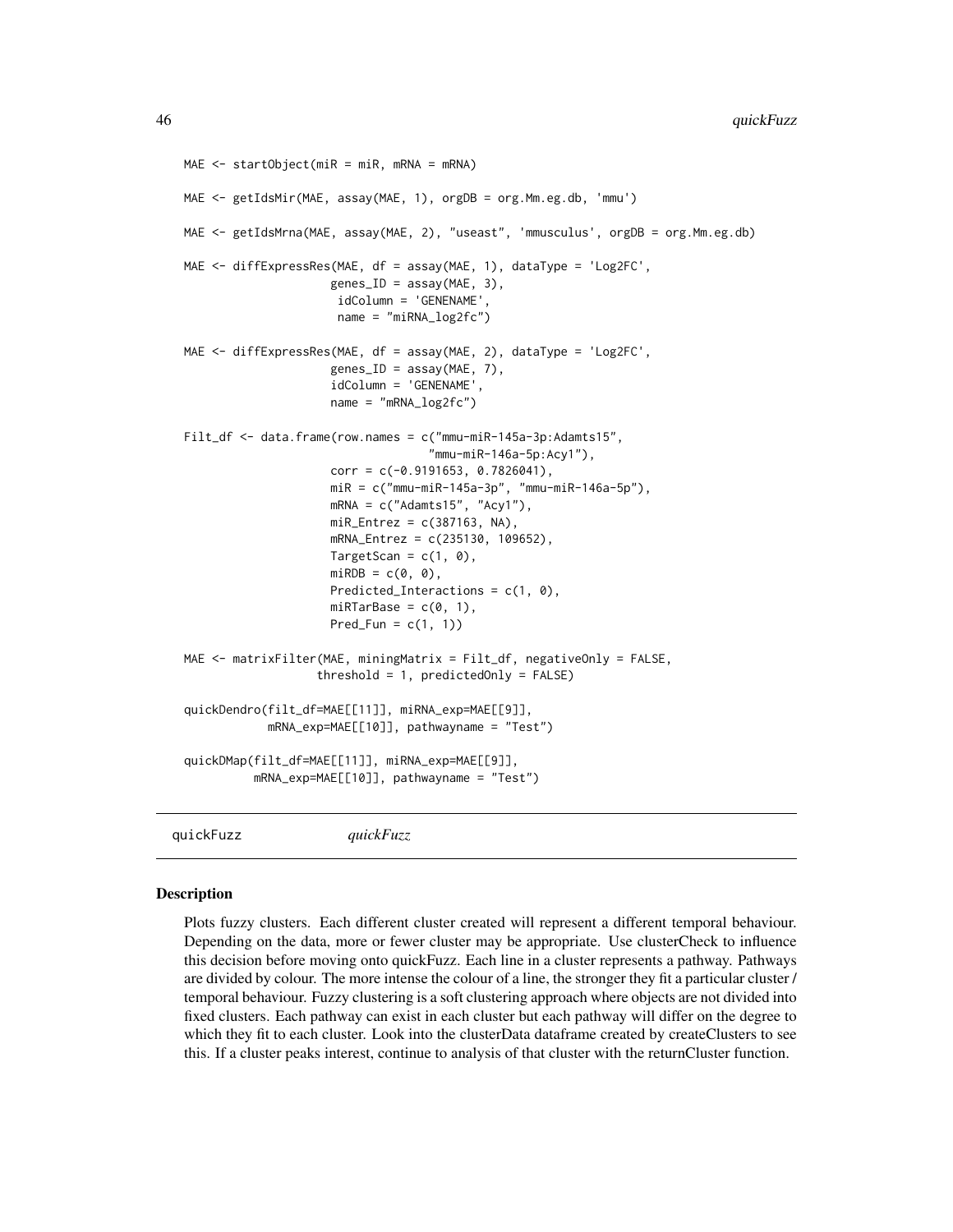#### quickFuzz 47

#### Usage

```
quickFuzz(Mfuzzdata, Clusters, W, background, labelcol, axiscol,
axisline, subcol, ylab)
```
#### Arguments

| A large Expression Set object which contain fuzzy clustering data. This is output<br>from the createClusters function. The Expressionset object should be stored as<br>an experiment in the MAE used in the createClusters function. |
|--------------------------------------------------------------------------------------------------------------------------------------------------------------------------------------------------------------------------------------|
| A large list containing information about clusters, statistics and phenodata. This<br>is output from the createClusters function. The list should be stored as metadata<br>in the MAE used in the createClusters function.           |
| TRUE or FALSE? Should the plot be shown in a new window? Default is TRUE.                                                                                                                                                            |
| Plot background colour. Default is black.                                                                                                                                                                                            |
| Plot labels colour. Default is yellow.                                                                                                                                                                                               |
| Plot axis labels colour. Default is white.                                                                                                                                                                                           |
| Plot axis line colour. Default is white.                                                                                                                                                                                             |
| Plot sub title colour. Default is yellow.                                                                                                                                                                                            |
| y axis label. Default is "Genes found in data and pathway".                                                                                                                                                                          |
|                                                                                                                                                                                                                                      |

#### Value

A plot of different clusters showing how the number of genes found to be significant varies between the input data and wikipathways. These variations are captured as temporal behaviours and are clustered.

```
MAE <- MultiAssayExperiment()
metadata(MAE)[["e_list"]] <- e_list_mouse
metadata(MAE)[["w_list"]] <- w_list_mouse[1:10]
MAE <- wikiMatrix(MAE, ID_list = metadata(MAE)[[1]],
                  wp\_list = metadata(MAE)[[2]])MAE <- turnPercent(MAE = MAE,
                  wikiMatrix = assay(MAE, 1))
MAE <- createClusters(MAE, method = "c",
                      percentMatrix = assay(MAE, 2),
                     n oClusters = 2, variance = 0.99)quickFuzz(Mfuzzdata = experiments(MAE)[[4]],
         Clusters = metadata(MAE)[[3]], W = FALSE)
```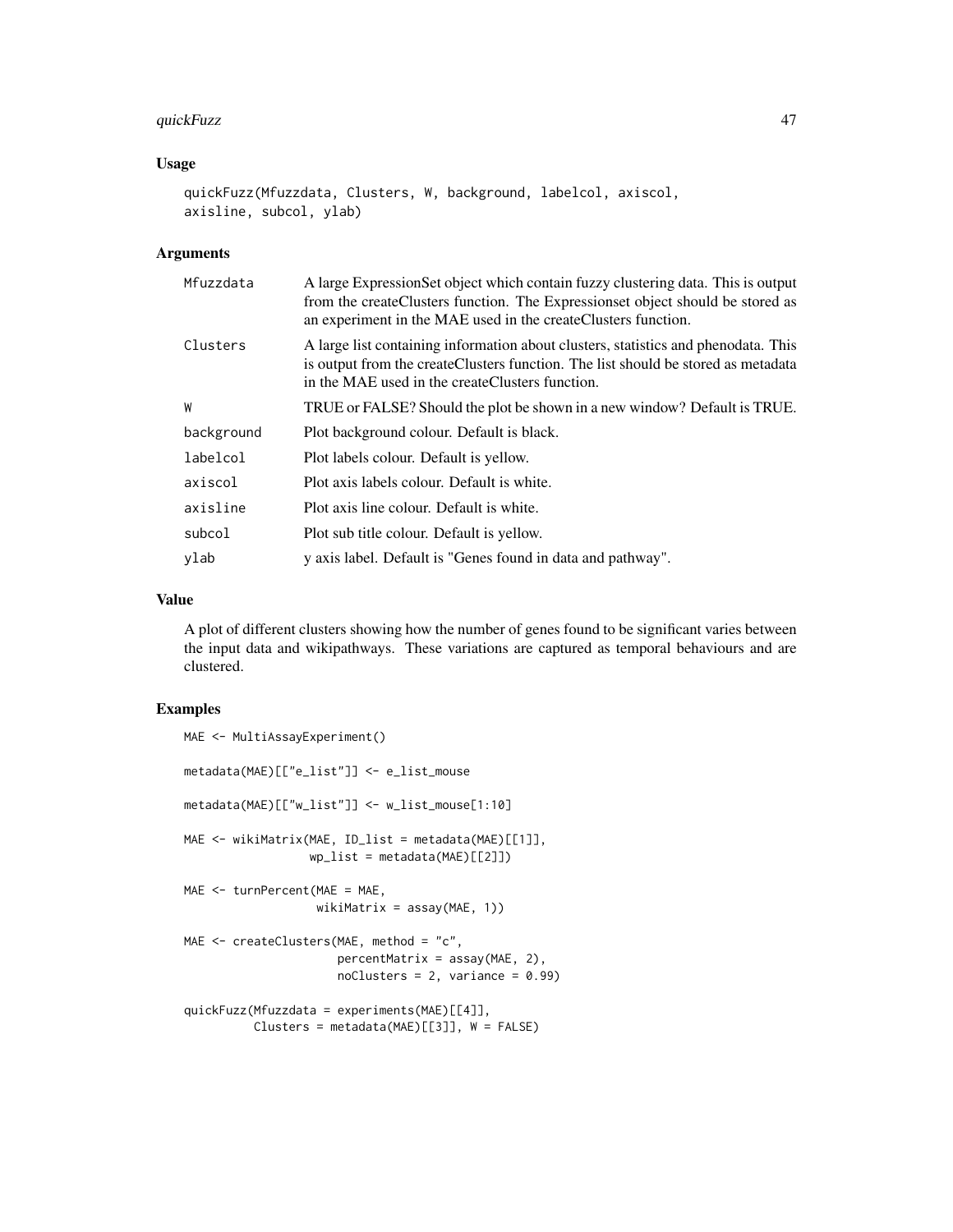<span id="page-47-0"></span>quickHClust *quickHClust*

#### Description

Plots all the genes found in a particular cluster. The plots will contain the data (gray) and a smoothed line (red).

#### Usage

```
quickHClust(filt_df, miRNA_exp, mRNA_exp, distmeth,hclustmeth,
pathwayname, k, cluster)
```
#### Arguments

| filt_df     | Dataframe from the matrix Filter function.                                |
|-------------|---------------------------------------------------------------------------|
| miRNA_exp   | miRNA data from using the diffExpressRes function on miRNA data.          |
| mRNA_exp    | mRNA data from using the diffExpressRes function on miRNA data.           |
| distmeth    | Dist method for hierarchical clustering. Default is "maximum".            |
| hclustmeth  | Helust method for hierarchical clustering. Default is "ward.D".           |
| pathwayname | Character which is the name of pathway of interest. Default is "Pathway". |
| k           | Integer. Number of clusters.                                              |
| cluster     | Integer. Which cluster to look into? Default is 1.                        |

#### Value

Time course plots of each gene found in the cluster of interest, from the pathway of interest.

```
library(org.Mm.eg.db)
miR <- mm_miR[1:50,]
mRNA <- mm_mRNA[1:100,]
MAE <- startObject(miR = miR, mRNA = mRNA)
MAE <- getIdsMir(MAE, assay(MAE, 1), orgDB = org.Mm.eg.db, 'mmu')
MAE <- getIdsMrna(MAE, assay(MAE, 2), "useast", 'mmusculus', orgDB = org.Mm.eg.db)
MAE <- diffExpressRes(MAE, df = assay(MAE, 1), dataType = 'Log2FC',
                    genes\_ID = assay(MAE, 3),
                     idColumn = 'GENENAME',
                     name = "miRNA_log2fc")
```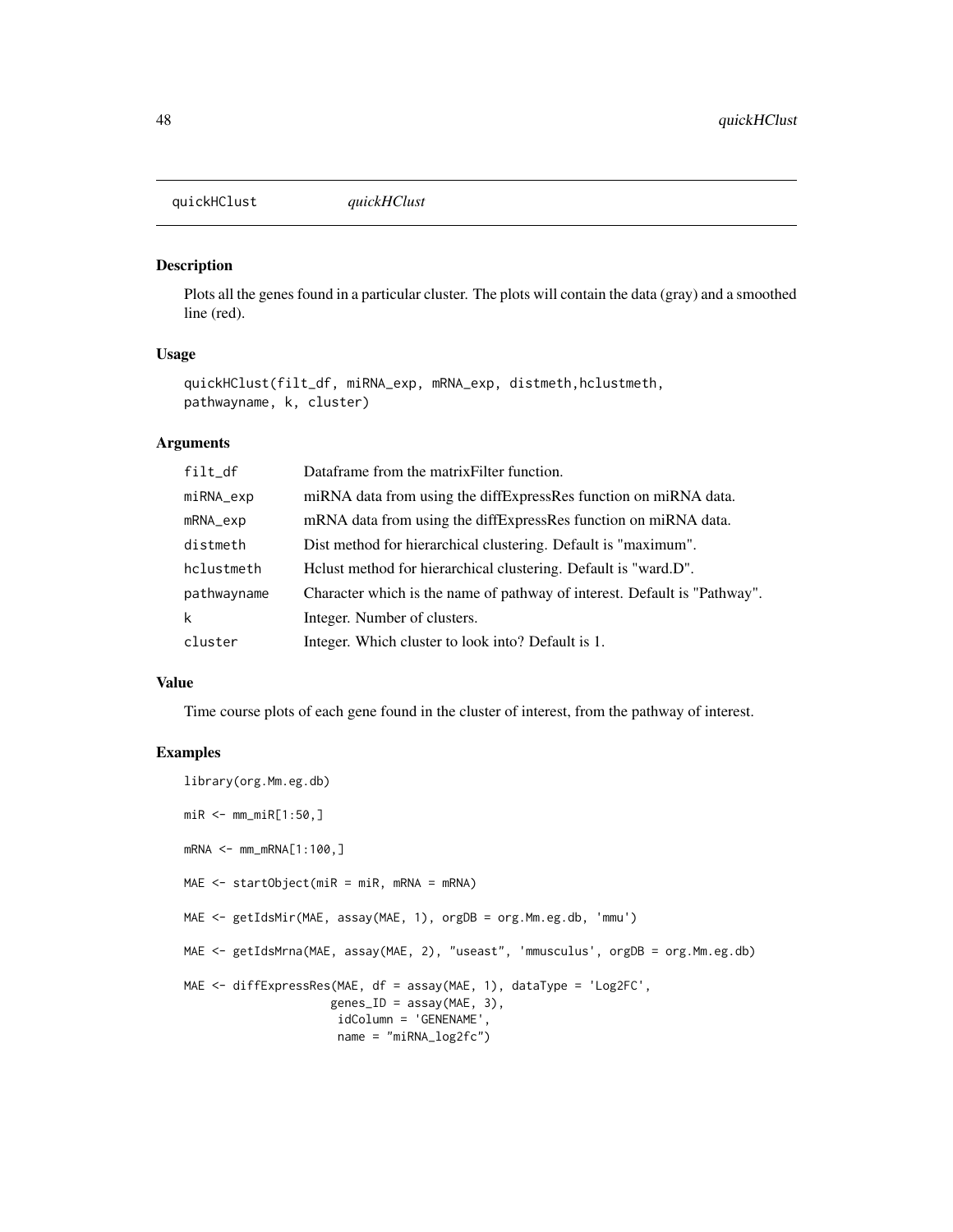```
MAE <- diffExpressRes(MAE, df = assay(MAE, 2), dataType = 'Log2FC',
                     genes\_ID = assay(MAE, 7),idColumn = 'GENENAME',
                     name = "mRNA_log2fc")
Filt_df <- data.frame(row.names = c("mmu-miR-145a-3p:Adamts15",
                                   "mmu-miR-146a-5p:Acy1"),
                     corr = c(-0.9191653, 0.7826041),
                     miR = c("mmu-miR-145a-3p", "mmu-miR-146a-5p"),
                     mRNA = c("Adamts15", "Acy1"),miR_Entrez = c(387163, NA),mRNA_Entrez = c(235130, 109652),
                     TargetScan = c(1, 0),
                     miRDB = c(0, 0),Predicted_Interactions = c(1, 0),
                     miRTarBase = c(0, 1),Pred_Fun = c(1, 1))MAE <- matrixFilter(MAE, miningMatrix = Filt_df, negativeOnly = FALSE,
                   threshold = 1, predictedOnly = FALSE)
quickHClust(filt_df=MAE[[11]], miRNA_exp=MAE[[9]],
            mRNA_exp=MAE[[10]], pathwayname = "Test", k = 2, cluster = 1)
```
quickMap *quickMap*

#### Description

Generates a heatmap of all miRNA:mRNA binding pairs that have been filtered. Pairs are ranked by decreasing correlation.

#### Usage

```
quickMap(filt_df, numpairs)
```
#### **Arguments**

| filt df  | Dataframe from the matrix Filter function.               |
|----------|----------------------------------------------------------|
| numpairs | Number of pairs to plot. Must be an integer more than 1. |

#### Value

Heatmap of miRNA-mRNA pairs.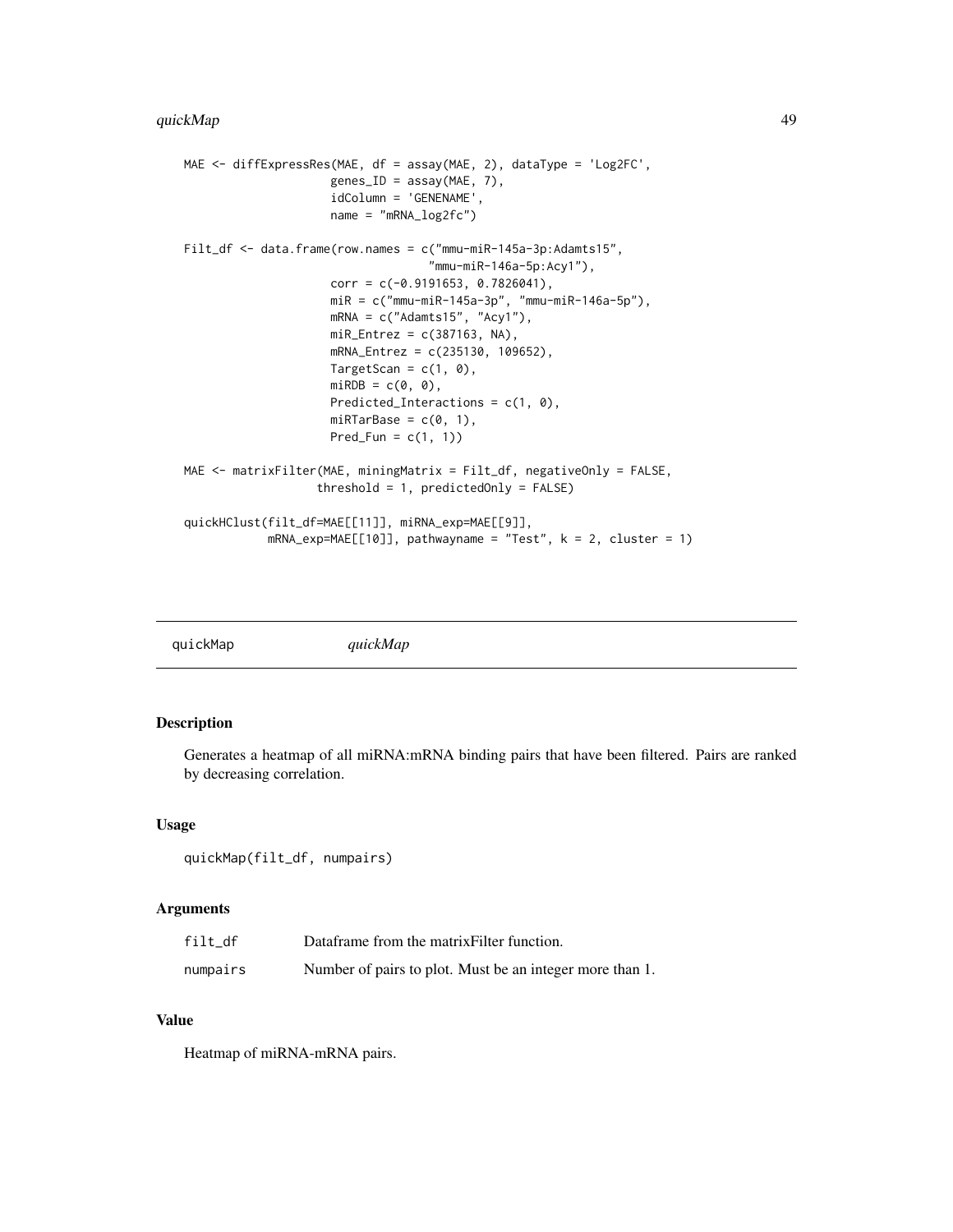#### <span id="page-49-0"></span>Examples

```
Filt_df <- data.frame(row.names = c("mmu-miR-145a-3p:Adamts15",
                                    "mmu-miR-146a-5p:Acy1"),
                     corr = c(-0.9191653, -0.7826041),miR = c("mmu-miR-145a-3p", "mmu-miR-146a-5p"),
                     mRNA = c("Adamts15", "Acy1"),
                     miR_Entrez = c(387163, NA),mRNA_Entrez = c(235130, 109652),
                     TargetScan = c(1, 0),
                     miRDB = c(\emptyset, \emptyset),Predicted_Interactions = c(1, 0),
                     miRTarBase = c(0, 1),Pred_Fun = c(1, 1))
MAE <- MultiAssayExperiment()
MAE <- matrixFilter(MAE, miningMatrix = Filt_df, negativeOnly = FALSE,
                   threshold = 1, predictedOnly = FALSE)
quickMap(filt_df = MAE[[1]], numpairs = 2)
```
quickNet *quickNet*

#### Description

Generates an igraph network representing the miR-mRNA interactions filtered from the input data using pathway analysis and database filtering. Pink nodes are miRs and light blue nodes are mR-NAs. Edges are coloured by the average correlations. Note, plot window size may need to be adjusted to accommodate image.

#### Usage

quickNet(net, pathwayname)

#### Arguments

| net         | List generated by make Net function. If you have fewer than two interactions the<br>plot will not work. Output from make Net should be stored as metadata within<br>the MAE used in the makeNet function. |
|-------------|-----------------------------------------------------------------------------------------------------------------------------------------------------------------------------------------------------------|
| pathwayname | Character which is the name of pathway of interest. Default is "Pathway".                                                                                                                                 |

#### Value

A network depicting filtered miR-mRNA interactions for a specific wikipathway of interest.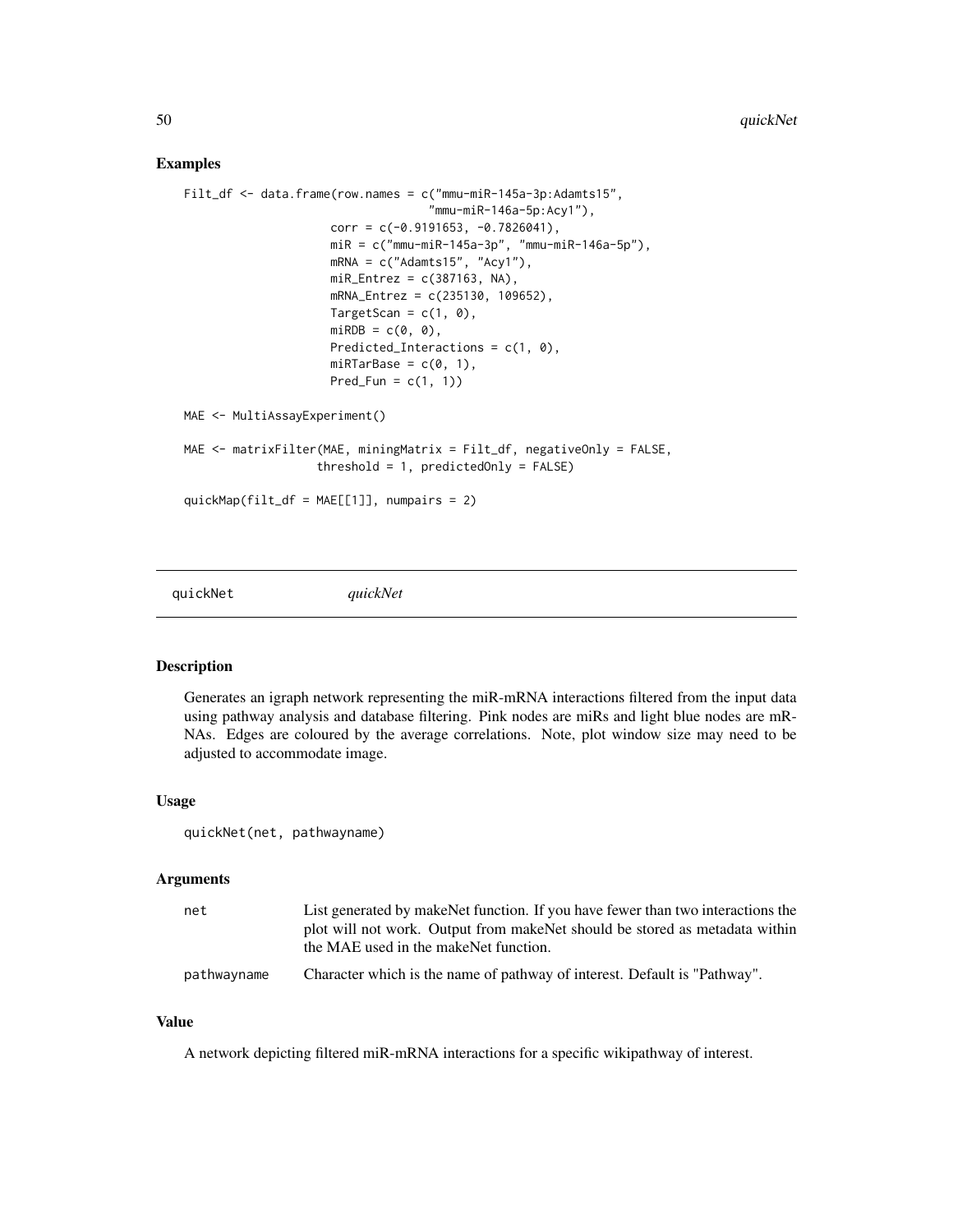#### <span id="page-50-0"></span>quickPathwayTC 51

#### Examples

```
Filt_df <- data.frame(row.names = c("mmu-miR-320-3p:Acss1",
                                     "mmu-miR-27a-3p:Odc1"),
                      corr = c(-0.9191653, 0.7826041),
                      miR = c("mmu-miR-320-3p", "mmu-miR-27a-3p"),
                      mRNA = c("Acss1", "Acss1"),miR_Entrez = c(NA, NA),mRNA_Entrez = c(68738, 18263),
                      TargetScan = c(1, 0),
                      miRDB = c(0, 0),
                      Predicted_Interactions = c(1, 0),
                      miRTarBase = c(0, 1),Pred_Fun = c(1, 1))
MAE <- MultiAssayExperiment()
MAE <- makeNet(MAE, Filt_df)
quickNet(metadata(MAE)[[1]])
```
quickPathwayTC *quickPathwayTC*

#### Description

Plots time series data from the pathway of interest. Genes which pass a user defined threshold will be highlighted.

#### Usage

```
quickPathwayTC(filt_df, miRNA_exp, mRNA_exp, morethan, threshold,
pathwayname)
```
#### Arguments

| filt df     | Dataframe from the matrix Filter function.                                |
|-------------|---------------------------------------------------------------------------|
| miRNA_exp   | miRNA data from using the diffExpressRes function on miRNA data.          |
| mRNA_exp    | mRNA data from using the diffExpressRes function on miRNA data.           |
| morethan    | TRUE or FALSE. Default is TRUE.                                           |
| threshold   | Integer that is user defined. Default is 1.                               |
| pathwayname | Character which is the name of pathway of interest. Default is "Pathway". |

#### Value

Line plot of all the genes of interest from a pathway of interest.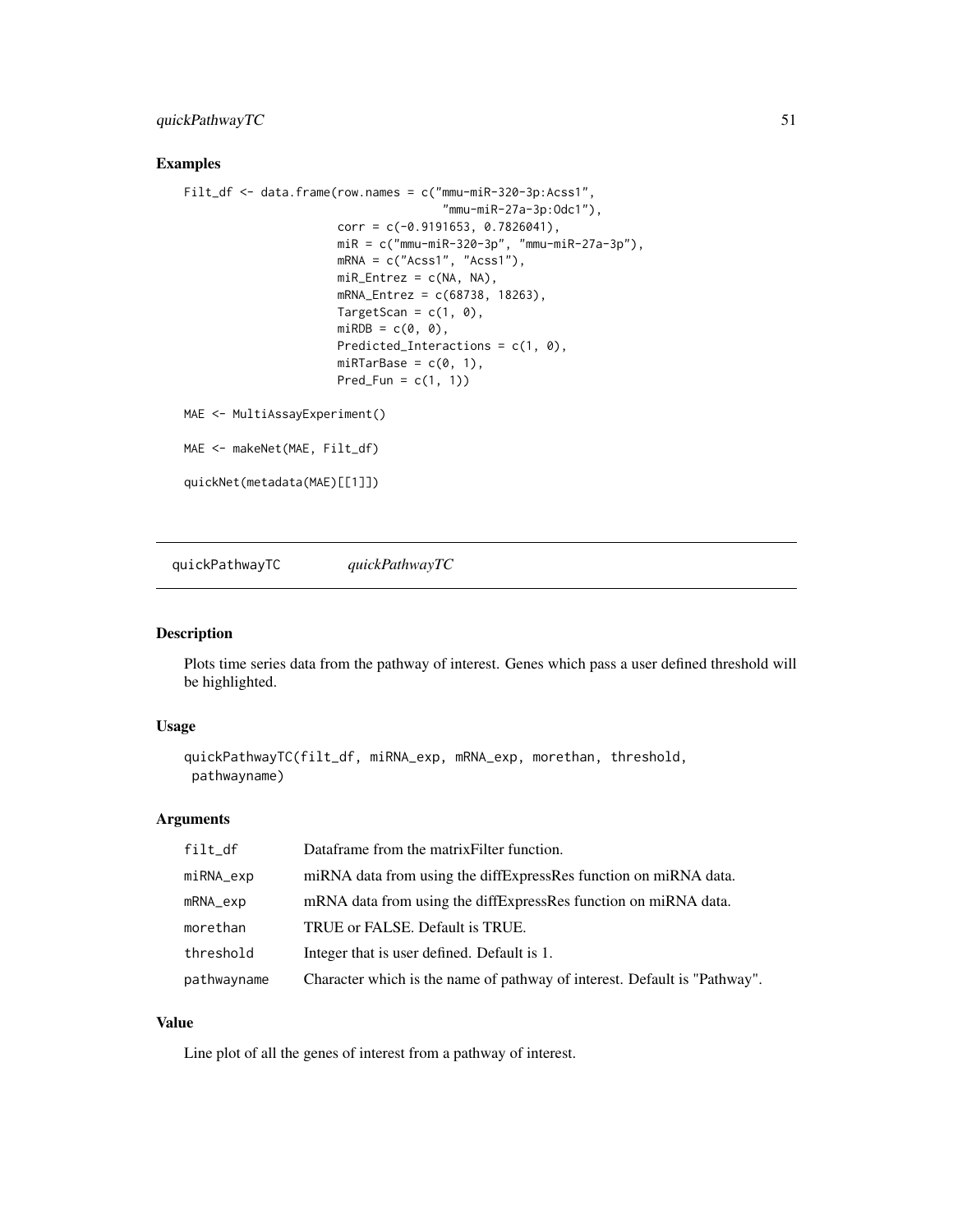#### Examples

```
library(org.Mm.eg.db)
miR <- mm_miR[1:100,]
mRNA < - mm_mRNA[1:200, ]MAE <- startObject(miR = miR, mRNA = mRNA)
MAE <- getIdsMir(MAE, assay(MAE, 1), orgDB = org.Mm.eg.db, 'mmu')
MAE <- getIdsMrna(MAE, assay(MAE, 2), "useast", 'mmusculus', orgDB = org.Mm.eg.db)
MAE <- diffExpressRes(MAE, df = assay(MAE, 1), dataType = 'Log2FC',
                     genes\_ID = assay(MAE, 3),
                      idColumn = 'GENENAME',
                      name = "miRNA_log2fc")
MAE <- diffExpressRes(MAE, df = assay(MAE, 2), dataType = 'Log2FC',
                     genes_ID = assay(MAE, 7),
                     idColumn = 'GENENAME',
                     name = "mRNA_log2fc")
Filt_df <- data.frame(row.names = c("mmu-miR-145a-3p:Adamts15",
                                   "mmu-miR-146a-5p:Acy1"),
                     corr = c(-0.9191653, 0.7826041),
                     miR = c("mmu-miR-145a-3p", "mmu-miR-146a-5p"),
                     mRNA = c("Adamts15", "Acy1"),miR_{\text{entrez}} = c(387163, NA),mRNA_Entrez = c(235130, 109652),
                     TargetScan = c(1, 0),
                     miRDB = c(0, 0),Predicted_Interactions = c(1, 0),
                     miRTarBase = c(0, 1),Pred_Fun = c(1, 1))
MAE <- matrixFilter(MAE, miningMatrix = Filt_df, negativeOnly = FALSE,
                   threshold = 1, predictedOnly = FALSE)
quickPathwayTC(filt_df=MAE[[11]], miRNA_exp=MAE[[9]],
               mRNA_exp=MAE[[10]], morethan = TRUE, threshold =1,
               pathwayname = "Test")
```
quickReg *quickReg*

#### Description

quickReg will produce a regression plot between a miRNA:mRNA pair. An abline wil be generated. Odds-ratio will be calculated from the coefficient. Confident intervals at 95 coefficient also. This is

<span id="page-51-0"></span>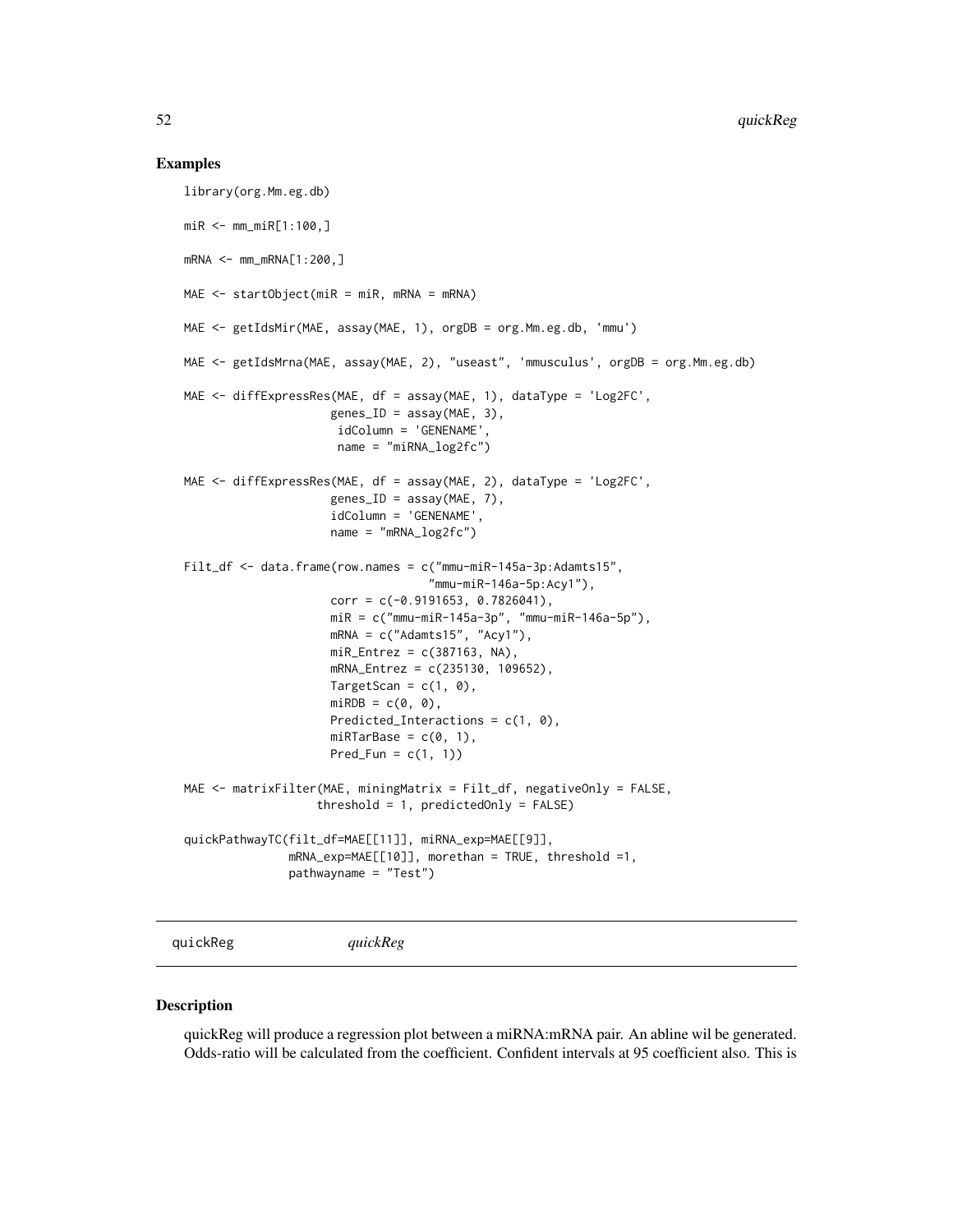#### quickReg 53

a useful method to identify the relationship between a miRNA:mRNA pair over time. The higher the odds-ratio the greater the correlation between the two time series. The smaller the 95 intervals range, the more confident we can be about plotting the abline.

#### Usage

```
quickReg(reg_df, colselect)
```
#### Arguments

| $reg_d$   | Matrix/assay which which was generated by the multiReg function. Should be<br>in the MAE used during the multiReg function.                  |
|-----------|----------------------------------------------------------------------------------------------------------------------------------------------|
| colselect | Integer which represents a column within reg df containing mRNA/ miRNA<br>which the gene of interest (column 2) is to be contrasted agianst. |

#### Value

Regression plot between a miRNA:mRNA pair.

```
library(org.Mm.eg.db)
miR <- mm\_miR[1:50,]
mRNA <- mm_mRNA[1:100,]
MAE \leq startObject(miR = miR, mRNA = mRNA)
MAE <- getIdsMir(MAE, assay(MAE, 1), orgDB = org.Mm.eg.db, 'mmu')
MAE <- getIdsMrna(MAE, assay(MAE, 2), "useast", 'mmusculus', orgDB = org.Mm.eg.db)
MAE \le diffExpressRes(MAE, df = assay(MAE, 1), dataType = 'Log2FC',
                     genes\_ID = assay(MAE, 3),
                      idColumn = 'GENENAME',
                     name = "miRNA_log2fc")
MAE <- diffExpressRes(MAE, df = assay(MAE, 2), dataType = 'Log2FC',
                     genes\_ID = assay(MAE, 7),
                     idColumn = 'GENENAME',
                     name = "mRNA_log2fc")Filt_df <- data.frame(row.names = c("mmu-miR-145a-3p:Adamts15",
                                   "mmu-miR-146a-5p:Acy1"),
                     corr = c(-0.9191653, 0.7826041),miR = c("mmu-miR-145a-3p", "mmu-miR-146a-5p"),
                     mRNA = c("Adamts15", "Acy1"),
                     miR_Entrez = c(387163, NA),mRNA_Entrez = c(235130, 109652),
                     TargetScan = c(1, 0),
                     miRDB = c(0, 0),
```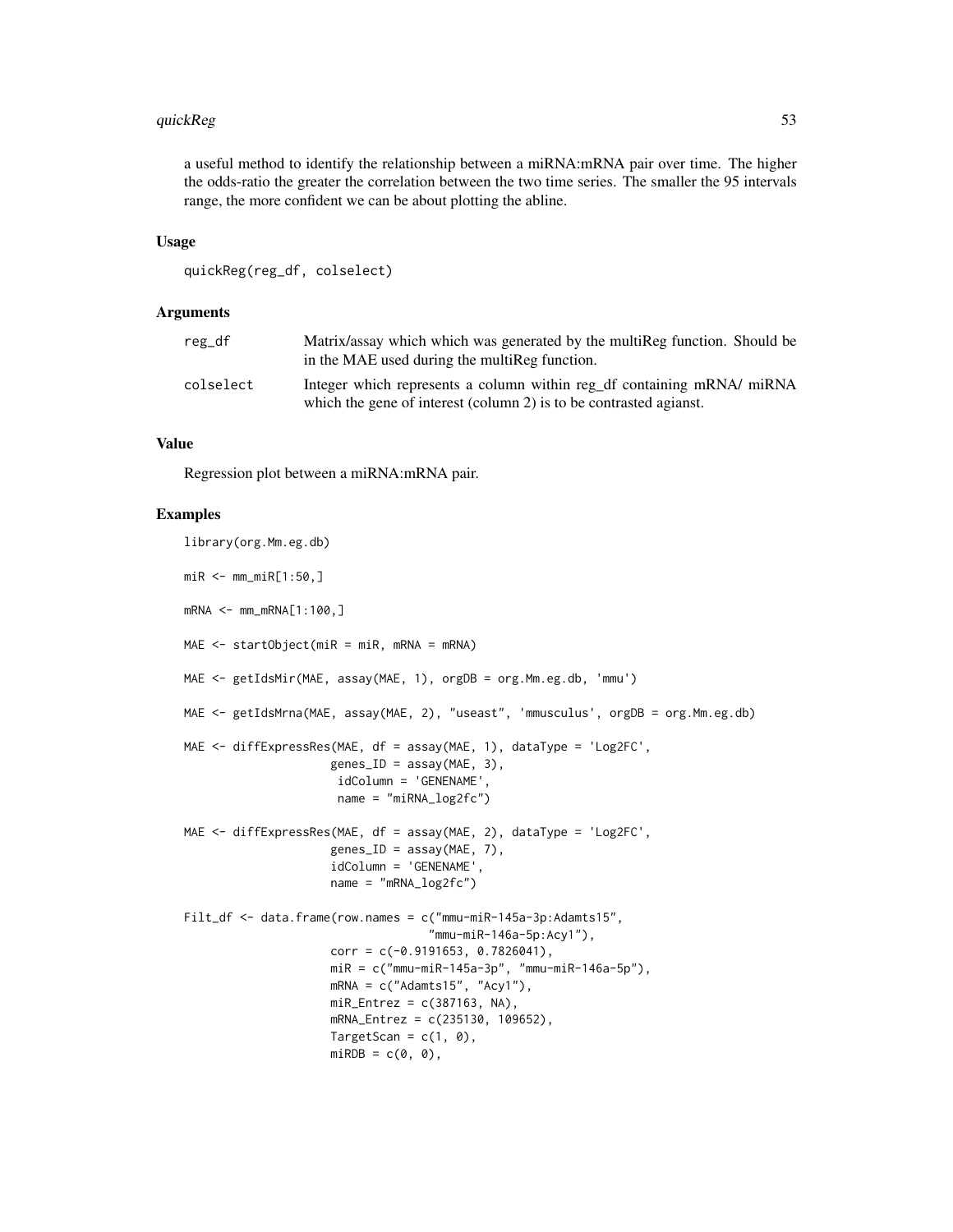```
Predicted_Interactions = c(1, 0),
                     miRTarBase = c(0, 1),Pred_Fun = c(1, 1))
MAE <- matrixFilter(MAE, miningMatrix = Filt_df, negativeOnly = FALSE,
                   threshold = 1, predictedOnly = FALSE)
MAE <- multiReg(MAE = MAE, gene_interest = "Adamts15",
                mRNAreg =TRUE, filt_df=MAE[[11]], miRNA_exp=MAE[[9]],
                mRNA_exp=MAE[[10]])
model1 <- linearRegr(mreg = MAE[[12]], colselect =2, colpair =3)
summary(model1$regression)
quickReg(reg_df = MAE[[12]], colselect = 3)
```
quickTC *quickTC*

#### Description

Plots miRNA:mRNA pair over timecourse.

#### Usage

```
quickTC(filt_df, pair, miRNA_exp, mRNA_exp, scale,Interpolation,
timecourse)
```
#### Arguments

| filt_df       | Dataframe from the matrix Filter function.                                                                                                             |
|---------------|--------------------------------------------------------------------------------------------------------------------------------------------------------|
| pair          | Interger representing the pair to be explored.                                                                                                         |
| miRNA_exp     | miRNA data from using the diffExpressRes function on miRNA data.                                                                                       |
| mRNA_exp      | mRNA data from using the diffExpressRes function on miRNA data                                                                                         |
| scale         | TRUE or FALSE. Should data be scales. Default is FALSE.                                                                                                |
| Interpolation | TRUE or FALSE. Should the whole time course be interpolated over by a smooth<br>spline? Default is FALSE. This is most useful for longer time courses. |
| timecourse    | If Iterpolation is TRUE, how many time points should be interpolated over?                                                                             |

#### Value

Time course plot of selected pair.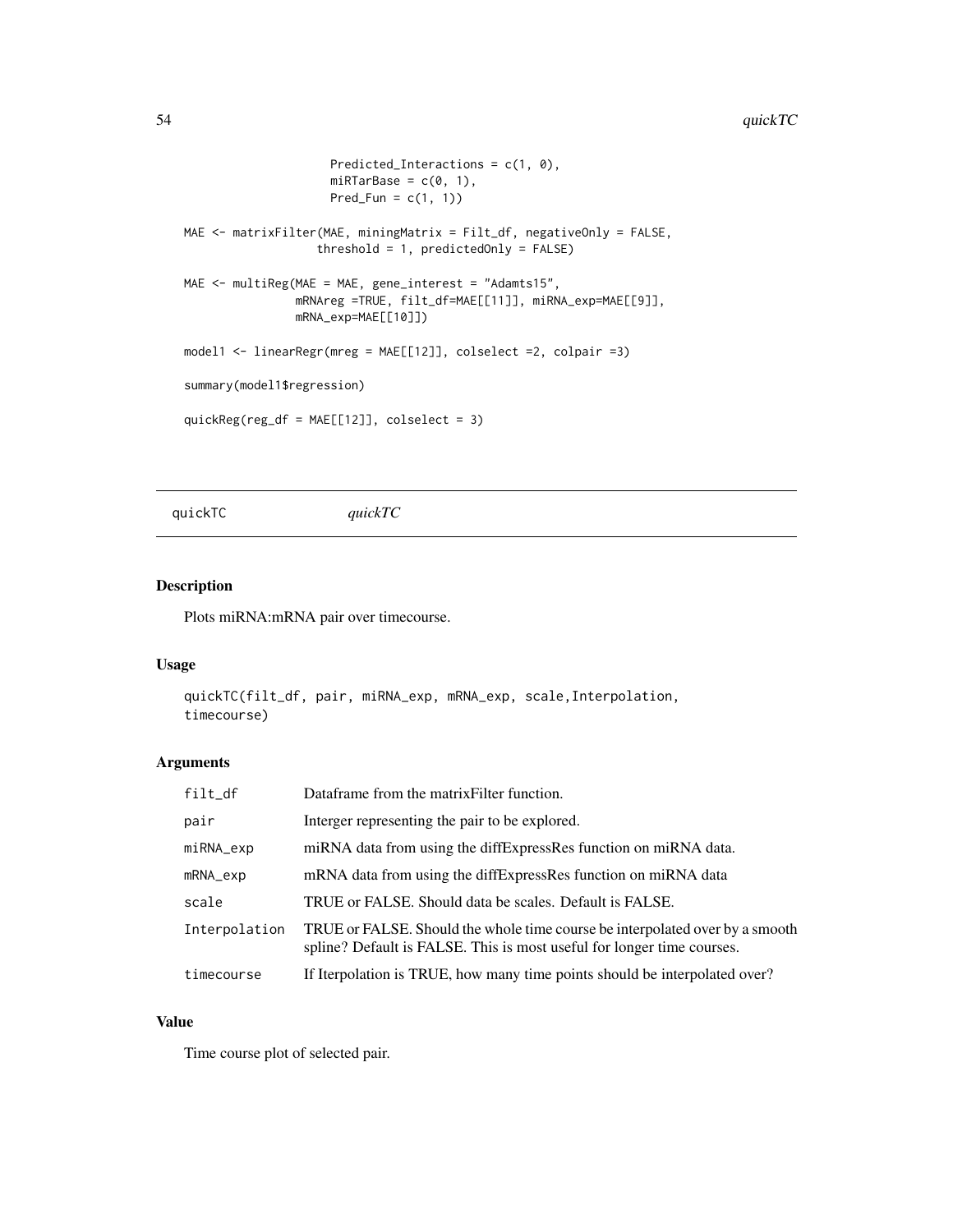#### <span id="page-54-0"></span>quickTCPred 55

#### Examples

```
library(org.Mm.eg.db)
miR <- mm_miR[1:50,]
mRNA < - mm_mRNA[1:100, ]MAE \leq startObject(miR = miR, mRNA = mRNA)
MAE <- getIdsMir(MAE, assay(MAE, 1), orgDB = org.Mm.eg.db, 'mmu')
MAE <- getIdsMrna(MAE, assay(MAE, 2), "useast", 'mmusculus', orgDB = org.Mm.eg.db)
MAE <- diffExpressRes(MAE, df = assay(MAE, 1), dataType = 'Log2FC',
                     genes\_ID = assay(MAE, 3),
                      idColumn = 'GENENAME',
                      name = "miRNA_log2fc")
MAE <- diffExpressRes(MAE, df = assay(MAE, 2), dataType = 'Log2FC',
                     genes_ID = assay(MAE, 7),
                     idColumn = 'GENENAME',
                     name = "mRNA_log2fc")
Filt_df <- data.frame(row.names = c("mmu-miR-145a-3p:Adamts15",
                                    "mmu-miR-146a-5p:Acy1"),
                     corr = c(-0.9191653, 0.7826041),
                     miR = c("mmu-miR-145a-3p", "mmu-miR-146a-5p"),
                     mRNA = c("Adamts15", "Acy1"),miR_{\text{entrez}} = c(387163, NA),mRNA_Entrez = c(235130, 109652),
                     TargetScan = c(1, 0),
                     miRDB = c(0, 0),Predicted_Interactions = c(1, 0),
                     miRTarBase = c(0, 1),Pred_Fun = c(1, 1))
MAE <- matrixFilter(MAE, miningMatrix = Filt_df, negativeOnly = FALSE,
                   threshold = 1, predictedOnly = FALSE)
quickTC(filt_df=MAE[[11]], pair=1, miRNA_exp=MAE[[9]],
        mRNA_exp=MAE[[10]], scale = FALSE)
```
quickTCPred *quickTCPred*

#### Description

Creates a regression plot over the time course, which compares data and a simulation which was predicted using the data. Data is based on the model formula used in the multiReg function and linearRegr function. R.squared and p value are also calculated and pasted into the plot.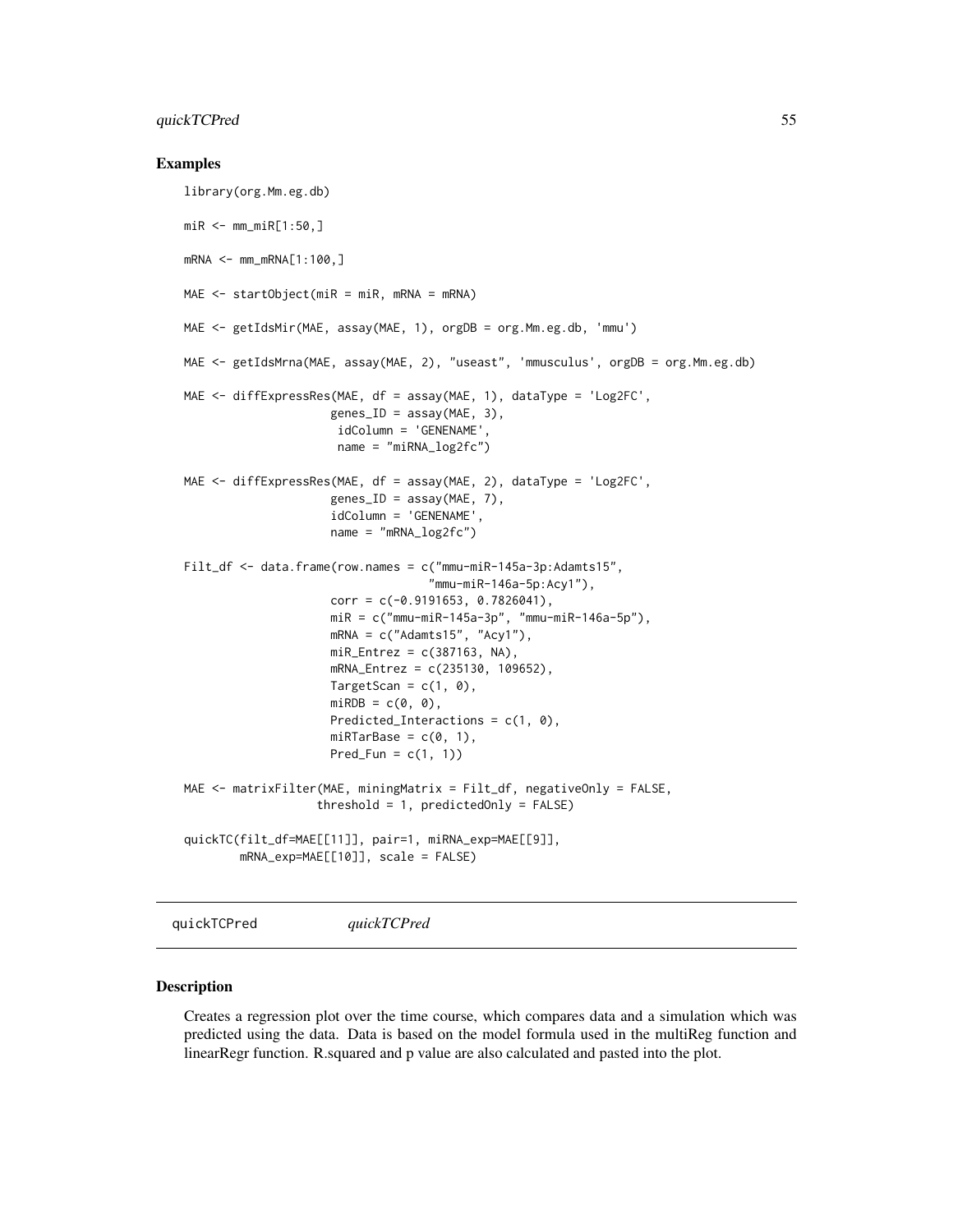#### Usage

quickTCPred(model, reg\_df)

#### Arguments

| model  | Linear model which was generated by the linear Regr function.              |
|--------|----------------------------------------------------------------------------|
| reg_df | Matrix/assay which which was generated by the multiReg function. Should be |
|        | in the MAE used during the multiReg function.                              |

#### Value

A linear regression plot with data and a simulation.

```
library(org.Mm.eg.db)
miR <- mm_miR[1:50,]
mRNA <- mm_mRNA[1:100,]
MAE <- startObject(miR = miR, mRNA = mRNA)
MAE <- getIdsMir(MAE, assay(MAE, 1), orgDB = org.Mm.eg.db, 'mmu')
MAE <- getIdsMrna(MAE, assay(MAE, 2), "useast", 'mmusculus', orgDB = org.Mm.eg.db)
MAE <- diffExpressRes(MAE, df = assay(MAE, 1), dataType = 'Log2FC',
                     genes_ID = assay(MAE, 3),
                     idColumn = 'GENENAME',
                     name = "miRNA_log2fc")
MAE \le diffExpressRes(MAE, df = assay(MAE, 2), dataType = 'Log2FC',
                     genes\_ID = assay(MAE, 7),idColumn = 'GENENAME',
                     name = "mRNA_log2fc")Filt_df <- data.frame(row.names = c("mmu-miR-145a-3p:Adamts15",
                                   "mmu-miR-146a-5p:Acy1"),
                     corr = c(-0.9191653, 0.7826041),miR = c("mmu-miR-145a-3p", "mmu-miR-146a-5p"),
                     mRNA = c("Adamts15", "Acy1"),
                     miR_Entrez = c(387163, NA),mRNA_Entrez = c(235130, 109652),
                     TargetScan = c(1, 0),
                     miRDB = c(0, 0),Predicted_Interactions = c(1, 0),
                     miRTarBase = c(0, 1),Pred_Fun = c(1, 1))
```

```
MAE <- matrixFilter(MAE, miningMatrix = Filt_df, negativeOnly = FALSE,
```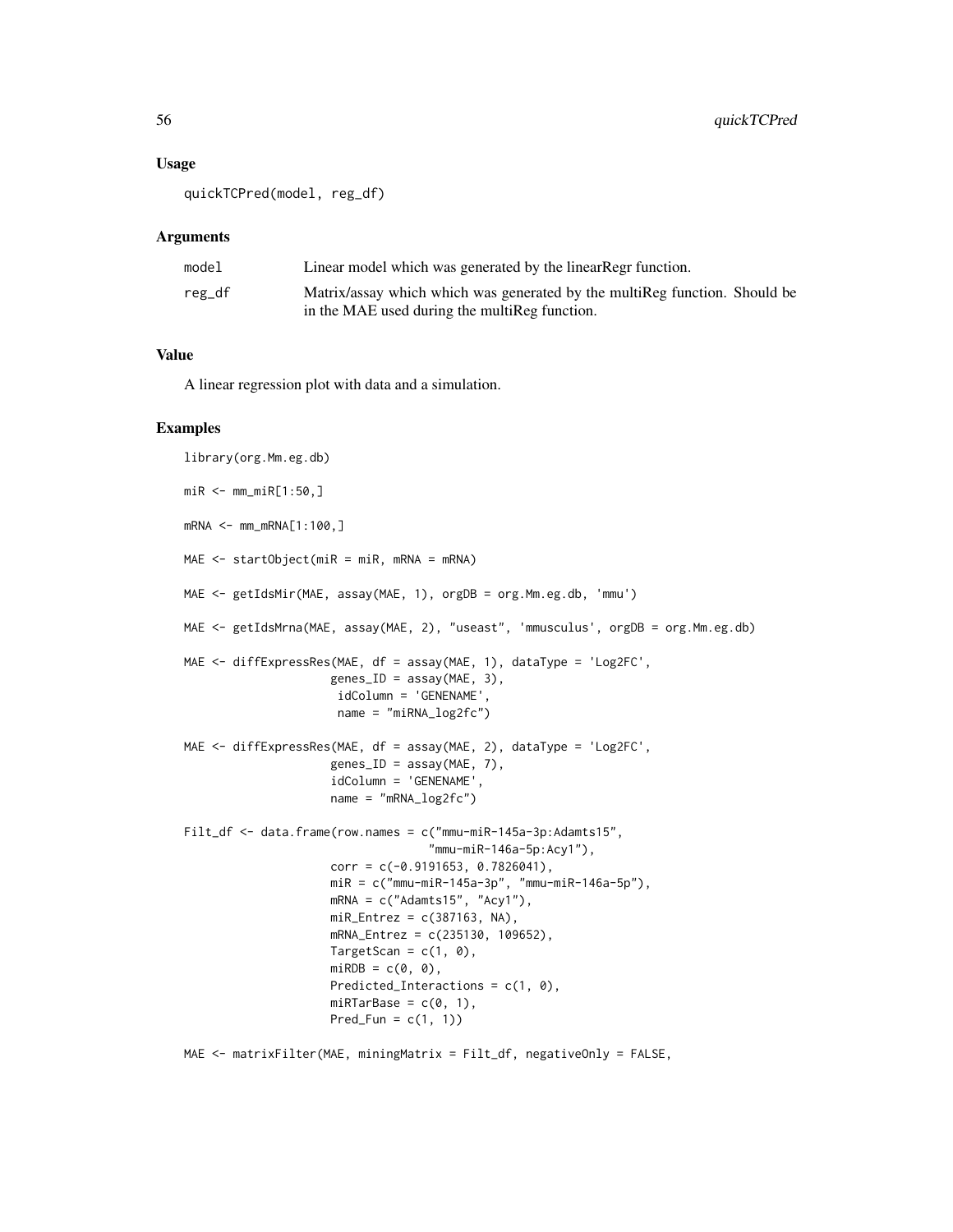#### <span id="page-56-0"></span>reduceWiki 57

```
threshold = 1, predictedOnly = FALSE)
MAE <- multiReg(MAE = MAE, gene_interest = "Adamts15",
                mRNAreg =TRUE, filt_df=MAE[[11]], miRNA_exp=MAE[[9]],
                mRNA_exp=MAE[[10]])
model1 <- linearRegr(mreg = MAE[[12]], colselect =2, colpair =3)
summary(model1$regression)
quickTCPred(model = model1, reg_df = MAE[[12]])
```
reduceWiki *reduceWiki*

#### Description

Returns all gene IDs of a single wikipathway of interest. This function is recommended to be used after a signalling pathway of interest is found.

#### Usage

reduceWiki(MAE, path\_data, stringWiki = '')

#### Arguments

| MAE        | MultiAssayExperiment which will store the results of reduceWiki. It is recom-<br>mended to use the same MAE which stores the data from dloadGmt/gmtEnsembl.                                                   |
|------------|---------------------------------------------------------------------------------------------------------------------------------------------------------------------------------------------------------------|
| path_data  | Dataframe with wikipathway IDs, gene IDs and pathway names from either the<br>dloadGmt or gmtEnsembl functions. These will be found as assays within the<br>MAE used in the dloadGmt or gmtEnsembl functions. |
| stringWiki | Full name of the wikipathway of interest. Make sure to spell this correctly. Each<br>wikipathway can only be added once to the same MAE object.                                                               |

#### Value

A dataframe that only contains information about the wikipathway of interest. Output will be stored as an assay in the input MAE.

```
MAE <- MultiAssayExperiment(list(path_data = data.frame(
                        "wpid" = c(rep("WP571", 6)),
                        "gene" = c(16175, 12370,26419, 19249, 19645, 18479),
                     "name" = c(rep("Fas pathway and Stress induction of HSP regulation",
                        6)))))
MAE <- reduceWiki(MAE, path_data = assay(MAE, 1),
                 stringWiki = 'Fas pathway and Stress induction of HSP regulation')
```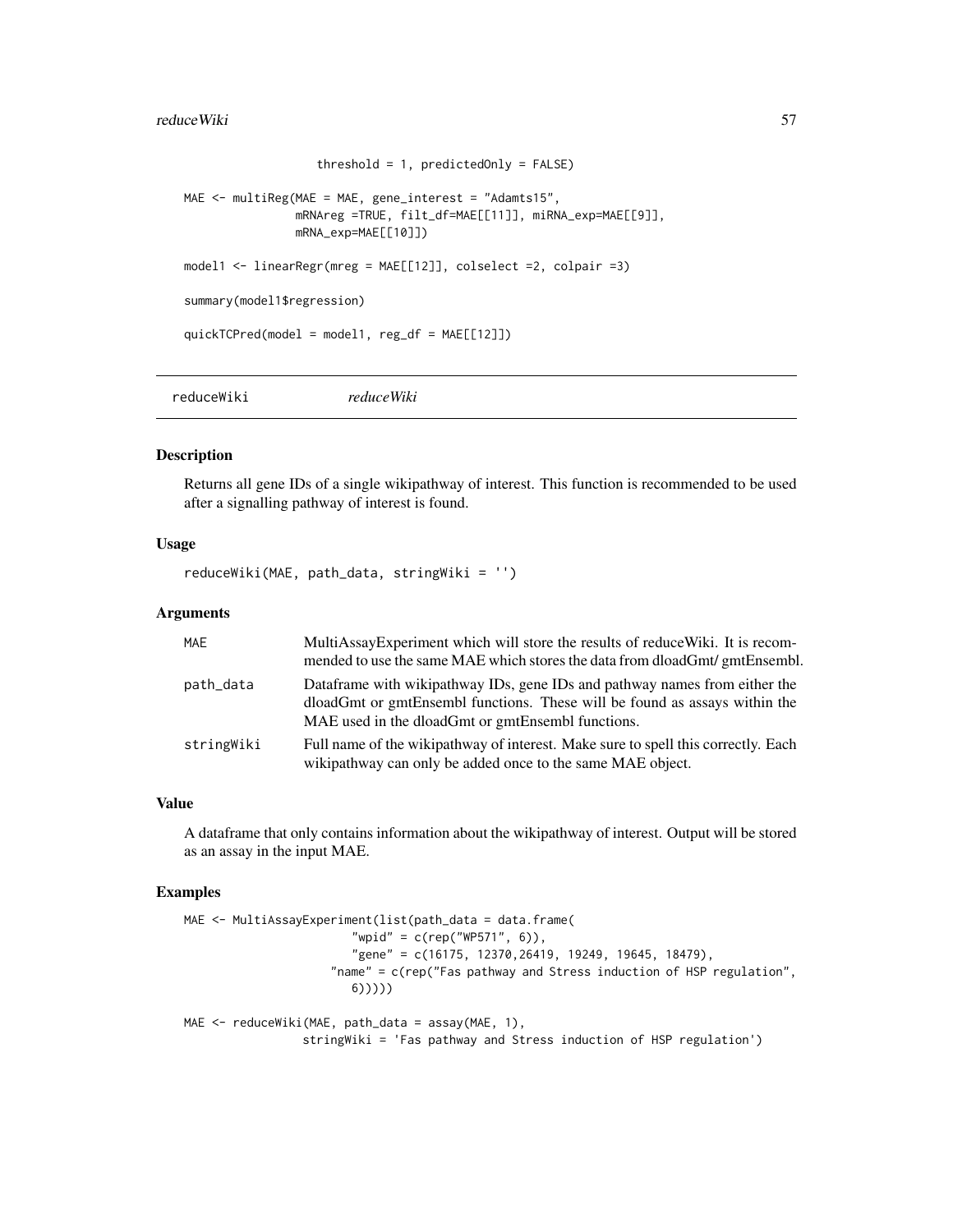<span id="page-57-0"></span>returnCluster *returnCluster*

#### Description

Retrieves information about which wikipathways fitted best to a specific cluster. This function is to be used after quickFuzz.

#### Usage

returnCluster(MAE, clusterData, whichCluster, fitCluster)

#### Arguments

| MAE          | MultiAssayExperiment which will store the output from returnCluster. It is rec-<br>ommended to use the same MAE which stores output from the createClusters<br>function. |
|--------------|--------------------------------------------------------------------------------------------------------------------------------------------------------------------------|
| clusterData  | A data frame which contains cluster-pathway fit scores and is stored as an assay<br>within the MAE used in the create Clusters function.                                 |
| whichCluster | Integer which should corresponds to the cluster of interest.                                                                                                             |
| fitCluster   | Integer from 0-1. How well should the pathways fit into the selected cluster?<br>Default is 0.99.                                                                        |

#### Value

A dataframe that contains information about the pathways that corresponded best with the chosen cluster. Output will be stored as an assay in the input MAE.

```
MAE <- MultiAssayExperiment()
metadata(MAE)[["e_list"]] <- e_list_mouse
metadata(MAE)[["w_list"]] <- w_list_mouse[1:10]
MAE <- wikiMatrix(MAE, ID_list = metadata(MAE)[[1]],
                  wp\_list = metadata(MAE)[[2]])MAE <- turnPercent(MAE = MAE,
                   wikiMatrix = assay(MAE, 1))
MAE <- createClusters(MAE, method = "c",
                    percentMatrix = assay(MAE, 2),
                    noClusters = 2, variance = 0.99)
MAE <- returnCluster(MAE, clusterData = assay(MAE, 3), whichCluster = 1,
                     fitCluster = 0.5)
```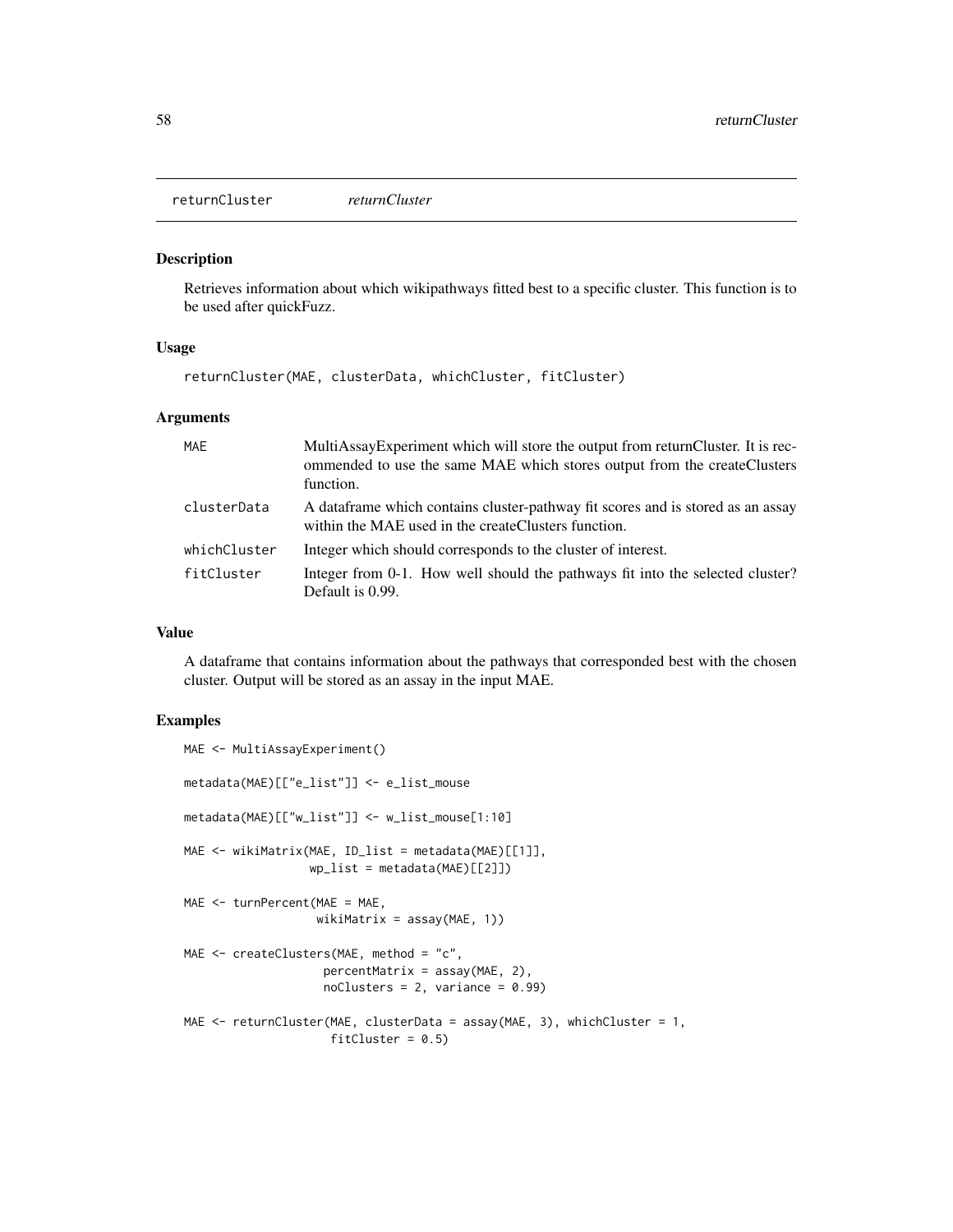<span id="page-58-0"></span>

#### Description

Saves all plots from enrichWiki into the current working directory.

#### Usage

```
savePlots(largeList, maxInt, fileType = '', width, height)
```
#### Arguments

| largeList | A large list containing GSEA results. This should be stored as metadata within<br>the MAE used in the enrich Wiki function. |
|-----------|-----------------------------------------------------------------------------------------------------------------------------|
| maxInt    | Integer, number of samples in data set.                                                                                     |
| fileType  | Type of file for images to be exported as: "png", "tiff", "svg" or "jpeg".                                                  |
| width     | $=$ Width of plots in inches. Default is 22 inches.                                                                         |
| height    | $=$ Height of plots in inches. Default is 10 inches.                                                                        |

#### Value

Saves plots in working directory. Each sample (e.g. time point) will have a separate plot.

### Description

Filters out genes in each nested dataframe which are not deemed significantly differentially expressed. Each sample will be filtered independently.

#### Usage

```
significantVals(MAE, method = '', geneList, maxVal, stringVal = '')
```
#### Arguments

| <b>MAE</b> | MultiAssayExperiment to store the output of significantVals. It is recommended<br>to use the MAE used in the genesList.                                                                                                                                               |
|------------|-----------------------------------------------------------------------------------------------------------------------------------------------------------------------------------------------------------------------------------------------------------------------|
| method     | Either "c" or "s", respectively for combined or separated analysis.                                                                                                                                                                                                   |
| geneList   | A list of nested dataframes if "c" analysis is used or a list of lists of nested<br>data frames if "s" is used. This will be the output from them genes List function.<br>The resulting list will be found as metadata, in the MAE used in the genesList<br>function. |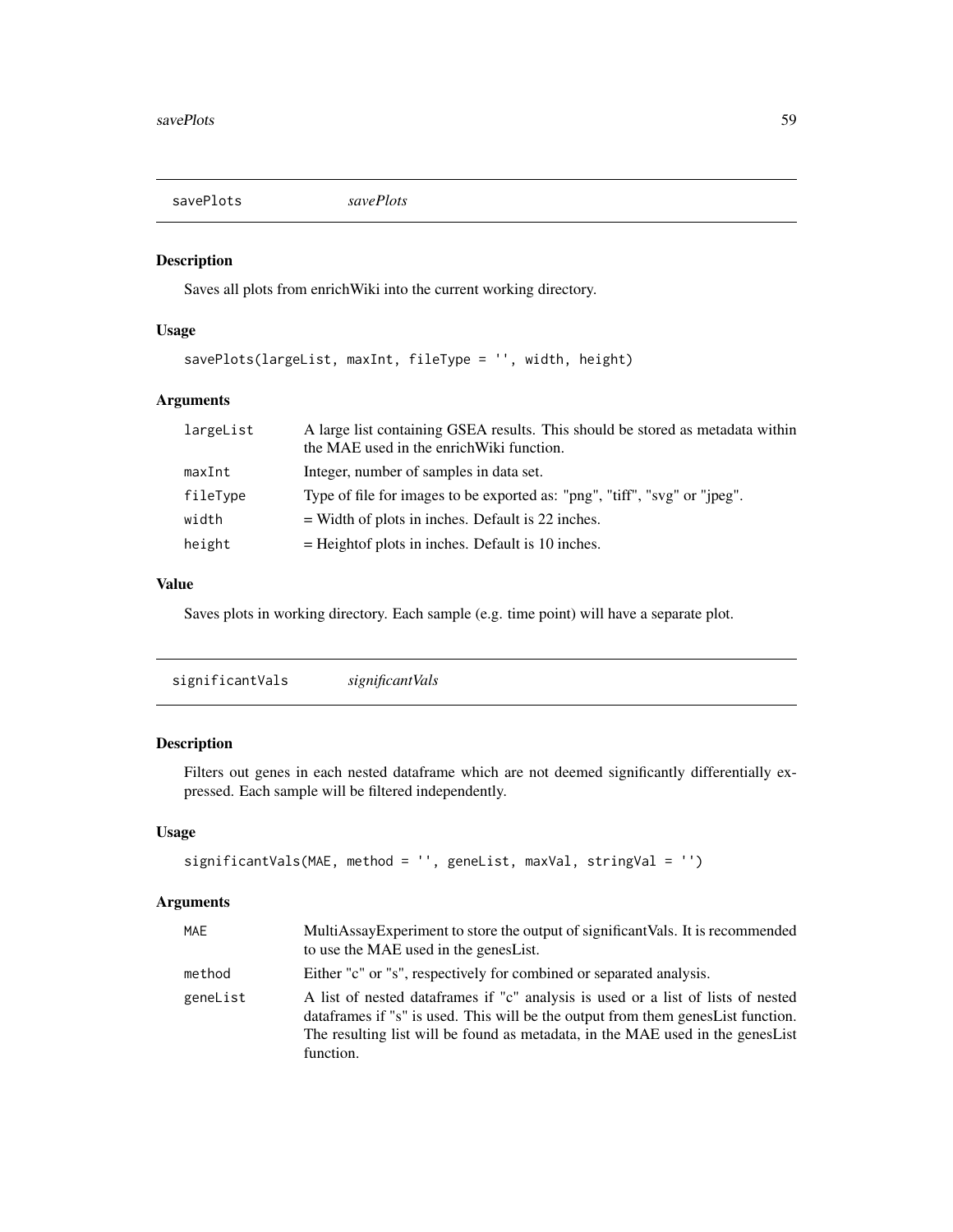<span id="page-59-0"></span>

| Character. Common DE result type which is found in all nested data frames.<br>This will be used for filtration e.g. pval, adjPval or qval. Make sure the spelling<br>matches the colnames for each sample. |
|------------------------------------------------------------------------------------------------------------------------------------------------------------------------------------------------------------|
|                                                                                                                                                                                                            |

#### Value

A list of dataframes with only significantly differentially expressed genes. Output will be stored as metadata within the input MAE.

#### Examples

```
miR <- mm_miR[1:50,]
mRNA <- mm_mRNA[1:100,]
Data <- startObject(miR = mm_miR, mRNA = mm_mRNA)
Data <- combineGenes(MAE = Data, miR_data = assay(Data, 1),
                     mRNA_data = assay(Data, 2))
Data <- genesList(MAE = Data, method = 'c', genetic_data = assay(Data, 3),
                  timeString = 'D')
Data <- significantVals(MAE = Data, method = 'c',
                        geneList = metadata(Data)[[1]],
                        maxVal = 0.05, stringVal = "adjPVal")
```
startObject *startObject*

#### Description

Creates a MultiAssayExperiment (MAE) from miR and mRNA dataframes. MAE's will be the constant object used throughout TimiRGeN. The input dataframes should contain rows as genes, and results from differential expression (DE) as columns. Columns should also indicate the time point related to each sample. Row names and column names must adhere to TimiRGeN friendly nomenclature. Please do read the vignette for a full description of the required nomenclature.

#### Usage

startObject(miR, mRNA)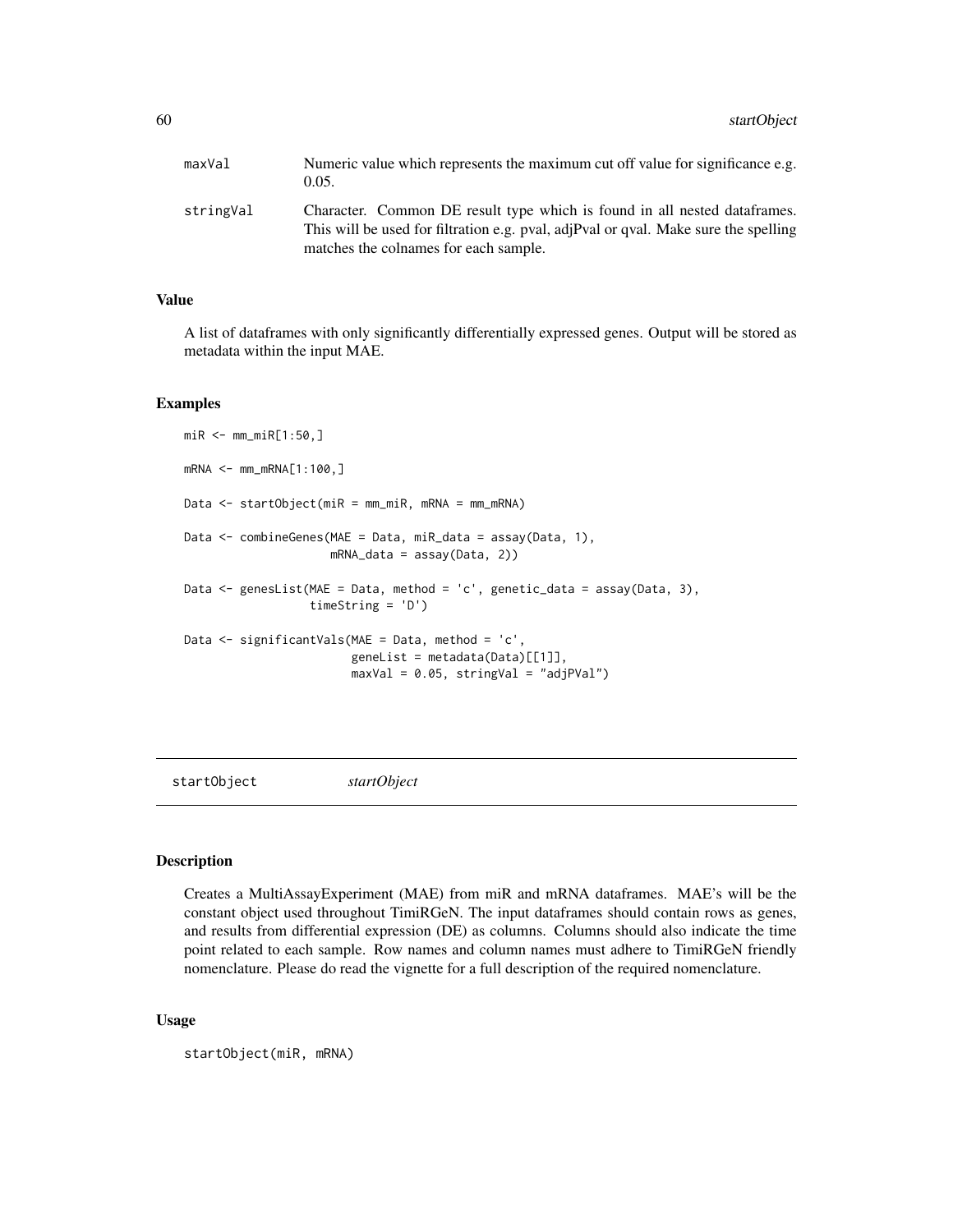#### <span id="page-60-0"></span>turnPercent 61

#### Arguments

| miR         | microRNA dataframe/ matrix. Rows should be miR gene names which use the<br>TimiRGeN friendly naming system. Columns should be results of DE and time<br>points. |
|-------------|-----------------------------------------------------------------------------------------------------------------------------------------------------------------|
| <b>mRNA</b> | mRNA dataframe/matrix. Rows should be mRNA gene names. Columns should<br>be results of DE and time points.                                                      |

#### Value

MultiAssayExperiment containing miR and mRNA data stored as assays. Use assays(MAE, i) or MAE[[i]] to access assays. Use metadata(MAE)[[i]] to access metadata. Use experiments(MAE)[[i]] to access experiments.

#### Examples

data(mm\_miR)

data(mm\_mRNA)

Data <- startObject(miR = mm\_miR, mRNA = mm\_mRNA)

turnPercent *turnPercent*

#### Description

Genes found in common between the input data and each pathway are normalised by percentages. This is to normalise for pathway size.

#### Usage

```
turnPercent(MAE, wikiMatrix)
```
#### Arguments

| MAE        | MultiAssayExperiment which will store the output from turnPercent. It is rec-<br>ommended to use the MAE which stores output from the wikiMatrix function. |
|------------|------------------------------------------------------------------------------------------------------------------------------------------------------------|
| wikiMatrix | Numeric matrix of wikipathways and samples. This should be stored as an assay<br>within the MAE used in the wikiMatrix function.                           |

#### Value

A percentage matrix which contrasts genes found in pathways and samples. Output will be stored as an assay within the input MAE.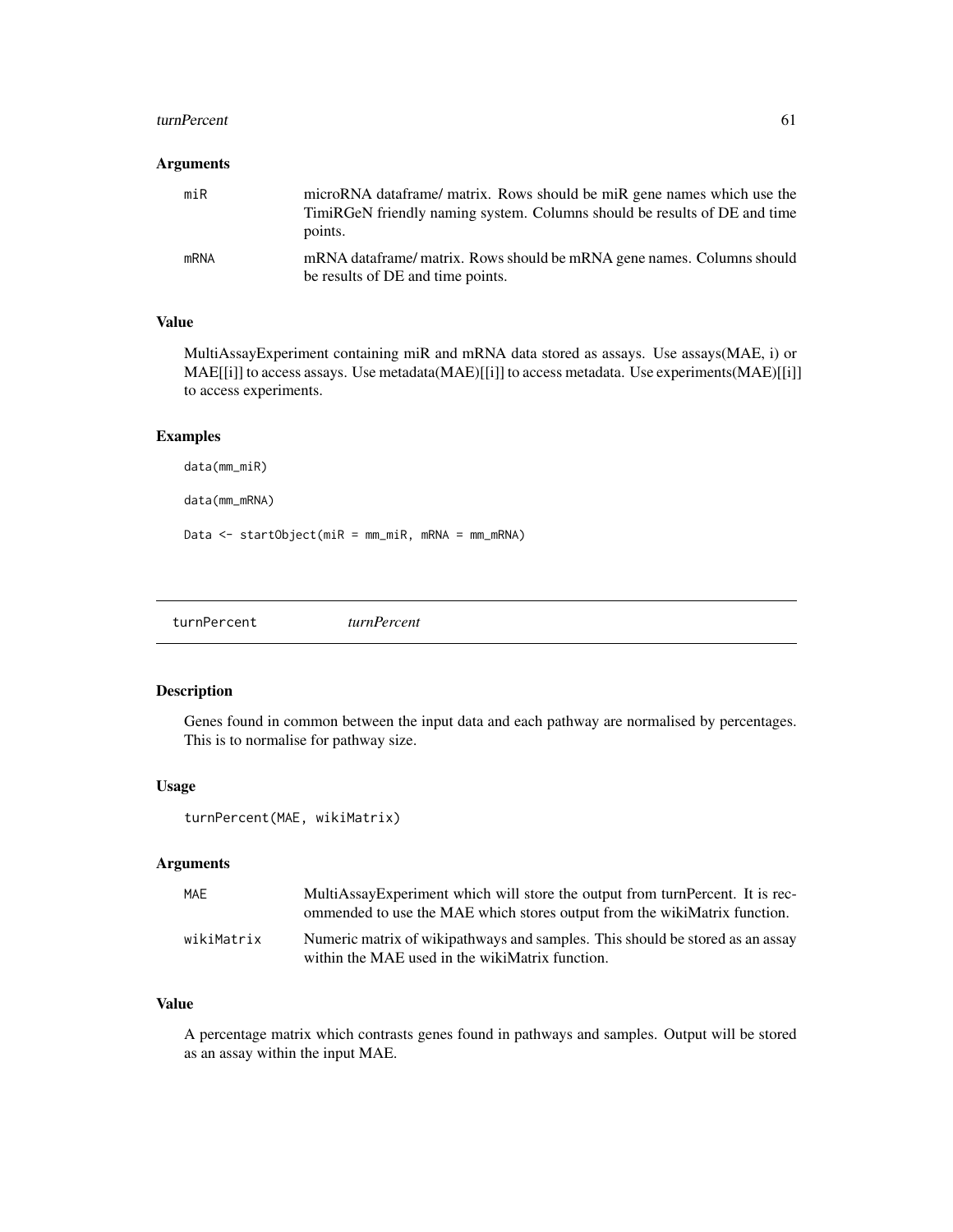#### Examples

```
MAE <- MultiAssayExperiment()
metadata(MAE)[["e_list"]] <- e_list_mouse
metadata(MAE)[["w_list"]] <- w_list_mouse[1:10]
MAE <- wikiMatrix(MAE, ID_list = metadata(MAE)[[1]],
                  wp_list = metadata(MAE)[[2]])MAE <- turnPercent(MAE = MAE, wikiMatrix = assay(MAE, 1))
```
UUO\_data *UUO\_data*

#### Description

An alternative mouse kidney fibrosis dataset which is used in section 6 of the vignette to demonstrate meta-analysis with TimiRGeN. UUO\_data contains 240 miRNAs and 1874 mRNAs, all of which can also be found in mm\_mRNA and mm\_miR data files. This subset was loaded into the package for speed. Log2FC and adjusted P values for each gene is found. Differential expression was conducted on a pair-wise manor (D3/D0, D7/D0 and D14/D0). Unlike the folic acid data (mm\_miR and mm\_mRNA), the UUO data did not include time points D1 and D2.

#### Usage

data("UUO\_data")

#### Format

A data frame with 2114 observations on the following 6 variables.

- D3.Log2FC a numeric vector of log2fc values from D3/D0. Contains miRNA and mRNA data.
- D3.ajdPVal a numeric vector of adj p values values from D3/D0. Contains miRNA and mRNA data.
- D7.Log2FC a numeric vector of log2fc values from D7/D0. Contains miRNA and mRNA data.
- D7.ajdPVal a numeric vector of adj p values values from D7/D0. Contains miRNA and mRNA data.
- D14.Log2FC a numeric vector of log2fc values from D14/D0. Contains miRNA and mRNA data.
- D14.ajdPVal a numeric vector of adj p values values from D14/D0. Contains miRNA and mRNA data.

#### Source

https://www.ncbi.nlm.nih.gov/geo/query/acc.cgi?acc=GSE118341

<span id="page-61-0"></span>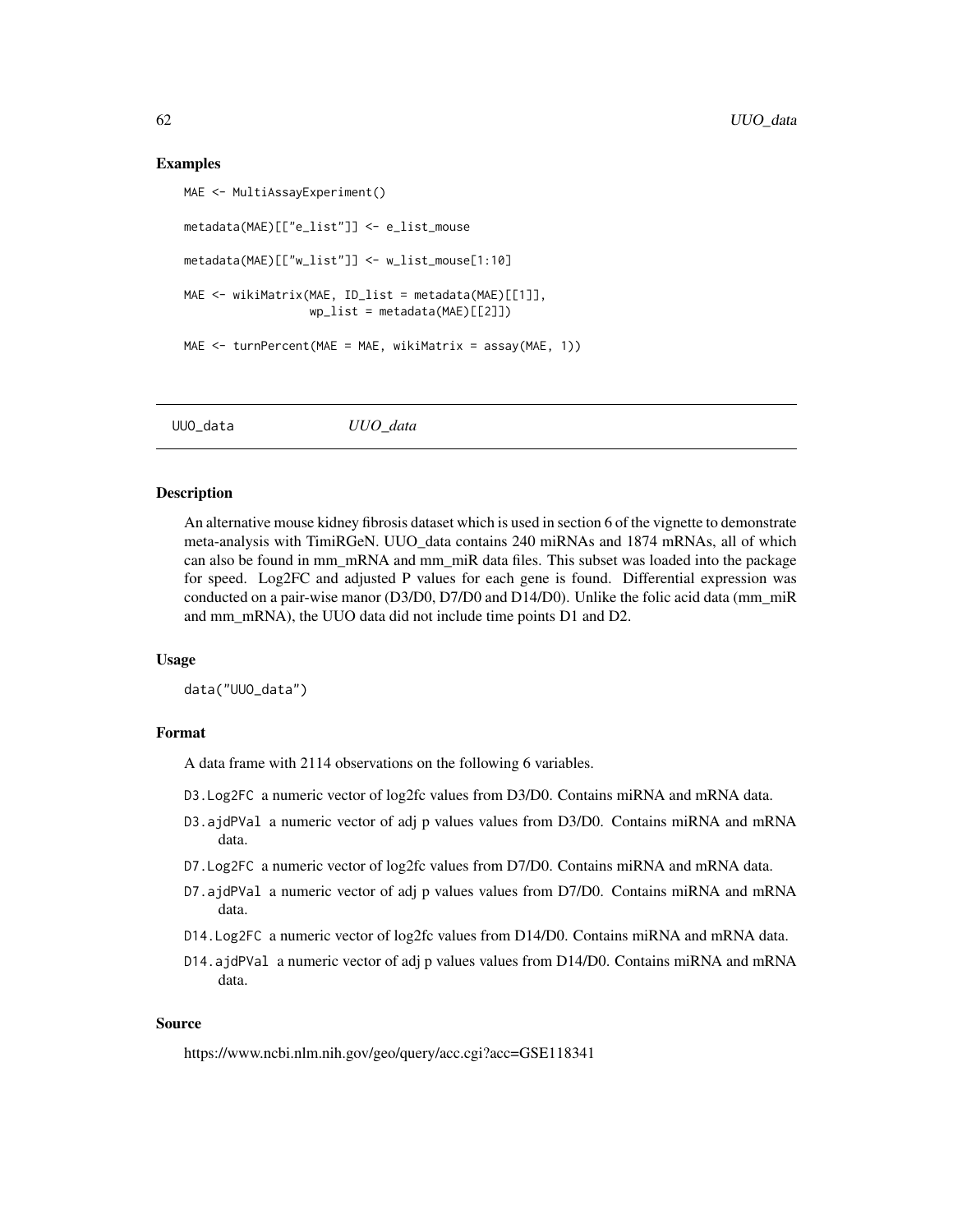#### <span id="page-62-0"></span>wikiList 63

#### References

Pavkovic M, Pantano L, Gerlach CV, Brutus S et al. Multi omics analysis of fibrotic kidneys in two mouse models. Sci Data 2019 Jun 14;6(1):92.

#### Examples

```
data(UUO_data)
UUO_miRNA <- UUO_data[c(1:240),]
UUO_mRNA <- UUO_data[-c(1:240),]
```
wikiList *wikiList*

#### Description

Provides a list of wikipathways specific for a species, and each gene found to be within each pathway. wikiList will download and process a large amount of data from the wikipathways website so this may take some time to complete.

#### Usage

```
wikiList(MAE, stringSpecies = '', stringSymbol = '')
```
#### Arguments

| <b>MAE</b>    | MultiAssayExperiment which will store the results from wikiList. It is recom-<br>mended to use the same MAE which stores output from the dloadGmt function. |
|---------------|-------------------------------------------------------------------------------------------------------------------------------------------------------------|
| stringSpecies | Full species name to decide which wikipathways to download. 'Homo sapiens'<br>to download human pathways or 'Mus musculus' to download mouse pathways.      |
| stringSymbol  | Type of gene ID to retrieve e.g. 'En' for ensemble gene IDs or 'L' for entrezgene<br>IDs.                                                                   |

#### Value

List of wikipathways and associated genes saved as as strings. Output will be stored as metadata in the input MAE.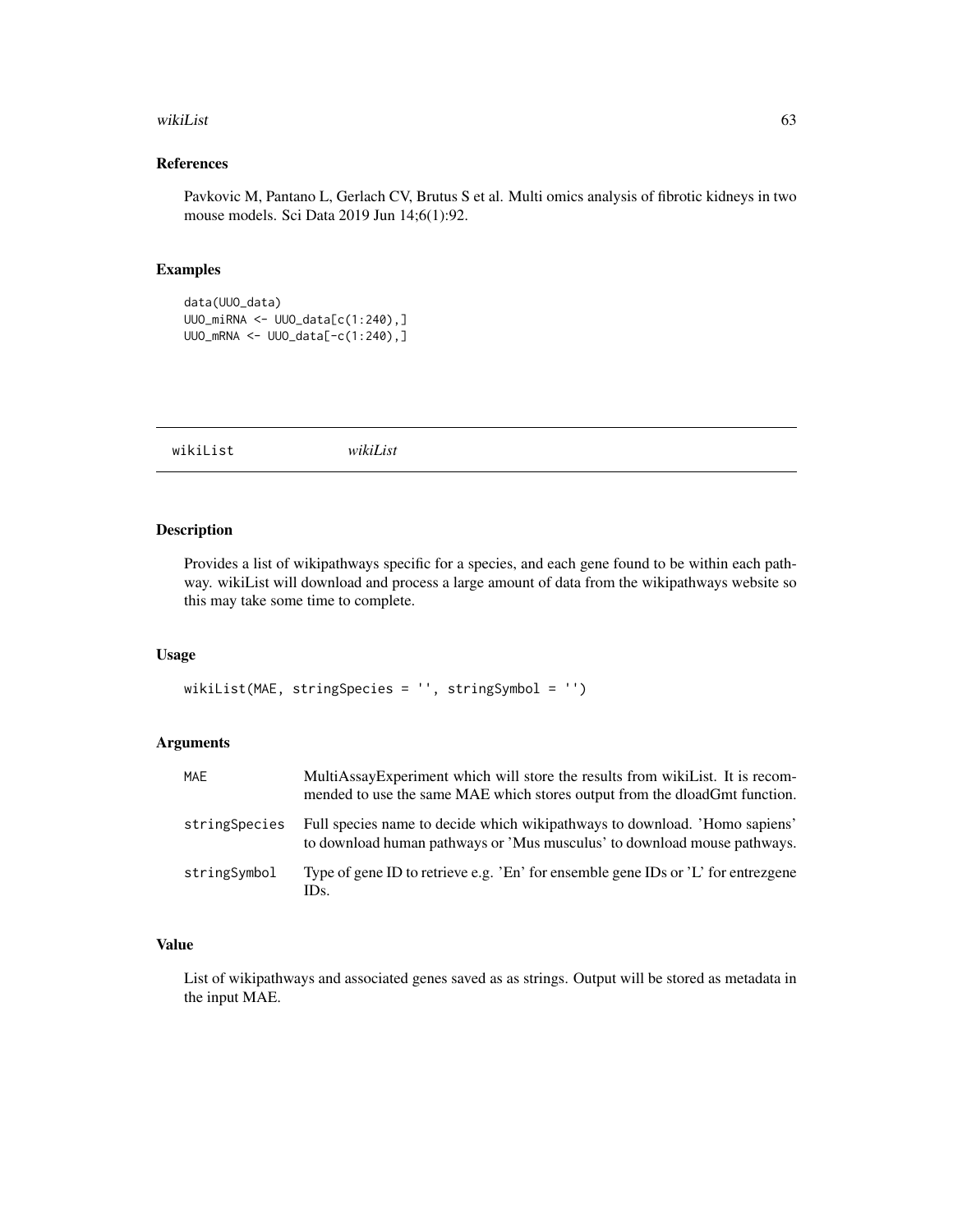<span id="page-63-0"></span>wikiMatrix *wikiMatrix*

### Description

Creates a matrix which shows how many genes from the input mRNA and miRNA data are found in each wikipathway, for a specific species.

#### Usage

wikiMatrix(MAE, ID\_list, wp\_list)

#### Arguments

| <b>MAE</b> | MultiAssayExperiment which will store the output of wikiMatrix. It is recom-<br>mended that the MAE object which stores output from the wikiList function.                                                   |
|------------|--------------------------------------------------------------------------------------------------------------------------------------------------------------------------------------------------------------|
| ID list    | List of lists of entrez gene IDs or ensembl gene IDs stored as strings. This is the<br>output of the eNames function and is stored as metadata in the MAE used in the<br>eNames function.                    |
| wp_list    | List of lists containing wikipathways with entrez gene IDs or ensembl IDs as<br>strings. This is the output of the wikillist function and is stored as metadata in<br>the MAE used in the wikiList function. |

#### Value

A matrix showing which genes are found in each time points for each pathway. Output will be stored as an assay in the input MAE.

```
MAE <- MultiAssayExperiment()
metadata(MAE)[["ID_list"]] <- e_list_mouse
metadata(MAE)[["w_list"]] <- w_list_mouse[1:10]
MAE <- wikiMatrix(MAE, ID_list = metadata(MAE)[[1]],
                 wp_list = metadata(MAE)[[2]])
```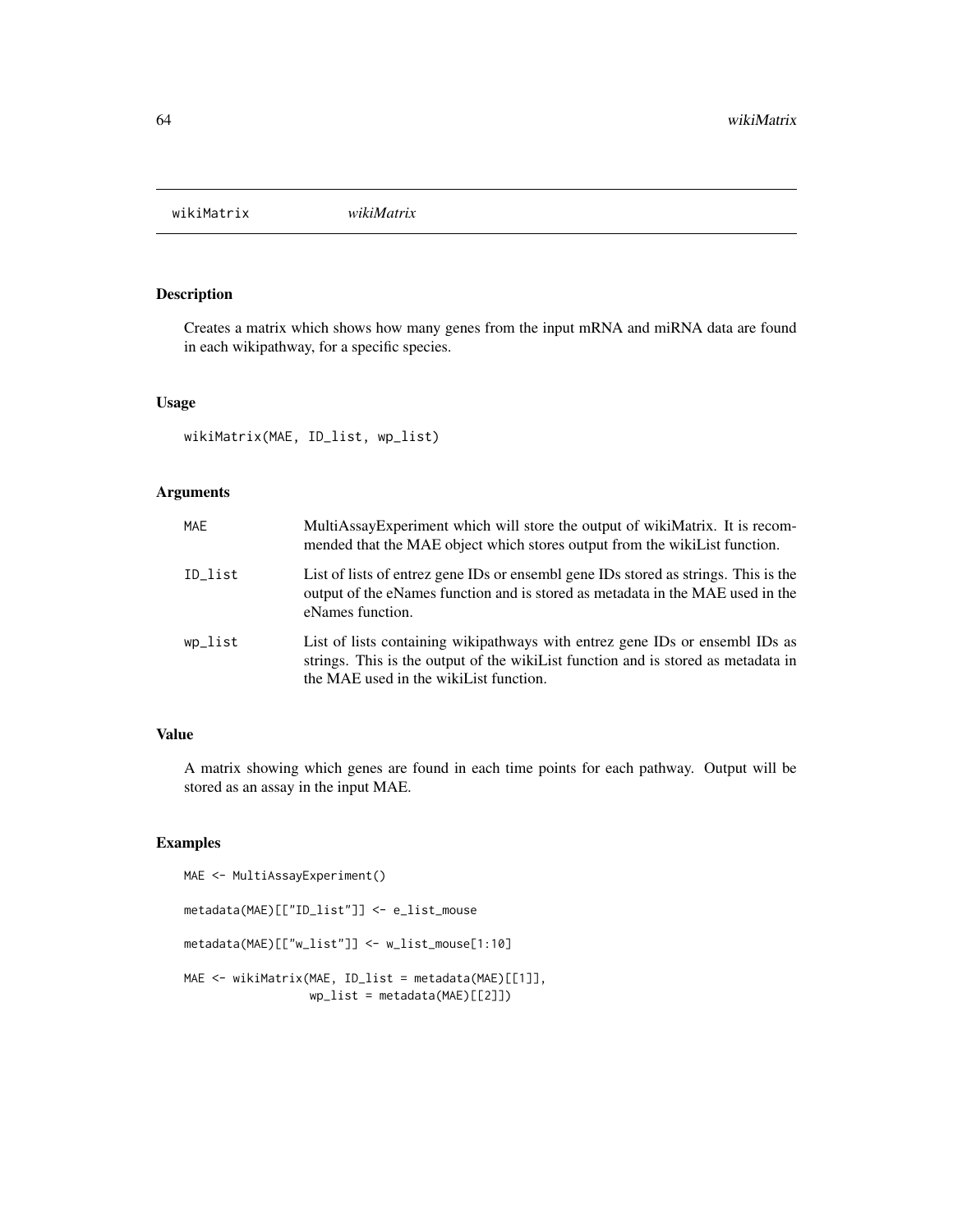<span id="page-64-0"></span>

#### Description

Identify genes that are in common in both the wikipathway of interest and the significantly differentially expressed input mRNAs.

#### Usage

wikiMrna(MAE, mRNA\_express, singleWiki, stringWiki='')

#### Arguments

| MAE          | MultiAssayExperiment which will store the results of wikiMrna. It is recom-<br>mended to use the same MAE which stores output from the diffExpressRes and<br>reduce Wiki functions.             |
|--------------|-------------------------------------------------------------------------------------------------------------------------------------------------------------------------------------------------|
| mRNA_express | Dataframe from the diffExpressRes function used on the input mRNA data. This<br>should be found as an assay within the MAE used in the diffExpressRes func-<br>tion.                            |
| singleWiki   | Data frame containing information about only one pathway. This is output from<br>the reduce Wiki function. This should be found as an assay within the MAE used<br>in the reduce Wiki function. |
| stringWiki   | Name of the pathway of interest. Should be the same as the string Wiki parameter<br>from the reduce Wiki function.                                                                              |

#### Value

A dataframe which only contains mRNAs which are found in both the input data and the wikipathway of interest. Output will be stored as an assay in the input MAE.

```
library(org.Mm.eg.db)
miR <- mm_miR[1:200,]
mRNA <- mm_mRNA[401:600,]
MAE \leq startObject(miR = miR, mRNA = mRNA)
MAE <- getIdsMir(MAE, assay(MAE, 1), orgDB = org.Mm.eg.db, 'mmu')
MAE <- getIdsMrna(MAE, assay(MAE, 2), "useast", 'mmusculus', org.Mm.eg.db)
MAE <- dloadGmt(MAE = MAE, species = "Mus musculus")
MAE <- reduceWiki(MAE, path_data = assay(MAE, 11),
```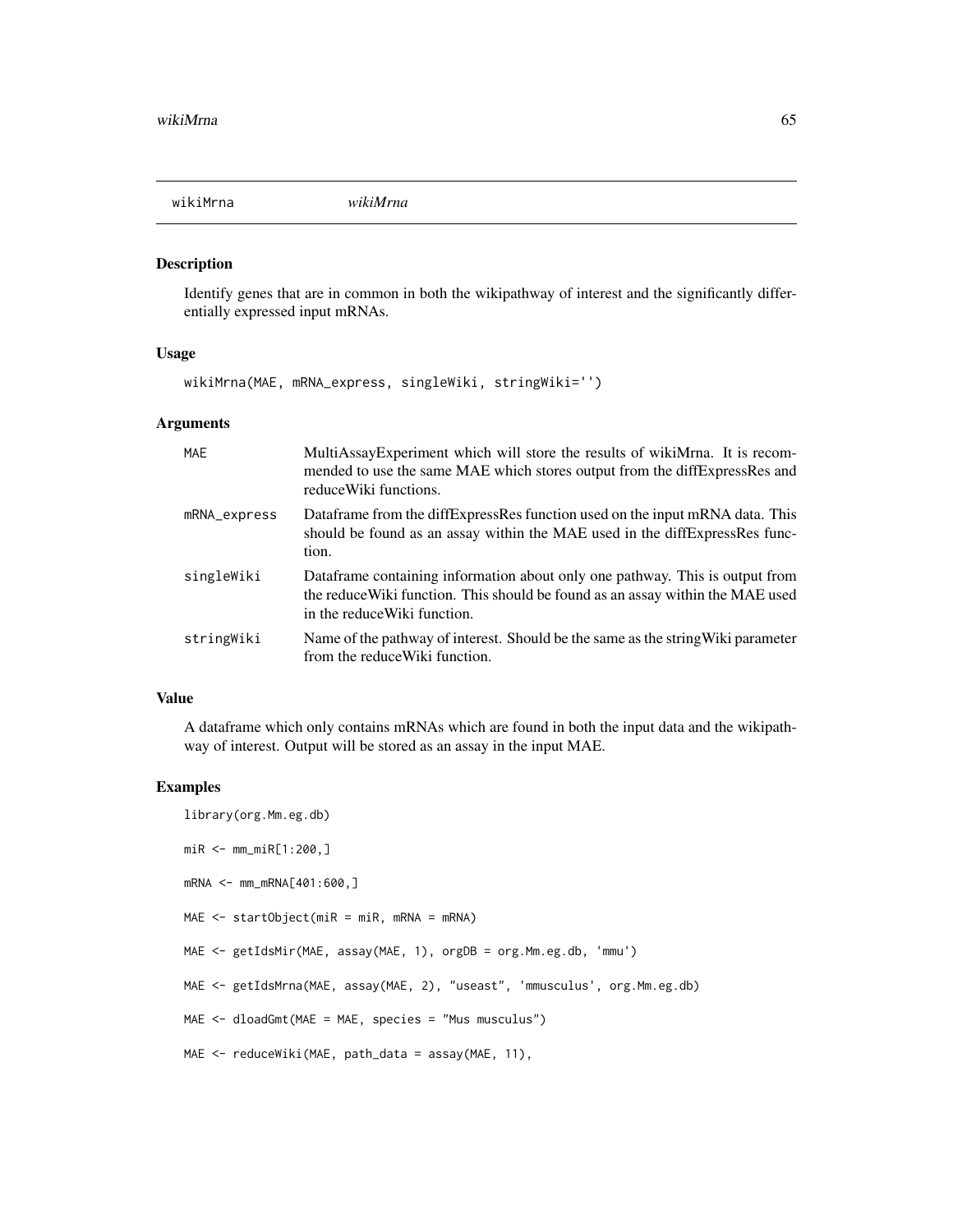```
stringWiki = 'TGF Beta Signaling Pathway')
MAE <- diffExpressRes(MAE, df = assay(MAE, 2), dataType = 'Log2FC',
               genes\_ID = assay(MAE, 7),idColumn = 'GENENAME',
               name = "mRNA_log")MAE <- wikiMrna(MAE, mRNA_express = assay(MAE, 13),
                singleWiki = assay(MAE, 12),
                stringWiki = 'TGF Beta Signaling Pathway')
```
w\_list\_mouse *Wikipathways lists for mouse produced by the wikiList function.*

#### Description

List of entrezIDs associated with each wikipathway made for mouse. This dataset will allow for functions to run faster during CMD check and vignette building. This is used instead of the wikiList function in several instances in TimiRGeN because the wikiList takes a lot of time to download data. For example in the vignette and in several function examples. To reproduce the output enter the following code. >MAE <- MultiAssayExperiment >MAE2 <- wikiList(MAE, stringSpecies = 'Mus musculus', stringSymbol = 'L')

#### Usage

```
data("w_list_mouse")
```
#### Format

List of every mouse wikipathway. Each wikipathway will have associated genes stored as entrezIDs.

#### Details

A Large list of each wikipathway and associated enterzgene IDs.

#### Source

https://www.wikipathways.org/index.php/Download\_Pathways

#### References

Denise N Slenter et al. "WikiPathways: a multifaceted pathway database b ridging metabolomics to other omics research". In: Nucleic acids research 46.D1 (2017), pp. D661–D667.

```
data(w_list_mouse) -> w_list_mouse
```